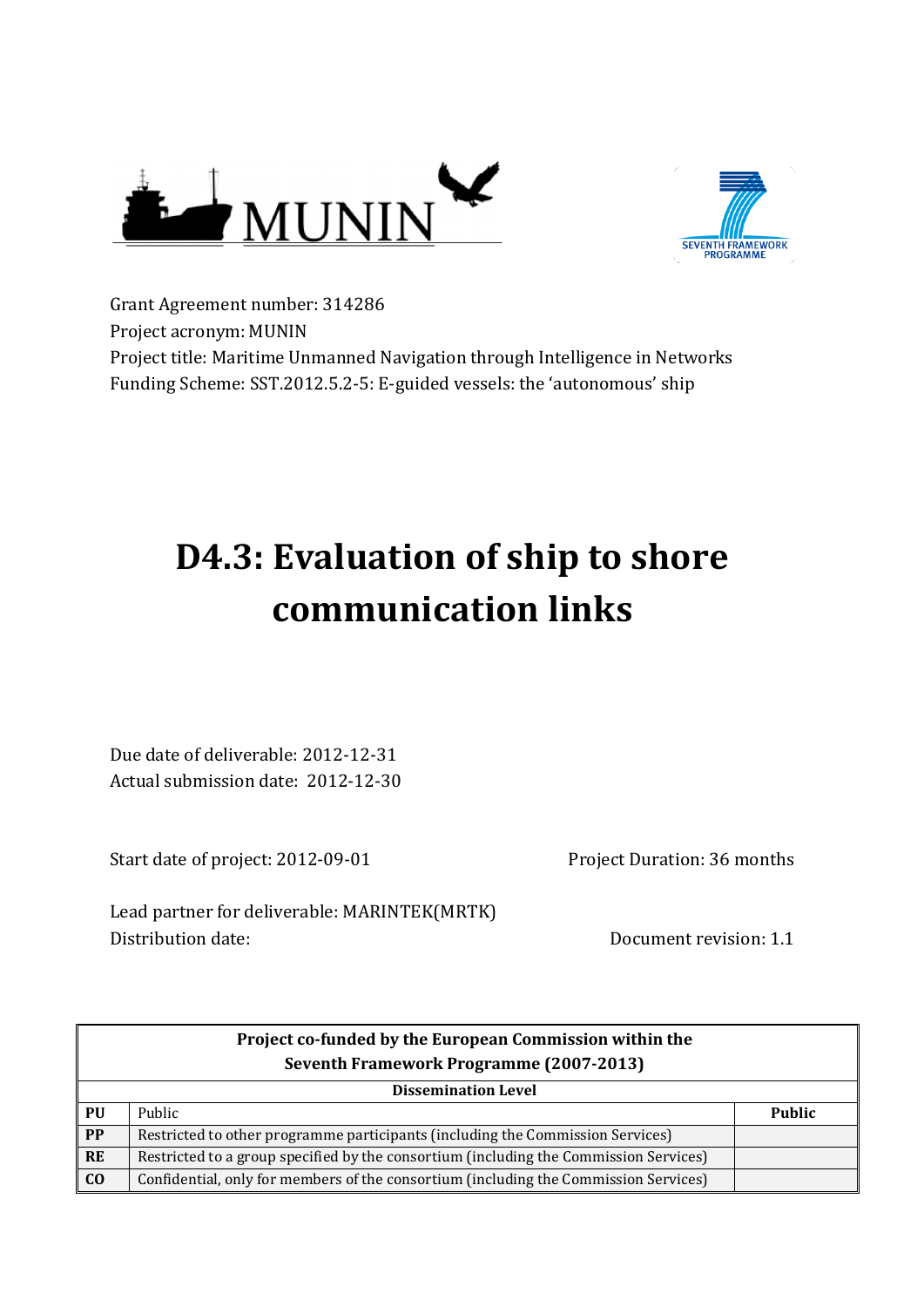



#### **Document summary information**

| <b>Deliverable</b> | D4.3 Evaluation of ship to shore communication links |
|--------------------|------------------------------------------------------|
|                    |                                                      |
| Classification     | Public                                               |

| <b>Initials</b> | Author             | <b>Organisation</b> | Role        |
|-----------------|--------------------|---------------------|-------------|
| ØJR             | Ørnulf Jan Rødseth | <b>MARINTEK</b>     | Editor      |
| BK              | Beate Kvamstad     | <b>MARINTEK</b>     | Contributor |
|                 |                    |                     |             |

| Rev. | Who | <b>Date</b> | <b>Comment</b>                         |
|------|-----|-------------|----------------------------------------|
| 0.1  | ØJR | 2012-10-26  | First outline for comments             |
| 0.2  | ØJR | 2012-11-05  | More contents                          |
| 0.3  | BK  | 2012-12-14  | Quality attributes and type of systems |
| 0.4  | ØJR | 2012-12-18  | Distribution for internal review       |
| 1.0  | ØJR | 2012-12-30  | Final deliverable after changes        |
| 1.1  | ØJR | 2014-02-07  | Editorials before final publication    |

#### **Internal review needed: [ X ] yes [ ] no**

**Initials** Reviewer **Approved Reviewer Approved Not approved** HCB | Hans-Christoph Burmeister, CML | With comments MS Michele Schaub, HSW With comments

#### **Disclaimer**

The content of the publication herein is the sole responsibility of the publishers and it does not necessarily represent the views expressed by the European Commission or its services.

While the information contained in the documents is believed to be accurate, the authors(s) or any other participant in the MUNIN consortium make no warranty of any kind with regard to this material including, but not limited to the implied warranties of merchantability and fitness for a particular purpose.

Neither the MUNIN Consortium nor any of its members, their officers, employees or agents shall be responsible or liable in negligence or otherwise howsoever in respect of any inaccuracy or omission herein.

Without derogating from the generality of the foregoing neither the MUNIN Consortium nor any of its members, their officers, employees or agents shall be liable for any direct or indirect or consequential loss or damage caused by or arising from any information advice or inaccuracy or omission herein.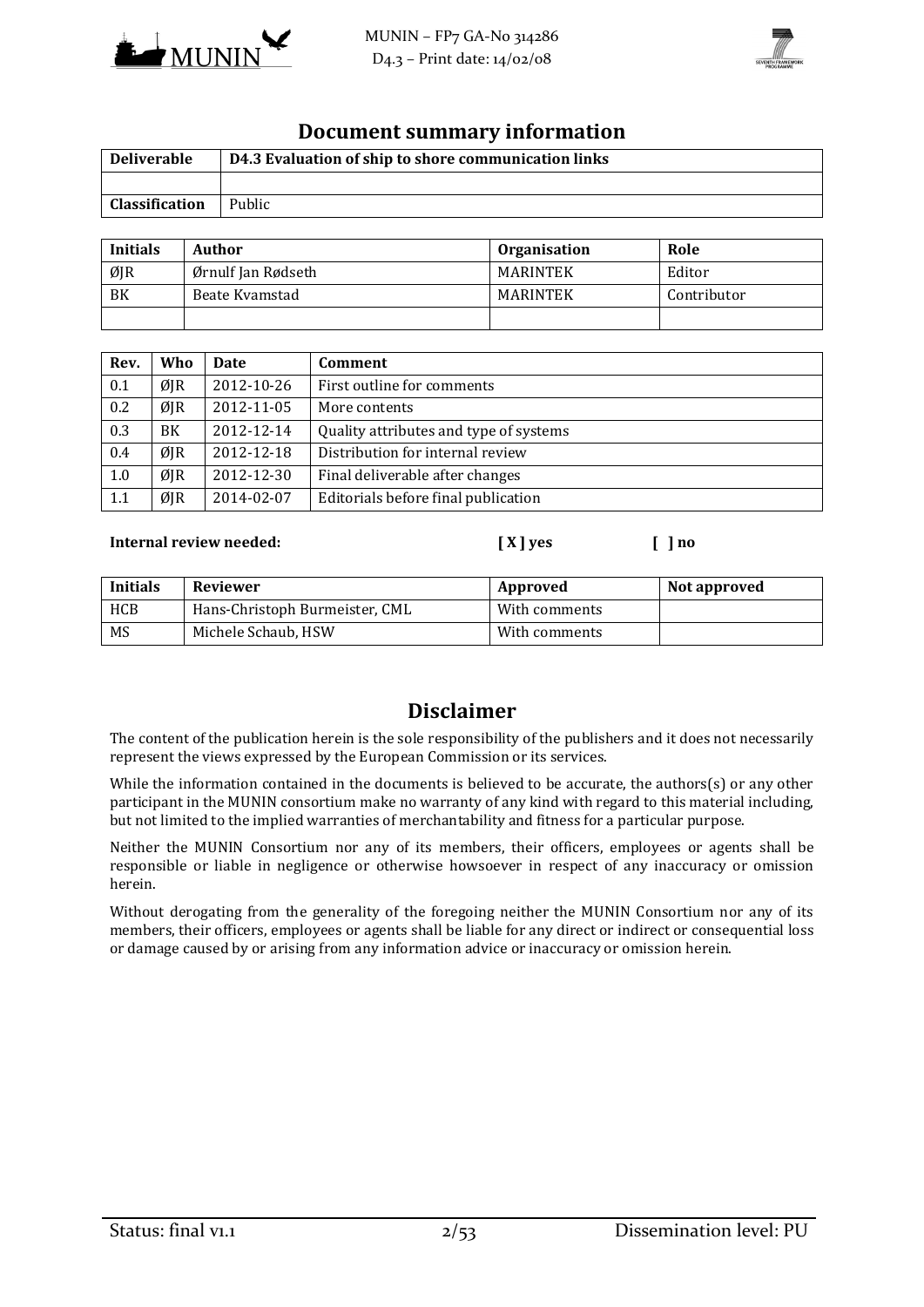

MUNIN – FP7 GA-No 314286 D4.3 – Print date: 14/02/08



## **Executive summary**

This report goes through some critical issues related to communication in autonomous ship systems. This includes ship to shore, internal ship and internal shore issues. The report develops general requirements to communication for unmanned ships and analyses current technology to see how it can be used to satisfy these requirements.

This evaluation shows that current technology should be able to support the necessary requirements. However, some areas of special attention are identified:

- A special rendezvous protocol for remote control of ship during crew embarkation, e.g. after communication failures, is needed. This should probably be based on AIS or Digital VHF technology.
- Protocols for low latency control of the ship may need special developments if bandwidths and packet loss rates are too high to use standard technology for guaranteed delivery like TCP/IP.
- The ship control systems should be designed to operate with different levels of communication quality. Three levels are suggested with respectively 4 Mbps, 128 kbps and low bandwidth rendezvous services.
- The ship systems must also be able to handle cases where positioning systems fail. GPS is vulnerable to jamming and spoofing.
- Special scenarios must be developed to define actions when either positioning systems or communication systems, including the rendezvous mechanisms, are lost.

A high level service layer interface is outlined for the autonomous ship control programs at the end of the report. This includes information to programs about system autonomy and communication integrity states as well as services to perform communication tasks. Details of the interfaces will be provided in deliverable D4.4.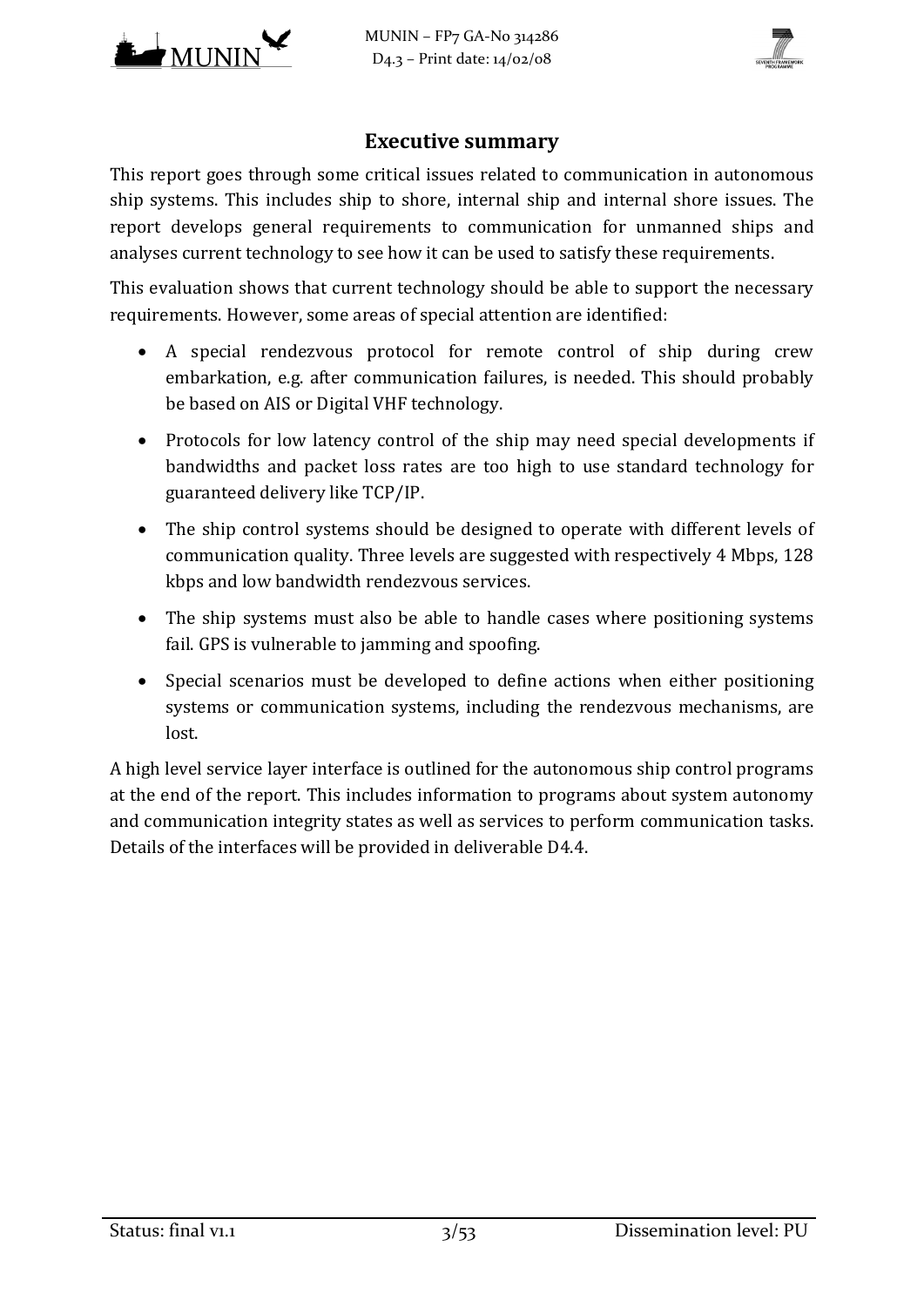



# **List of abbreviations**

- 3G, 4G Third and Fourth generation mobile telephony systems
- AIS Automatic Identification Systems
- API Application Program Interface
- ASC Autonomous Ship Controller
- BER Bit Error Rate
- BGAN Broadband Global Area Network (Inmarsat)
- DSC Digital Selective Calling (for VHF radio)
- ETSI European Telecommunications Standards Institute
- FMEA Failure Mode Effects Analysis
- FtS Fail-to-safe
- GNSS Global Satellite Navigation System
- GMDSS Global Maritime Distress and Safety Services
- IETF Internet Engineering Task Force
- ICAO International Civil Aviation Organization
- IP Internet Protocols
- ISC Integrated Ship Control
- ISM Instrumentation, Scientific and Medical frequency bands (unlicensed)
- ITS Intelligent Transport System
- ITU International Telecommunication Union
- LOS Line Of Sight
- kbps Kilobits per second
- Mbps Megabits per second
- ms Milliseconds
- MTU Maximum Transmission Unit
- NAVTEX Small safety text messages sent via radio to ships.
- QoS Quality of service
- RCU Rendezvous Control Unit
- RTCA Radio Technical Commission for Aeronautics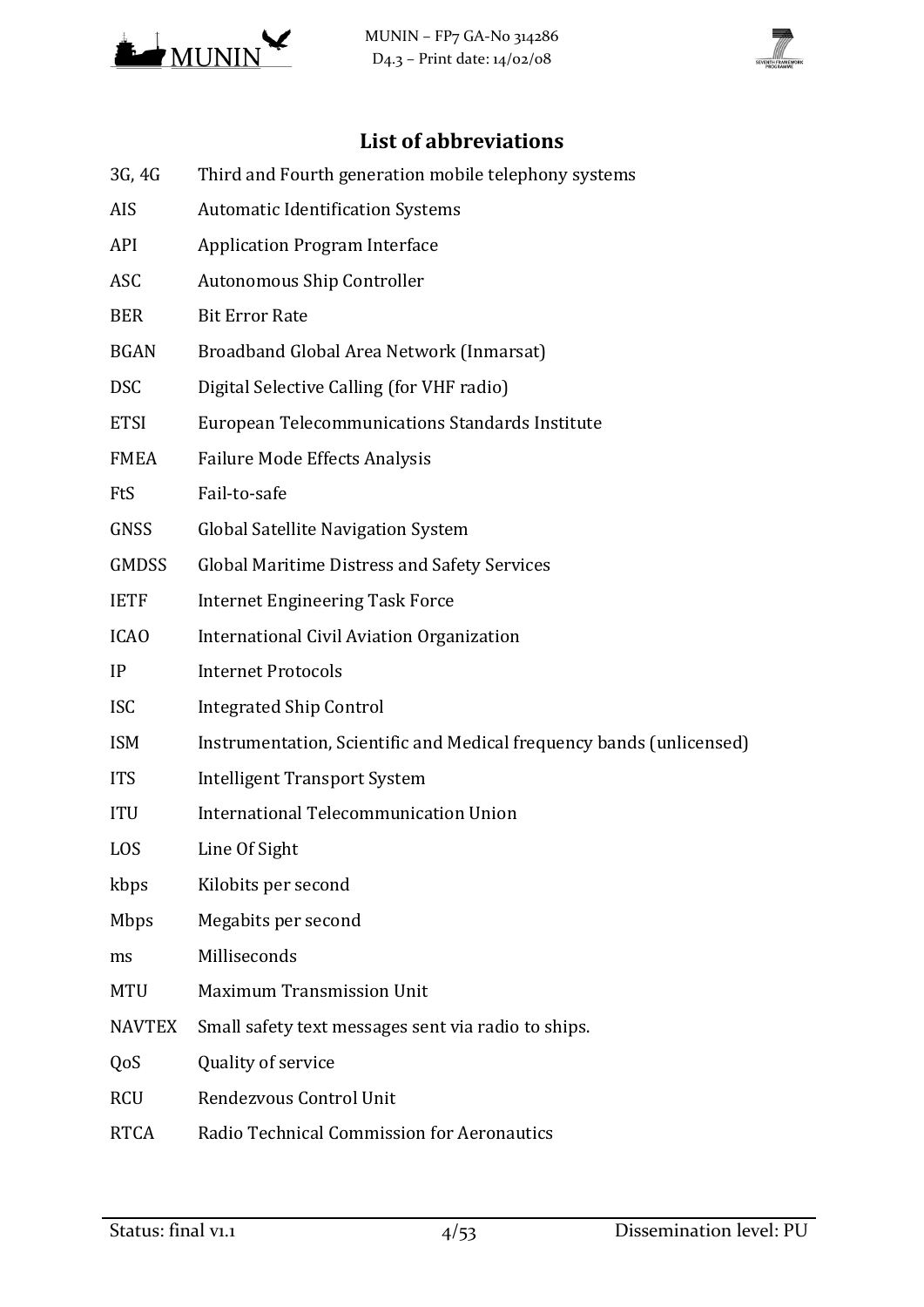



- RTCM Radio Technical Commission for Maritime Services
- SCC Shore Control centre
- SNR Signal to Noise Ratio, same as S/N
- TCP/IP Transmission Control Protocol/IP
- UDP Unreliable Datagram Protocol (IP)
- VHF Very high frequency
- VPN Virtual Private Network (Protocol)
- VSAT Very Small Aperture Terminal (highly directional dish antenna)
- WiMAX Worldwide Interoperability for Microwave Access.
- ZigBee Local area personal network for ISM band use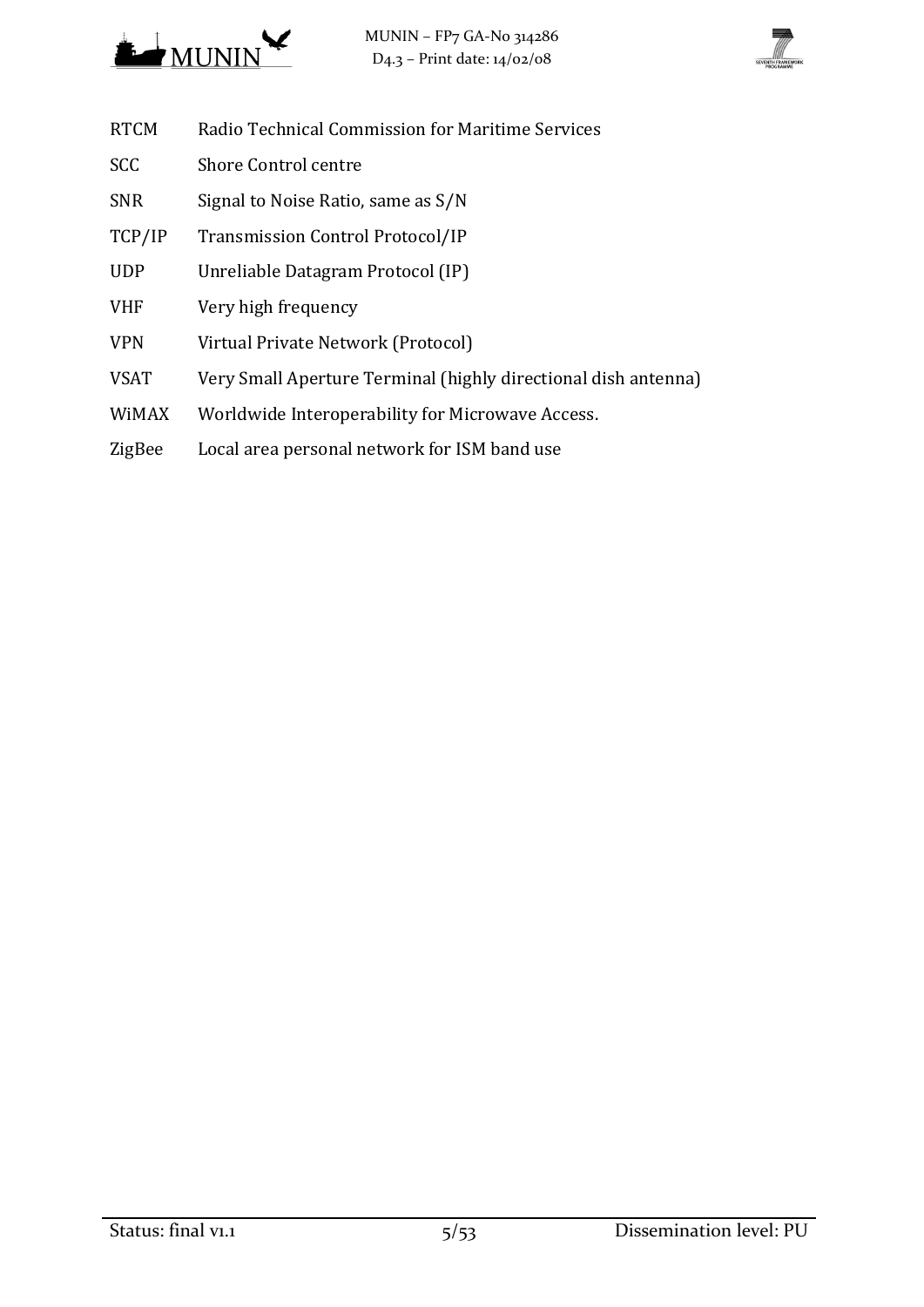



# **Table of contents**

| 1. |                 |  |
|----|-----------------|--|
|    | 1.1 Scope<br>-8 |  |
|    |                 |  |
|    |                 |  |
|    |                 |  |
|    |                 |  |
| 2. |                 |  |
|    |                 |  |
|    |                 |  |
|    |                 |  |
|    |                 |  |
|    |                 |  |
|    |                 |  |
|    |                 |  |
| 3. |                 |  |
|    |                 |  |
|    |                 |  |
|    | 3.3             |  |
|    |                 |  |
|    |                 |  |
|    |                 |  |
|    |                 |  |
|    |                 |  |
|    |                 |  |
|    |                 |  |
|    |                 |  |
|    | 4.3.1           |  |
|    | 4.3.2           |  |
|    |                 |  |
|    |                 |  |
| 5. |                 |  |
|    | 5.2 WIMAX 27    |  |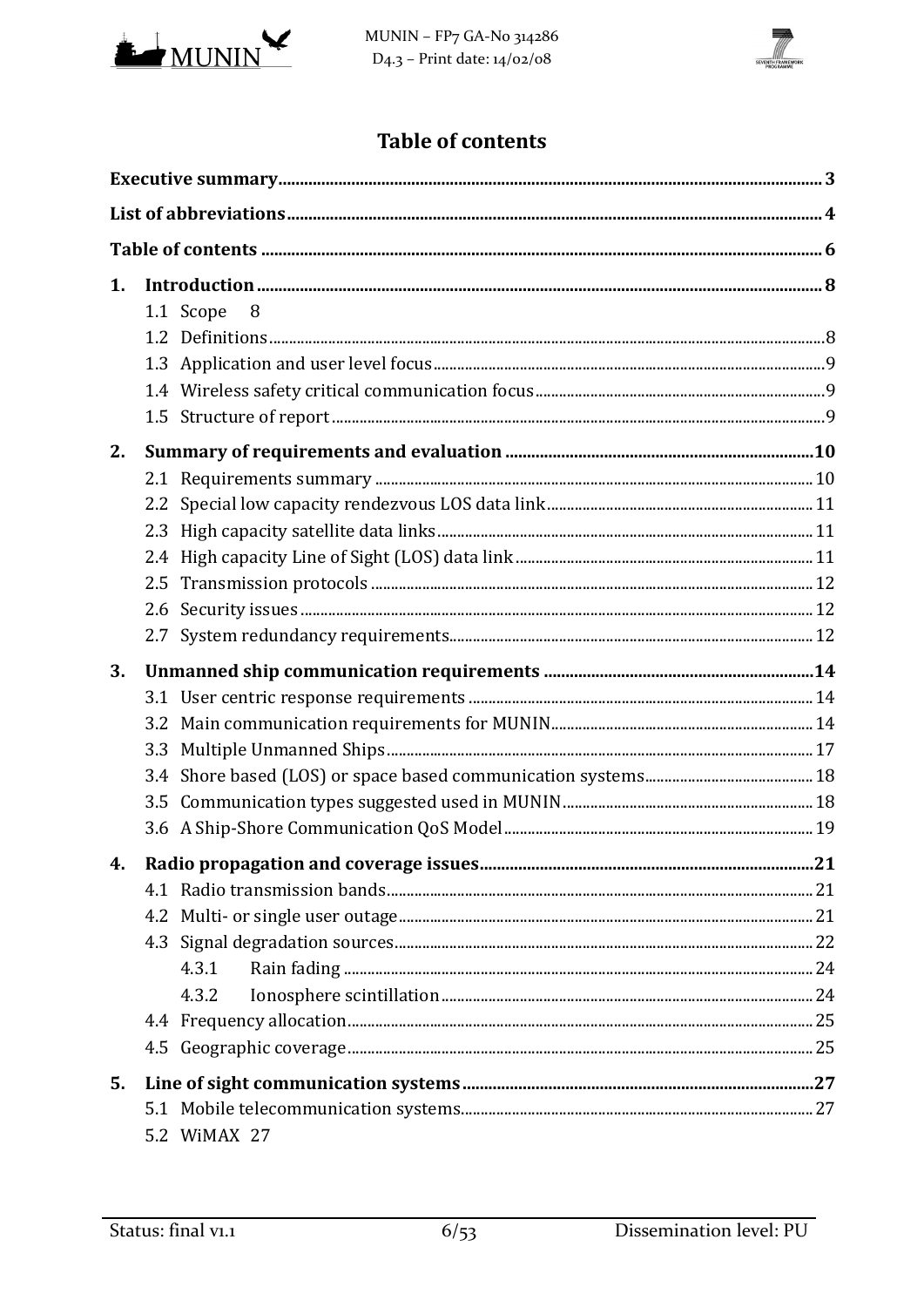

MUNIN - FP7 GA-No 314286 D<sub>4</sub>.3 - Print date:  $14/02/08$ 



|    | 5.5 UHF29         |  |
|----|-------------------|--|
| 6. |                   |  |
|    |                   |  |
|    |                   |  |
|    |                   |  |
|    |                   |  |
| 7. |                   |  |
|    |                   |  |
|    |                   |  |
|    |                   |  |
|    |                   |  |
| 8. |                   |  |
|    |                   |  |
|    |                   |  |
|    |                   |  |
|    |                   |  |
|    |                   |  |
|    |                   |  |
| 9. |                   |  |
|    |                   |  |
|    |                   |  |
|    |                   |  |
|    |                   |  |
|    |                   |  |
|    |                   |  |
|    |                   |  |
|    |                   |  |
|    |                   |  |
|    |                   |  |
|    |                   |  |
|    | <b>References</b> |  |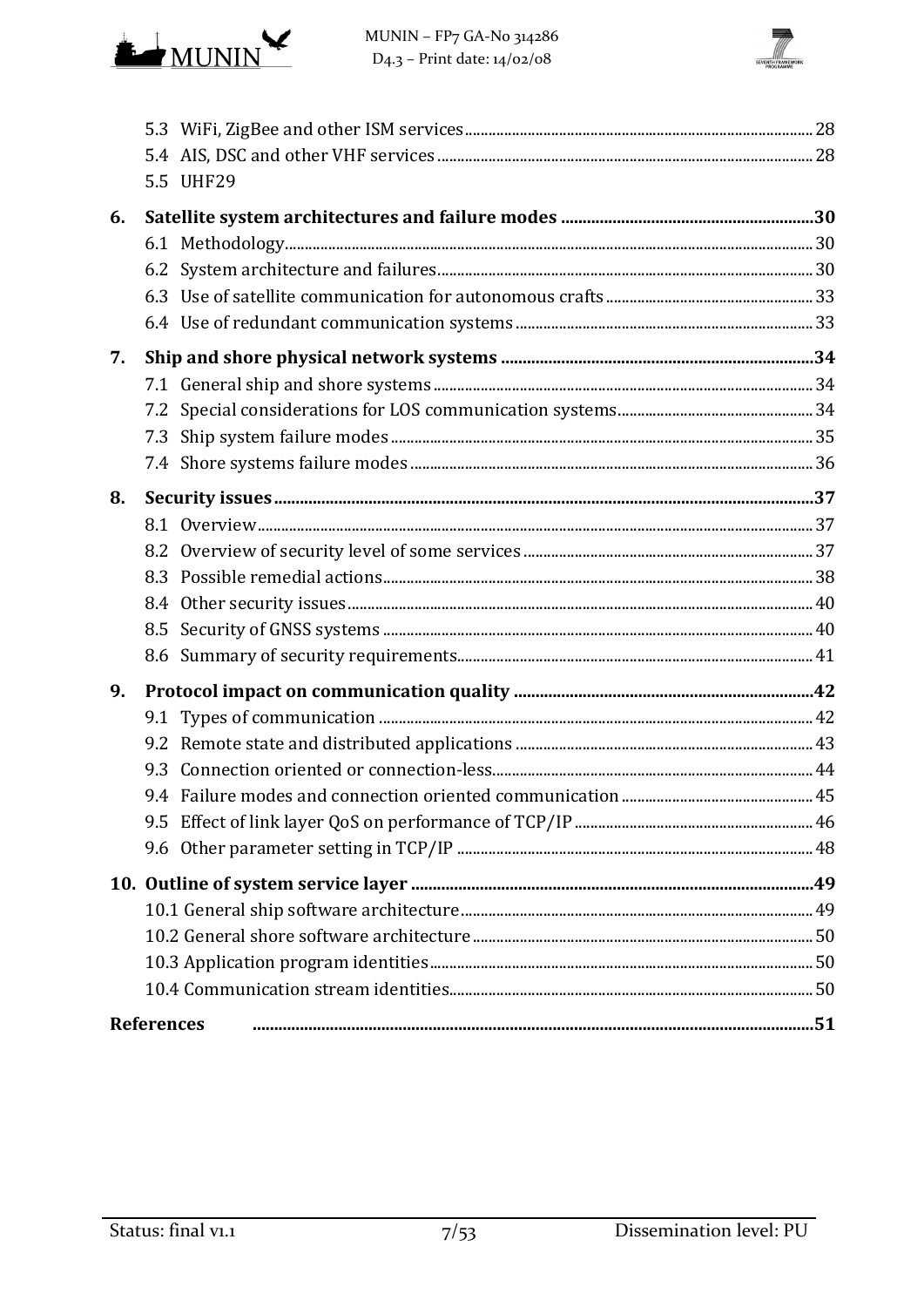



# **1. Introduction**

#### **1.1 Scope**

The purpose of this report is to evaluate existing maritime communication systems and services to see how they can be used to satisfy requirements for unmanned ship operations.

Furthermore, the report will give necessary background to the structure and mechanisms of the communication system and the corresponding model. This latter objective also implies an evaluation of available communication services.

## **1.2 Definitions**

- Latency: In this report latency is defined as the mean one-way delay from a specific byte of information is sent by sender until the same byte is received by receiver. A formal definition can be found in sectio[n 3.6.](#page-18-0)
- Link budget: For a satellite transmission, the satellite operators use a certain output power which is used to overcome various damping factors related to the signal transmission through space, atmosphere, antenna, cables and electronic systems. The calculation of output power versus the various losses to be overcome is the link budget or link power budget.
- Link layer: This term is used to describe issues or effects caused by the physical transmission of data messages through air or space as well as effects related to systems involved in this transmission.
- Liveness: Here used to denote the ability to send messages over a connection oriented data link, i.e. that the link connection is not broken. Broken links normally occur after it has been impossible to send a message between the parties for an extended period (time out).
- QoS: Quality of service (for communication). In this report, QoS is defined through a set of quality attributes defined in section [3.6.](#page-18-0)
- Rendezvous: The operation of retrieving or releasing manned on-board control of an autonomous ship. This can be after a full communication failure or as a regular operation, e.g. a pilot point. The operation involves a high security ship to ship communication link.
- Wide/Spot beam: Satellites use a number of transponders and antennas to provide coverage in a geographic area. The covered area will share the bandwidth provided in that beam and bandwidth will be limited by the frequency and modulation the satellite uses for the beam. Spot beams will allow the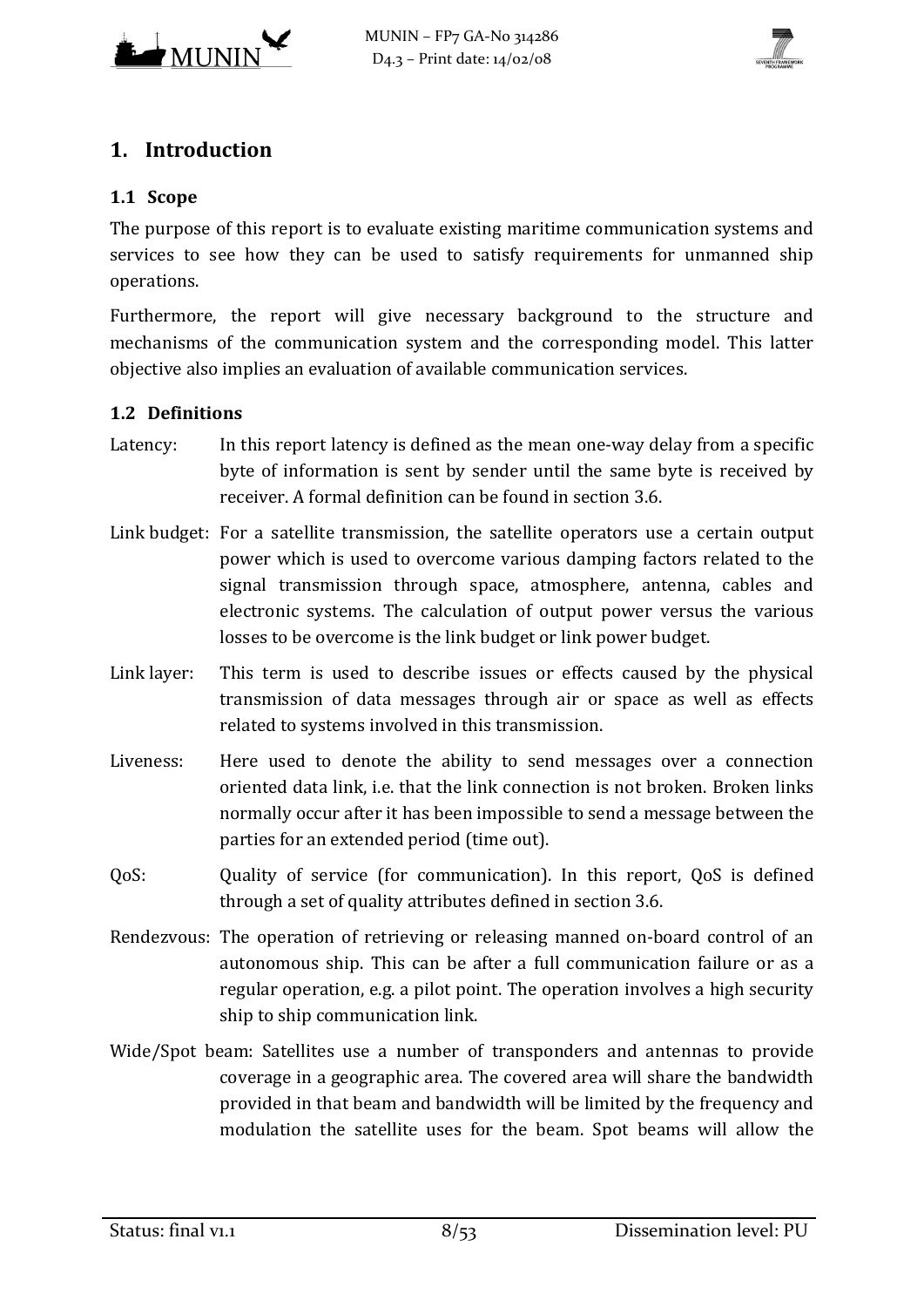



satellite to give higher bandwidth in a smaller geographic area and several spots can be directed to different areas to reuse the frequency and modulation system, thus providing a higher total bandwidth to the users of that one satellite. Wide beams are used to give coverage to wider geographic areas with few users, e.g. high seas, to avoid using up the limited number of transponders and antennas the satellite carries.

#### **1.3 Application and user level focus**

The report will focus on communication services as seen from the program system that implements the different parts of the autonomous control system in MUNIN. The report will therefore not delve into details of physical communication system issues unless where it has impact on the application level QoS. This perspective is also the same as for the on-board or shore users for manned ships, so the report should also be of interest in that context.

#### **1.4 Wireless safety critical communication focus**

The report will also mainly consider safety critical communication in the scope of unmanned ship control. This means that the main focus is on wireless communication over long or very long distances and on the safety critical part of the communication. For unmanned ships this will normally be all communication. For the perspective of the manned ship it means that the report will not consider crew infotainment and related applications.

#### **1.5 Structure of report**

Chapter 2 gives a brief overview of some of the requirements to the communication system. Chapter 3 describes the QoS model and how to use it. The usage description will address all the three main areas listed above and includes the relevant functionality seen by the application programs.

Chapter 4 gives some general background on communication service types and how they could be used in MUNIN applications. Chapter 5 discuss the failure modes in satellite systems and chapter 6 radio propagation issues. Chapter 7 discusses ship and shore system failure modes and chapter 8 security issues.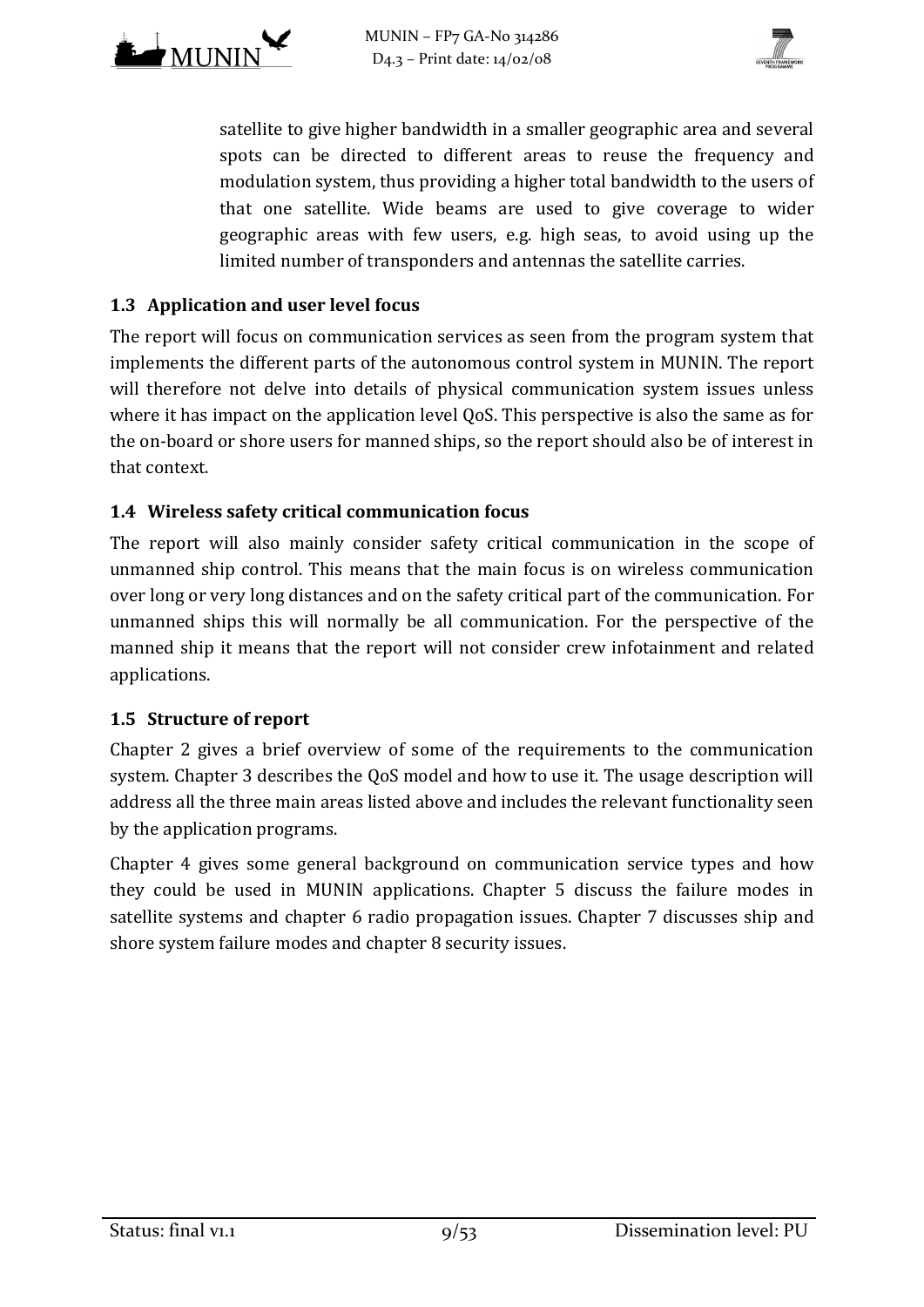



# **2. Summary of requirements and evaluation**

The general conclusion from this study is that the communication services that are available today are sufficient to implement an unmanned ship. However, there are some special issues that need to be taken into consideration during design of autonomous control system and communication services and they are summarized in the following sections. The first section will make a summary of the requirements defined in chapter [3.](#page-13-0)

#### **2.1 Requirements summary**

Chapter [3](#page-13-0) goes through the requirements that are relevant for communication solutions for an unmanned ship. [Table 1](#page-9-0) lists the general communication channel requirements identified there together with the three main communication modes and what parts of the communication streams they utilize. The columns are capacity in kbps, maximum latency in seconds, security rating and reliability (1 is highest quality for both).

## **Table 1 – Summary of general communication requirements**

<span id="page-9-0"></span>

|                 |             |                  |         |                 |                    | Mormal | Backup | Rendezvous |
|-----------------|-------------|------------------|---------|-----------------|--------------------|--------|--------|------------|
| <b>Stream</b>   | <b>Type</b> | <b>Bandwidth</b> | Latency | <b>Security</b> | <b>Reliability</b> |        |        |            |
| Rendezvous      | LOS         | $\overline{c}$   | 0,05    | 1               |                    |        |        | X          |
| emote control   | LOS/SatCom  | 2                |         | 1               | 2                  | X      | X      |            |
| Telemetry       | LOS/SatCom  | 32               | 1       | $\overline{2}$  | $\overline{2}$     | X      | X      |            |
| dar and targets | LOS/SatCom  | 75               | 1       | $\overline{2}$  | $\overline{2}$     | X      | X      |            |
| HD Video        | LOS/SatCom  | 3000             | 2,5     | 2               | 3                  | X      |        |            |

The unmanned ship needs satellite communication for all data streams except the rendezvous type communication. The latter needs to be operational in a range up to 2 km from the ship and will be used to control the ship directly through boarding and disembarkation processes.

The accumulated bandwidth requirement of up to 4 Mbps will not be required at all times. The high capacity services are mainly used to handle unexpected situations where intervention often can be delayed until bandwidth becomes available. However, certain situations such as analysis of objects detected in the sea may need to be prioritized and may also require high definition (HD) video. If this can be handled with still pictures or lower definition video, bandwidth requirements are lower than indicated in the table.

A high capacity line of sight service (LOS) may also be used for other data streams when the ship is within range of shore mobile telecommunication services.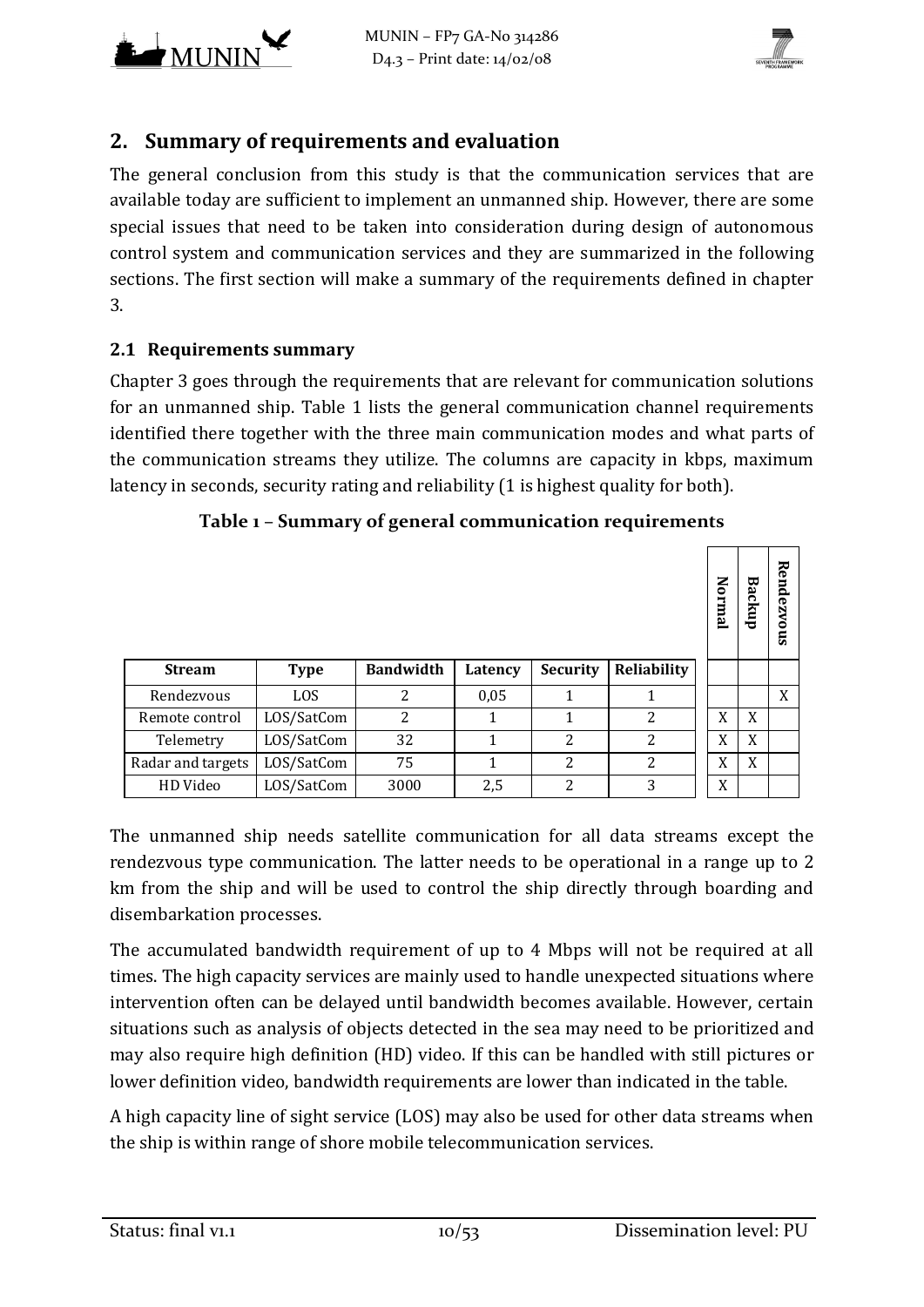



## **2.2 Special low capacity rendezvous LOS data link**

For rendezvous type communication various communication means are available. The most interesting may be AIS, e.g. using the binary message structure. Digital VHF or DSC type communication may also be options although Digital VHF is not commonly used today and DSC may have too low capacity.

The problems with current VHF protocols are that they are easy to listen in on and easy to jam. Thus, sufficient security means must be in place to avoid hostile interruption or hijacking of these communication links. The project may also have to look at alternate communication links to use as backup in case of problems.

WiFi or ZigBee could also in principle be used. ZigBee in particular, offers better security and reliability than VHF based solutions. However, range is probably too limited to make them useful alternatives.

The conclusion is that AIS or Digital VHF should be used as the main carrier for this type of communication.

## **2.3 High capacity satellite data links**

The high capacity communication link for use at high seas should be able to provide around 4 Mbps bandwidth. This can be supplied by modern VSAT services in the  $K_a$  and Ku bands. The availability of bandwidth may be lower in certain deep sea areas as there are very few customers there and services will probably be provided by wide beam transponders only. This is based on commercial considerations and satellite communication providers will be sure to satisfy users' demands, but at a cost. The new Inmarsat Global Express or any of a number of competing service providers should be able to deliver the required bandwidth if somebody is able to pay for it.

One need to be careful with the selection of service providers as they often share the available bandwidth between several users within the area the beam covers. Thus, to save money, one may use a shared service with a minimum bandwidth of, e.g. 256 kbps where higher capacities are available when needed, but not necessarily continuously or instantly. This should be acceptable as high capacity requirements not normally are critical with respect to immediate availability.

## **2.4 High capacity Line of Sight (LOS) data link**

4G or advanced 3G mobile telephony services will be good alternatives to satellite communication in shore areas, with high security and reliability for ship to shore communication. However, these will only be secondary to satellite as the latter still is necessary outside shore radio range.

WiMAX is technically also a very good candidate. However, problems with licensing and frequencies make this technology less relevant.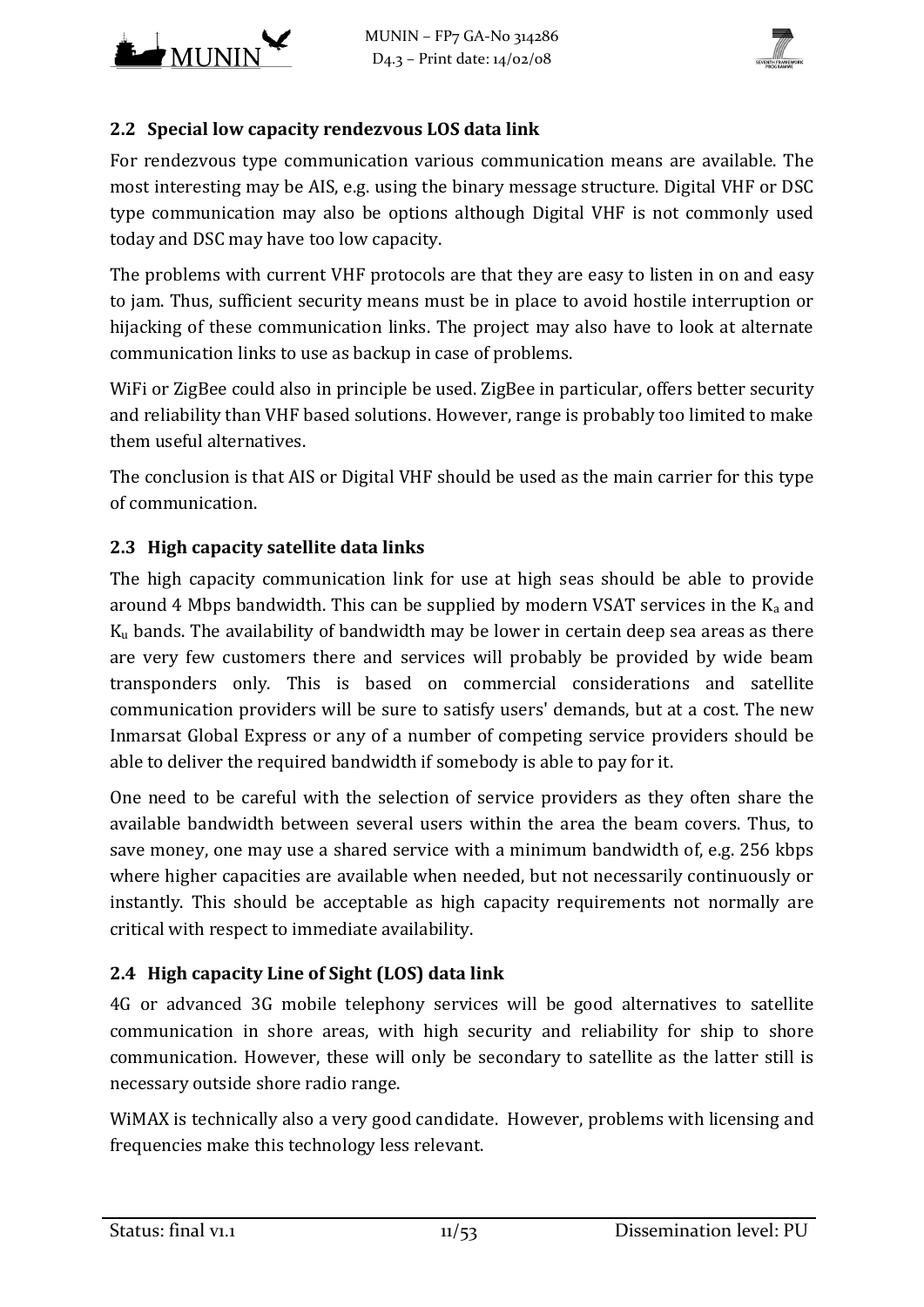



Other communication systems, such as WiFi could also be used, but must be implemented in a way that overcomes some inherent security and range problems in the protocols.

#### **2.5 Transmission protocols**

For high latency and relatively low bandwidth links where there are possibilities for packet loss, it may be necessary to use a more efficient protocol than TCP/IP for transmitting time critical information [\(9.5\)](#page-45-0). A simpler UDP based protocol with periodic handshakes as well as negative acknowledgements only will be investigated.

For the rendezvous protocol, one will have to implement reliable communication mechanisms in a similar manner or via application layer three way handshakes. It is not likely that the selected link layer protocol (e.g. based on VHF) will be suitable for direct implementation of, e.g. TCP/IP.

## **2.6 Security issues**

Communication security is a main factor for unmanned ship. Pirates could conceivably use security holes in command data links to hijack ships and intentional jamming could lead to serious accidents. To address this, the following measures must be taken:

- The rendezvous and command data link must be secure against hostile attacks as they are intended to be used close to the ship and will be attractive for hijacking attempts. All critical data must be encrypted and authenticated before use.
- Other data links must also be protected from attacks, but these links are somewhat less critical to the operations and may use less strict security arrangements.
- The ship must have fail to safe procedures to handle loss of communication due to hostile attacks.
- The ship also needs to have fail-to-safe procedures for loss of GNSS data feeds.

Scenarios will be developed to address GNSS and rendezvous communication loss.

#### **2.7 System redundancy requirements**

Later chapters discuss various components of the total communication system and the following requirements are defined:

- 1. MUNIN will need two independent communication systems. Iridium and a VSAT solution are suggested (Chapter[s 3](#page-13-0) and [6\)](#page-29-0).
- 2. Suitable redundancy should be supplied on board [\(7.2\)](#page-33-0). However, only one Autonomous Ship Controller is deemed necessary if the Rendezvous Control Unit is implemented as a separate unit.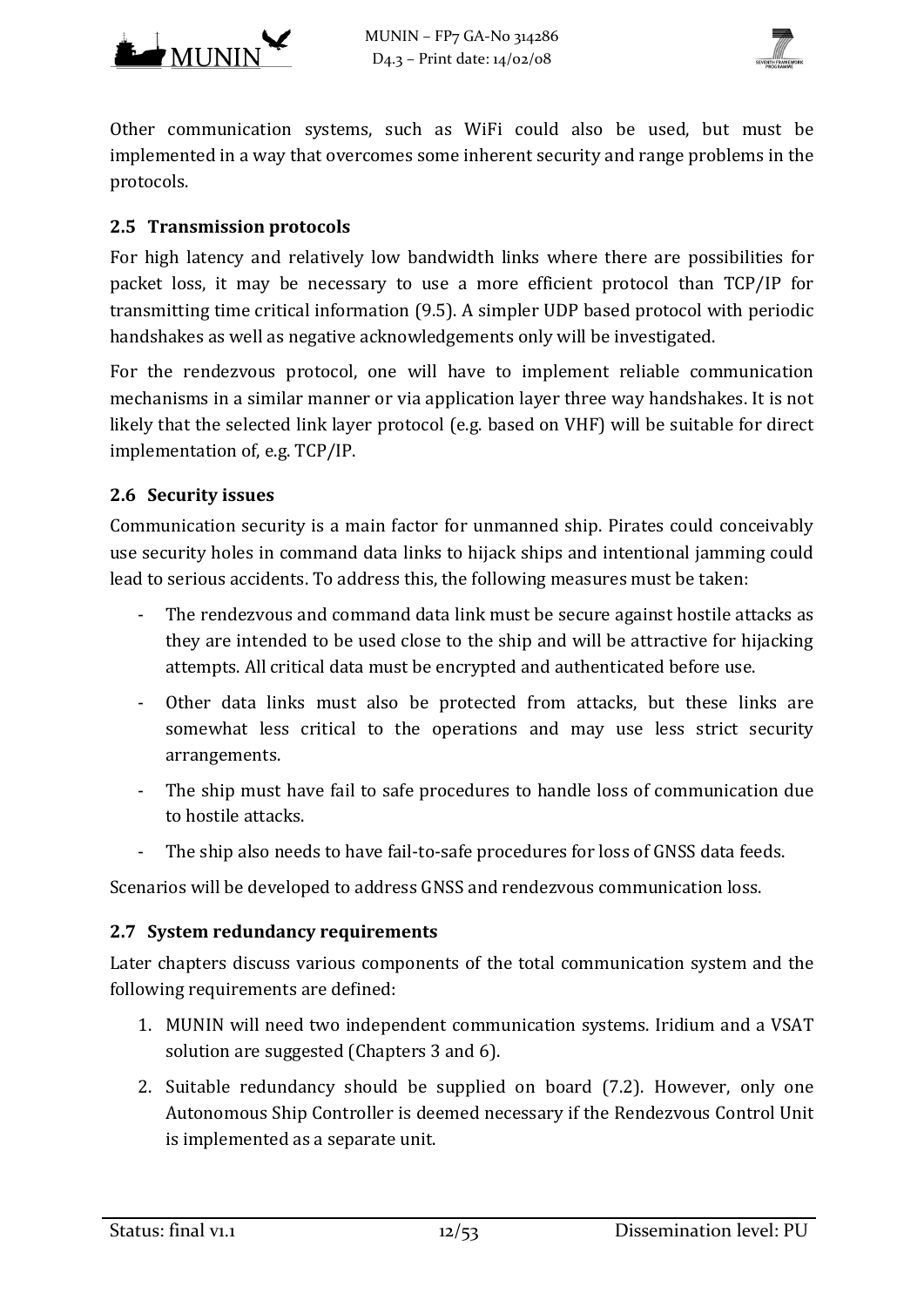



- 3. Shore redundancy can be supplied by multiple control centres [\(7.4\)](#page-35-0).
- 4. The rendezvous control mechanism is critical and needs careful design (see chapter [4\)](#page-20-0).

These requirements can be satisfied with more or less standard technology. Deliverable D4.4 will provide final definitions of what technology to use.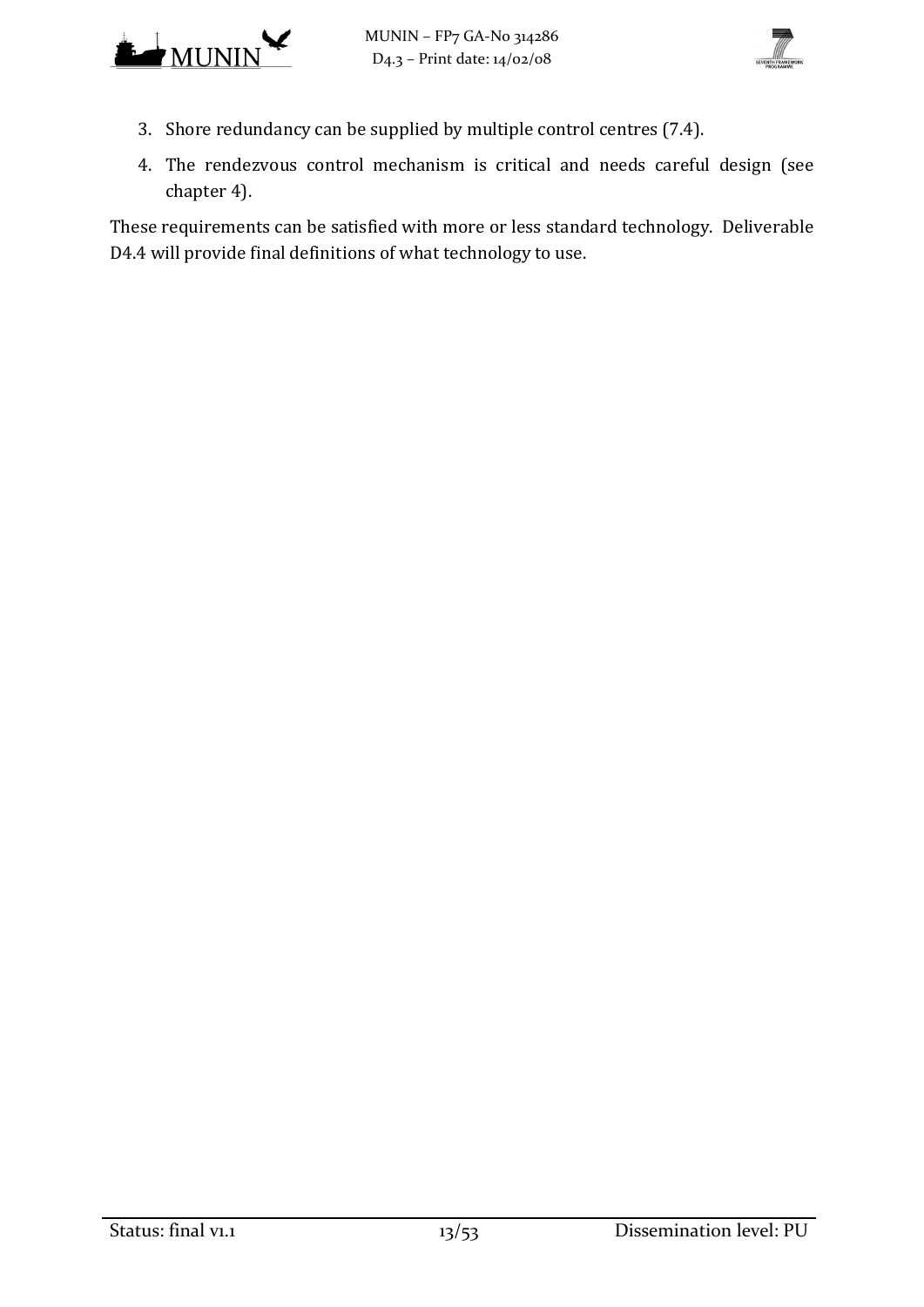



# <span id="page-13-0"></span>**3. Unmanned ship communication requirements**

This chapter will define communication requirements for operation of an unmanned ship, including a quality of service (QoS) model. Chapter [10](#page-48-0) outlines a possible implementation of a software service layer that will cater for these requirements.

#### **3.1 User centric response requirements**

The ITU-T Recommendation G.1010 [/5/ h](#page-50-0)as analysed the error tolerance for different types of communication services. [Figure 1](#page-13-1) illustrates how they assess the effects of latency in communication services. They classify the criticality of services as interactive, responsive, timely and non-critical, and the communication services error tolerance.



**Figure 1 – Model for user-centric categories**

<span id="page-13-1"></span>Maritime autonomous systems will belong in the "Command/control" box, and hence they are classified as error intolerant and it is assumed that they will have strict timing/latency requirements. However, ship control is a relatively slow process, so one can in most cases accept a few seconds delay here. This is also necessary as an unmanned ship will be dependent on relatively high latency satellite communication when far from the shore. Autonomous control functions must be designed so that faster response requirements are handled on-board.

#### <span id="page-13-2"></span>**3.2 Main communication requirements for MUNIN**

There are a large number of communication services available for manned and unmanned ships, but not all are relevant for MUNIN. Some, such as AIS and NAVTEX, have a special purpose that is the same for an autonomous ship as a normal manned vessel and are not included in the discussions in this report. The exception here is the rendezvous control protocol that may be implemented over, e.g. AIS. Other protocols are related to crew use and infotainment and are omitted also. The services that have been identified as critical are listed in [Table 2.](#page-14-0) Column three lists the estimated bandwidth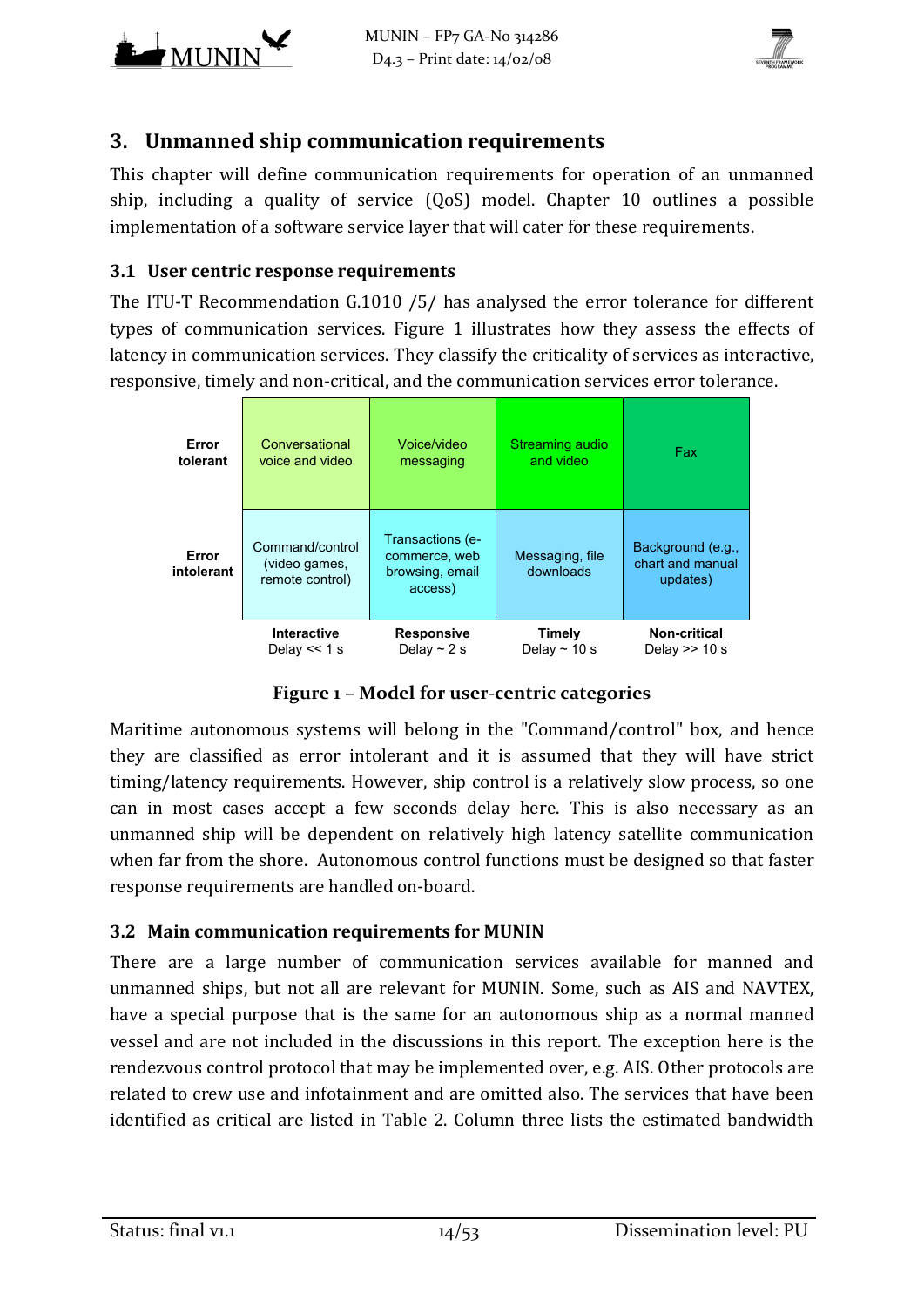

requirement, based partly on rough estimates for different communication system availability. The estimates are based on the following assumptions:

- *Normal remote control and monitoring*: All communication streams in [Table 3](#page-14-1) with some additional spare for more extended telemetry.
- *Backup remote control and monitoring:* All communication streams in [Table 3,](#page-14-1) except video, with some additional spare for video stills.
- *Rendezvous control*: Only the rendezvous stream listed in [Table 3.](#page-14-1)

# <span id="page-14-0"></span>**Table 2 – Main communication requirements for unmanned ship**

| <b>Service</b>                                | <b>Purpose</b>                                                                                                                                                                      | <b>Bandwidth</b> |
|-----------------------------------------------|-------------------------------------------------------------------------------------------------------------------------------------------------------------------------------------|------------------|
| Normal remote<br>control<br>and<br>monitoring | Normal operation and monitoring of vessel. Sufficient<br>for direct monitoring and control of all relevant<br>operations on the ship with access to high bandwidth<br>video feeds.  | $<$ 4 Mbps       |
| Backup remote<br>control<br>and<br>monitoring | Medium capacity link for backup when main link fails.<br>Sufficient for remote monitoring and control of all<br>important functions, but limited bandwidth for live<br>video feeds. | 128 kbps         |
| Rendezvous<br>control                         | Low capacity link for remote control of ship when<br>within eyesight. For use during entry to the ship by<br>rescue team.                                                           | 2 kbps           |

These requirements are related to full remote control of the ship, e.g. when the operator has full control of the ship. During monitoring and autonomous control operations, the actual bandwidth demands are significantly lower. However, these requirements also reflect the availability limits for when the operator in the SCC and the ASC needs to be notified that full communication functionality is no longer available.

**Table 3 – Importance of communication streams**

<span id="page-14-1"></span>

| <b>Type</b>       | <b>Bandwidth</b> | Latency         | <b>Direction</b>    | <b>Security</b> | Reliability |
|-------------------|------------------|-----------------|---------------------|-----------------|-------------|
| Rendezvous        | 2 kbps           | $50 \text{ ms}$ | $Ship \leq -\nship$ | High            | High        |
| Remote control    | 2 kbps           | 1 sec           | Ship <- > shore     | High            | Medium      |
| Telemetry         | 32 kbps          | 1 sec           | Ship->shore         | Medium          | Medium      |
| Radar and targets | 75 kbps          | 1 sec           | Ship->shore         | Medium          | Medium      |
| HD Video          | 3 mbps           | $2.5$ sec       | Ship->shore         | Medium          | Low         |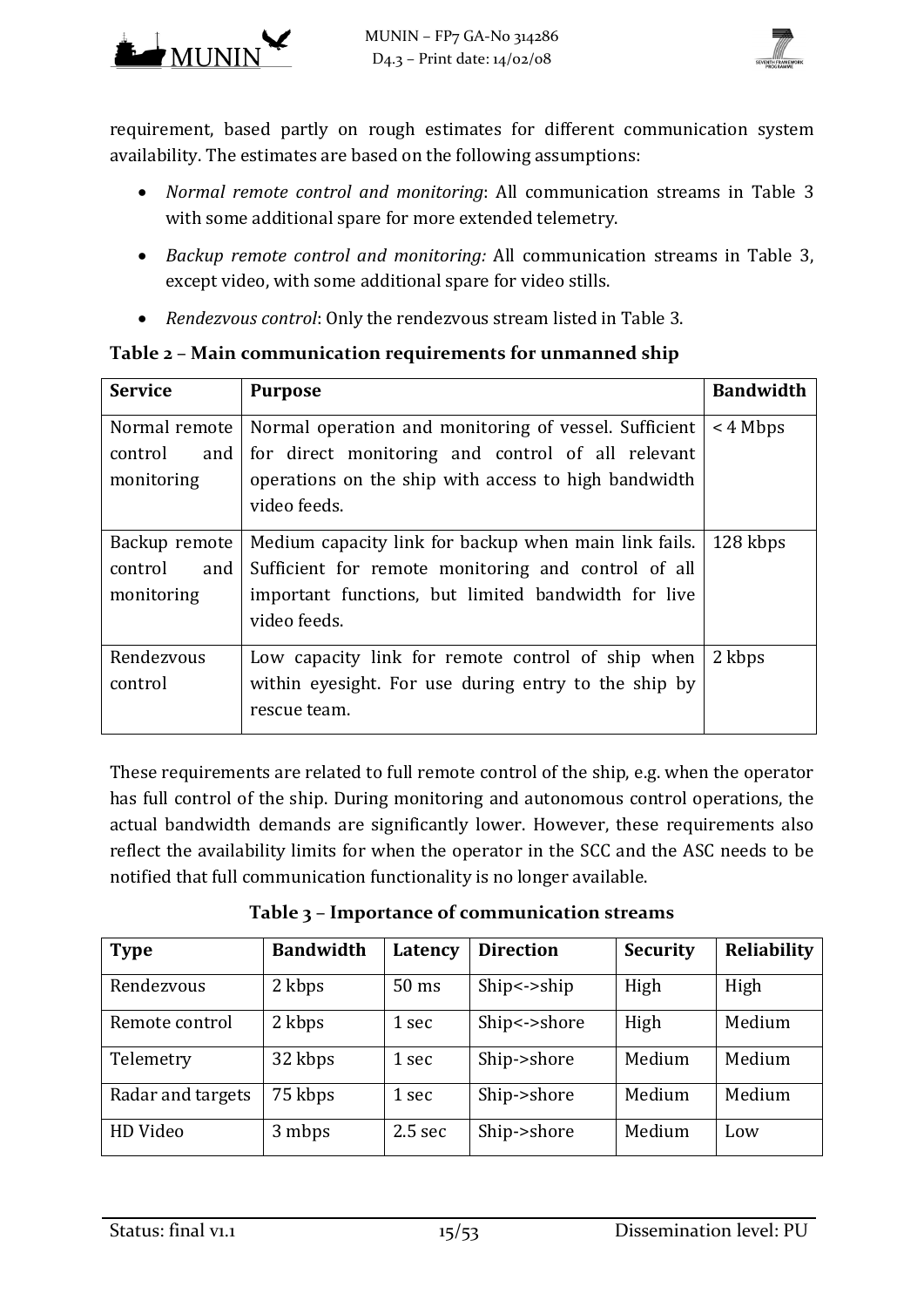



Within each of these categories, different data streams have different importance. [Table](#page-14-1)  [3](#page-14-1) lists some of these streams and indicates their importance. The classification shown here is tentative and may be changed over the project's life time. Classification is also relative so "low" does not mean one can generally do without that particular data channel. The intention is mainly to show what types of traffic need to be supported and that each type has different properties with respect to what services it requires.

The bandwidth column indicates required bandwidths for the different streams and the latency column specifies the maximum acceptable latency. The actual delay perceived by the user will typically be twice this value as most interactions require controls sent to ship and thereafter some response.

For VSAT type communication, latencies will minimum be 280 ms due to the physical distance to the satellite in geosynchronous orbit. Normally, one will experience latencies around 0.3 seconds. For Iridium, one report indicates that the latency is on the order of 600 ms for a one way transmission [/15/.](#page-51-0) Thus, the values listed here should be achievable with available communication services.

The streams listed are:

- *Rendezvous:* This is a communication channel used to control the ship by a boarding team to facilitate entry to the ship. This may be after loss of communication or during normal boarding and disembarkation procedures. This needs to have high reliability and security, i.e. protection against false control signals and listening in to the exchange of data as well as good protection against link or message loss. Only simple telemetry such as position, speed, heading and similarly simple controls are transmitted so a 2 kbps channel should be sufficient (see also next paragraph).
- *Remote control:* This includes communication between ship and shore for high level monitoring and control of the ship. Security has to be high, but reliability requirements are lower than for the previous as the ship has the possibility to go to autonomous modes if communication is lost. Bandwidth requirements are more or less the same as for rendezvous. ITU estimates that an unmanned aircraft will be able to operate with a maximum requirement of about 15 kbps in flying mode for remote control functions [/21/ A](#page-51-1) ship should be able to operate at substantially lower bandwidth due to much slower changes in operational status, so around 2 kbps should be sufficient.
- *Telemetry:* This is status updates from the ship beyond high level monitoring, but excluding visual data streams such as radar and video images. Here, both security and reliability is a medium strong requirement. Security is lower than previous as it is assumed that hostile intervention in transmission will be less critical here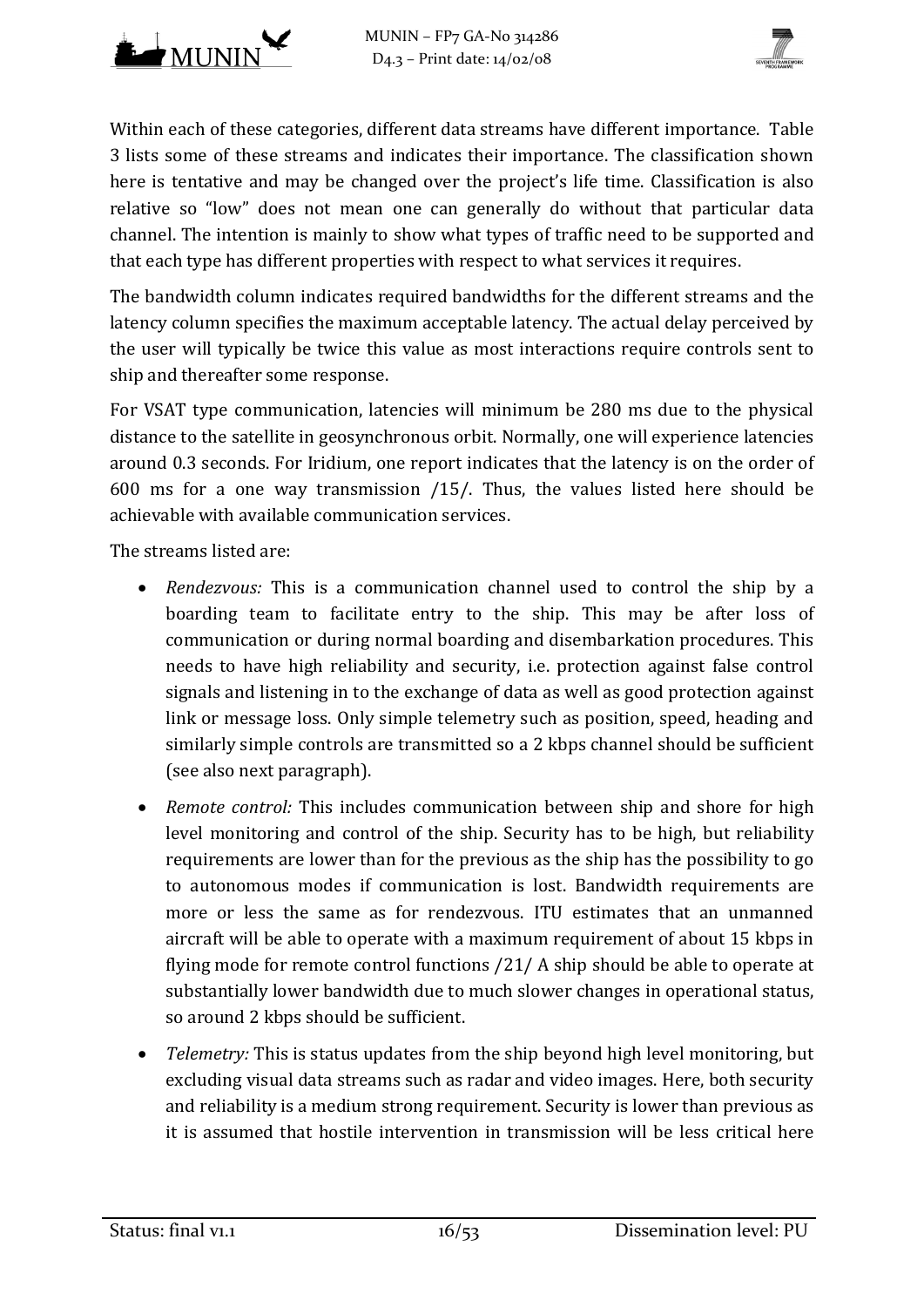

than for remote control. 32 kbps is sufficient for about 5000 data values updated each 2.5 seconds. This satisfies most requirements except very high sample rate signals from engines or other fast moving equipment. Telemetry is not normally mission-critical, but is important in cases where problems have developed and diagnostic procedures are required.

- *Radar and radar targets:* These data are similar to telemetry, but the transmission requires higher bandwidth. The calculation here is that the operator may need one image of 1024\*1240 pixels transferred each 30 second with an effective compression down to 2 bits per pixel. This data stream may also include some still pictures from video systems. Reliability is set to medium.
- *HD Video:* This stream contains high definition live video from the ship. This can include external as well as internal views. It is assumed that basic control of the ship normally can be done without video, so the criticality is set to low. ITU-T Recommendation G.1010 [/5/ l](#page-50-0)ists about 400 kbps as needed for video conferencing and similar applications. A typical bandwidth requirement for high definition video (films etc.) is between 2 and 4 mbps according to various Internet resources. Thus, 3 mbps is selected to allow a mix of at least one high quality channel and one or more lower quality channels. This will also allow transfer of high bandwidth telemetry data that can be used, e.g. in detailed engine diagnostics.

The quantitative bandwidth requirements are not based on very accurate analysis at this stage, but have been set from previous experience and estimates. It is believed that they are representative, but they may be updated in later publications from the project.

## **3.3 Multiple Unmanned Ships**

This report will mainly focus on the requirements and possibilities for supporting *one* unmanned ship. However, in the future several unmanned ships may operate under the same satellite beam and all will require reliable communication services. This issue is similar to the problem one is faced with when multiple unmanned aerial systems are operating in the same radio communication area [/21/ H](#page-51-1)owever, as unmanned ships have very different high capacity demands, e.g. high capacity streams are only necessary in special situations, the situation should be simpler to handle. One will obviously require more bandwidth, but as demand on bandwidth normally will vary between ships, one can argue that statistical distribution of demand will keep accumulated requirements at a level that can be satisfied by available satellite systems. Also, if a situation where many unmanned crafts are operating simultaneously in the same area occurs, higher demands for bandwidth should also lead to a higher supply. The main limiting factor for satellite bandwidth in high seas today is the lack of customers and, as a consequence of that, a correspondingly lower offered bandwidth.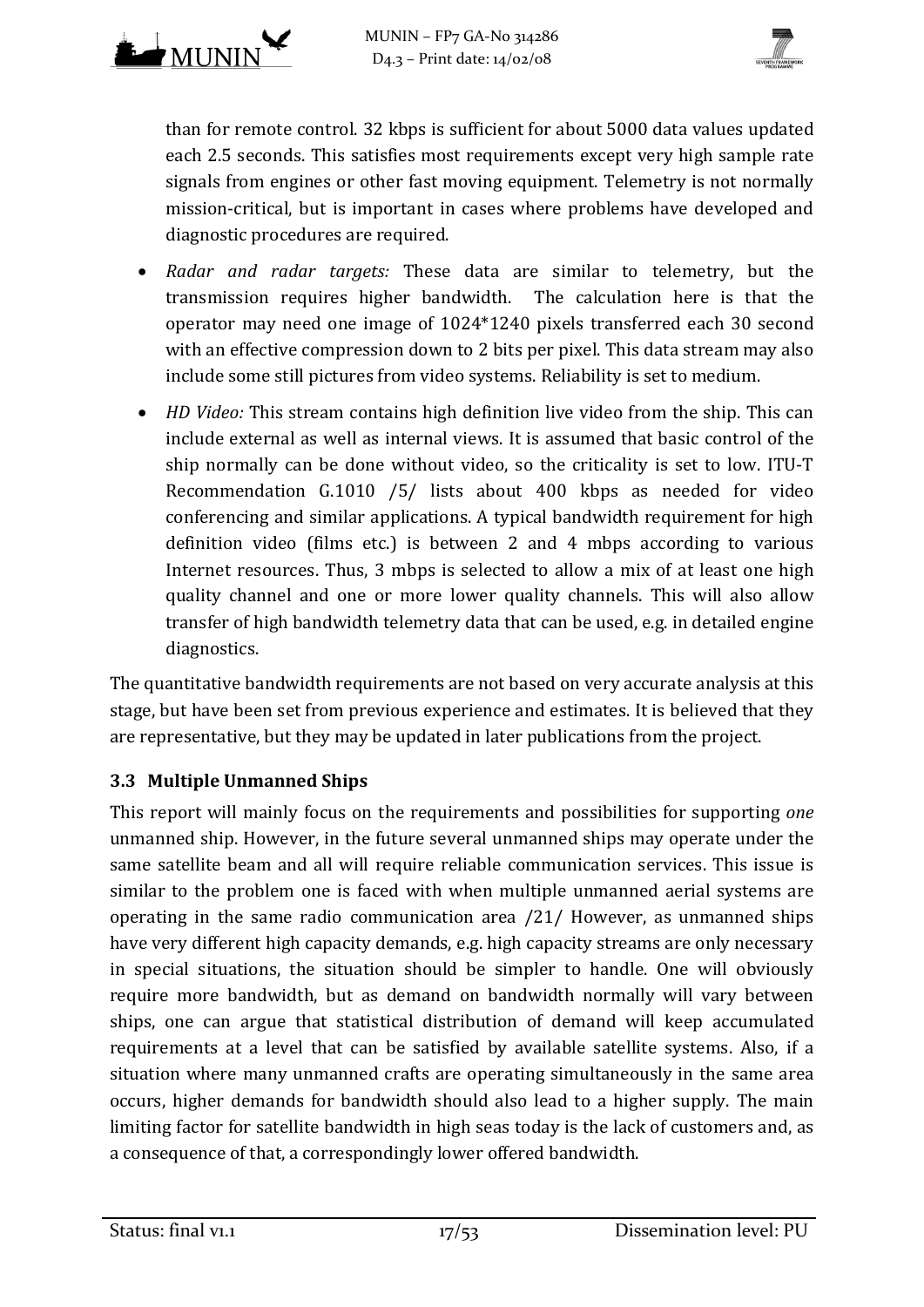



## **3.4 Shore based (LOS) or space based communication systems**

In general terms, communication from ship to ship or ship to shore is either with line of sight (LOS) type communication or communication via a "relay station" which almost always is a space satellite. It is in principle possible to use airplanes, balloons or blimps as relays to extend the LOS range, but this is currently not common and will in any case only give limited range extensions. Thus, for MUNIN, [Table 4](#page-17-0) lists the most relevant systems to be used.

<span id="page-17-0"></span>

| <b>System</b>      | <b>Type</b> | Usage area                | <b>Protocols and capacity</b>      |
|--------------------|-------------|---------------------------|------------------------------------|
| Ship to ship       | <b>LOS</b>  | Ship rendezvous.          | AIS, Digital VHF (DSC). Special    |
|                    |             |                           | protocols: 2 kbps                  |
| Ship to shore      | <b>LOS</b>  | Ship<br>and<br>control    | 3G-4G, WiFi or WiMAX. TCP/IP       |
|                    |             | during<br>monitoring      | and $UDP: < 4 Mbps$                |
|                    |             | coastal approach.         |                                    |
| ship<br>Main<br>to | SatCom      | Ship<br>and<br>control    | VSAT systems, such as Inmarsat or  |
| shore<br>via       |             | high<br>monitoring<br>at  | commercial suppliers. TCP/IP and   |
| satellite          |             | seas.                     | UDP: < 4 Mbps                      |
| Backup ship to     | SatCom      | ship<br>Backup<br>control | Iridium typically. TCP/IP and UDP: |
| shore<br>via       |             | monitoring<br>and<br>at   | 128 kbps                           |
| satellite          |             | high seas.                |                                    |

## **Table 4 – Communication systems use**

#### <span id="page-17-2"></span>**3.5 Communication types suggested used in MUNIN**

Section [9.1](#page-41-0) discusses possible communication types and section [9.5](#page-45-0) discusses some problems when using TCP/IP for time critical communication. [Table 5](#page-17-1) lists the communication services that will be used in the MUNIN project.

<span id="page-17-1"></span>

| Service type             | IP         | <b>Description</b>                                             |  |
|--------------------------|------------|----------------------------------------------------------------|--|
| Stream                   | TCP/IP     | Point to point data stream, e.g. file, sound, video. Typically |  |
| (reliable)               |            | used for high criticality and large data images, e.g. radar    |  |
|                          |            | images and software or data image updates.                     |  |
| Reliable                 | UDP with   | Point to point messages with guaranteed delivery and           |  |
| message                  | retransmit | sequencing. Same properties as stream. Typically used for      |  |
|                          |            | remote control and monitoring.                                 |  |
| Unreliable<br><b>UDP</b> |            | Point to point messages, typically used for high volume        |  |
| message                  |            | data where packet loss is tolerated, e.g. video or sound.      |  |
| Unreliable               | n/a        | This will be an unreliable message service where               |  |
| message<br>for           |            | retransmissions and acknowledgements must be used to           |  |
| Rendezvous               |            | get a suitable integrity level.                                |  |

**Table 5 – Overview of MUNIN communication types**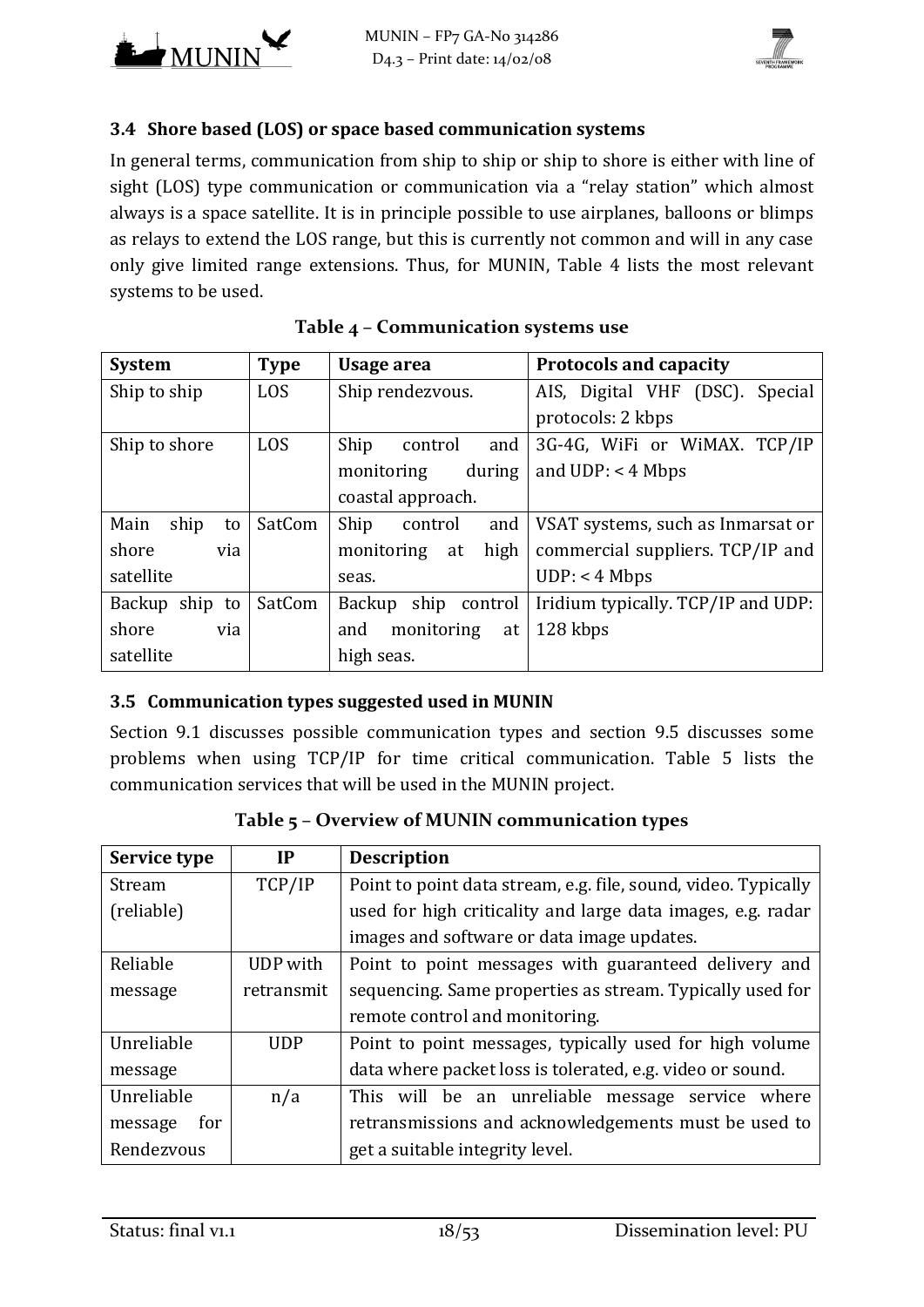



The two first services should be implemented over standard Internet protocols through a software API. The API will also provide notification when data link breaks down or QoS attributes change significantly. Thus, the applications need not implement functionality for handling lost messages or data other than a more general broken data link call-back function.

The three first services should also be connection oriented, i.e. the application will always know that the communication link is alive until notified otherwise by the system AÅI layer.

The rendezvous service will probably *not* be connection oriented. A relatively low level communication mechanism will be used and it will be too costly in terms of delays and bandwidth to implement the necessary session control and retransmission mechanisms. It is more efficient to implement, e.g. a three-way hand shake directly in application protocols (see [Figure 8\)](#page-42-0).

## <span id="page-18-0"></span>**3.6 A Ship-Shore Communication QoS Model**

This section will define a quality of service (QoS) model for communication between the unmanned ship and shore. This model will be used in the development of autonomous ship control functions, with the following main uses:

- 1. It will provide an analysis of failure modes and likelihood of failures for the communication system. This shall be used to determine *what* alternative or fail to safe (FtS) functions are required in an autonomous shipping system.
- 2. It will be a reference for design of the high level control strategy. This includes quantitative measures for the different quality attributes so that one can determine *how* alternative or FtS procedures are activated.
- 3. It will also provide a method for continuously communicating the values of the actual QoS attributes to the ship or shore functions so that these can determine *when* to activate alternative or FtS procedures.

With this in mind, it is suggested that MUNIN uses a QoS model that includes four parameters to describe different aspects of the communication service. These are listed in [Table 6.](#page-19-0)

These attributes will not be communicated back and forth between application code and communication software during normal operation of the autonomous or unmanned ship. Rather it is expected that the application code will define their minimum requirements for various operational conditions and that the communication software will manage the data transfer requirements based on these specifications.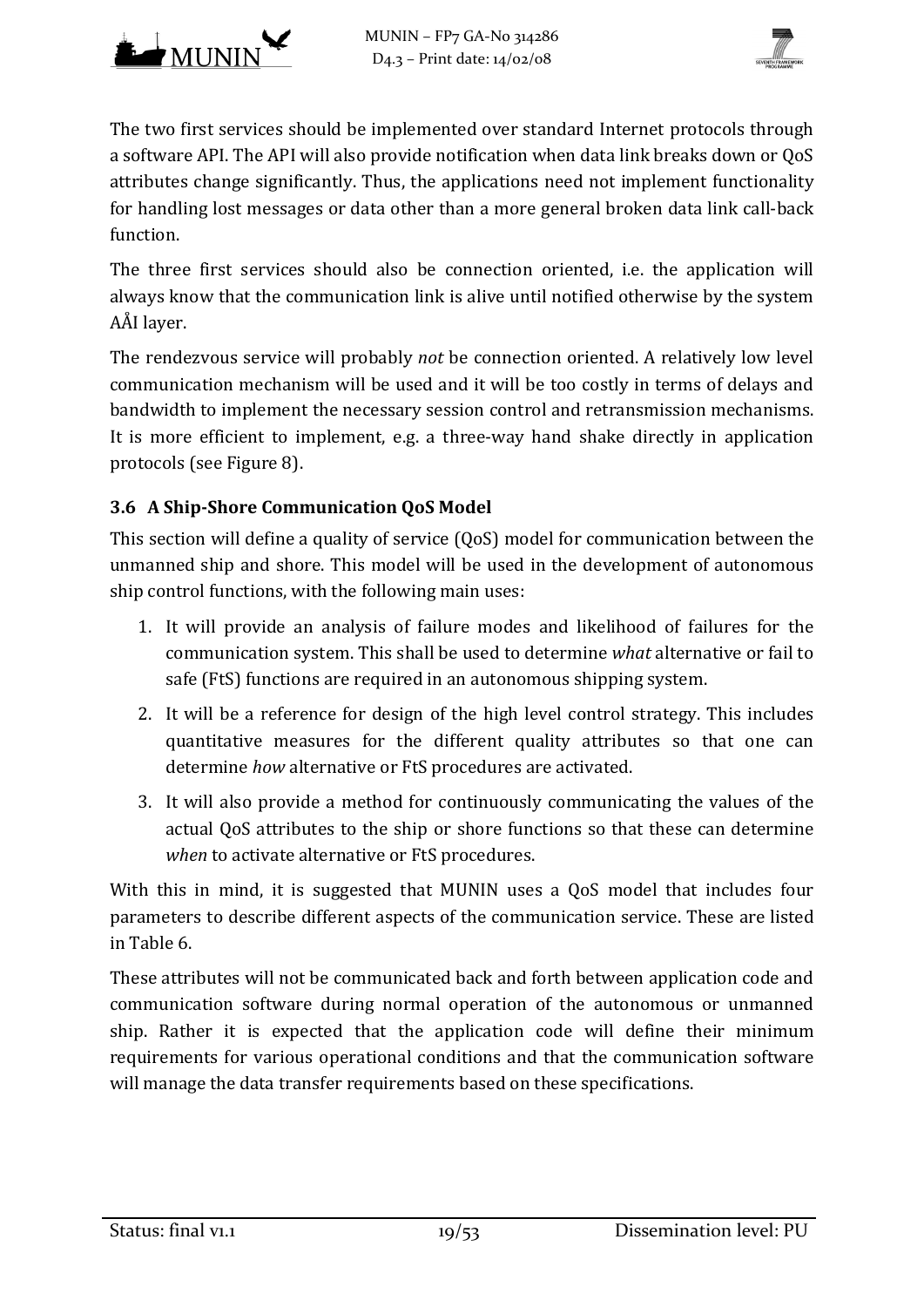



<span id="page-19-0"></span>

| <b>Attribute</b>   | Unit  | <b>Description</b>                                                                                           |
|--------------------|-------|--------------------------------------------------------------------------------------------------------------|
| Bandwidth          | kbps  | Mean expected bandwidth available for the application program                                                |
| $C_k$ bps          |       | (kilo-bits per second). This may be different for different                                                  |
|                    |       | programs, dependent on status of communication link and the                                                  |
|                    |       | priority of the program service.                                                                             |
| Latency            | ms    | Mean expected delay from a one byte message or stream element                                                |
| $t_{lat}$          |       | is sent from sender application until it is available for the                                                |
|                    |       | receiver. Note that for messages, the bandwidth and message size                                             |
|                    |       | will add a delay not captured in this measurement.                                                           |
|                    |       | $t_{\text{tot}}\text{=}t_{\text{lat}}\text{+}\frac{8\,m_{\text{byte}}}{c_{\text{khne}}}\quad\text{ (Eq. 1)}$ |
|                    |       | The total delay $(t_{tot})$ in milliseconds will be the sum of the latency                                   |
|                    |       | $(tlat)$ and the ratio of 8 times the bytes to send in the message                                           |
|                    |       | $(m_{byte})$ to the bandwidth in kilobits per second $(c_{kbps})$ .                                          |
| Reliability        | $1-4$ | High (1) to low (4) representing the possibility that the data link                                          |
| <i><b>grel</b></i> |       | or a message is lost unexpectedly. Level 1 corresponds to                                                    |
|                    |       | Inmarsat GMDSS integrity level while level 4 represents a very                                               |
|                    |       | high probability that the link may be lost.                                                                  |
| Security           | $1-4$ | High $(1)$ to low $(4)$ security representing the inverse of the                                             |
| $q_{sec}$          |       | possibility that data is spied upon or manipulated during transit.                                           |
|                    |       | Level 4 represents open unencrypted transmissions while level 1                                              |
|                    |       | represents a tamperproof system which in the context of MUNIN                                                |
|                    |       | should mean that messages cannot be decrypted within a time                                                  |
|                    |       | frame of about one hour. Note also that both encryption (hiding                                              |
|                    |       | data) and digital signatures (verifying sender) or similar systems                                           |
|                    |       | are required.                                                                                                |

## **Table 6 – Quality attributes**

As specified in section [3.2,](#page-13-2) there are a number of different communication scenarios that the application software should be ready to adapt to. In principle, the applications should specify their specific requirements to QoS in each of these scenarios and the communication software will do its prioritization between requirements to select what application gets what level of service.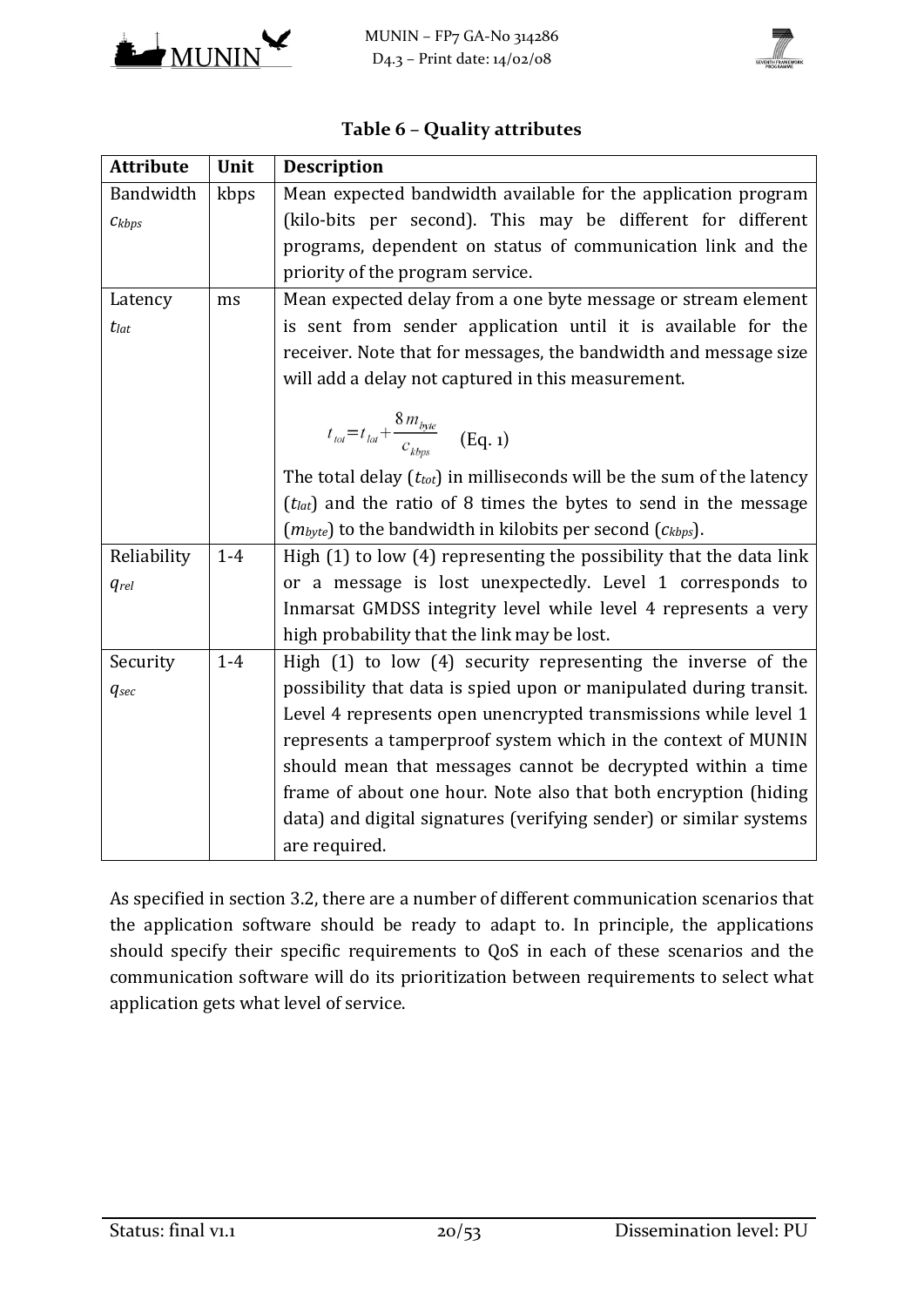



# <span id="page-20-0"></span>**4. Radio propagation and coverage issues**

This section discusses radio propagation issues in general, but with a strong emphasis on satellite communication. The reason for this is that satellites normally have a more restricted link budget than terrestrial communication systems as power must be generated from limited area solar panels and also because transmission distances are much longer.

#### **4.1 Radio transmission bands**

IEEE [/18/ h](#page-51-2)as defined standard letters for different frequency bands that are relevant for radar and satellite transmissions. These bands are typically in the centimetre to the millimetre wavelength range. The most common band codes are listed in [Table 7.](#page-20-1) Additional rows are added for VHF and UHF frequency bands. Note that both L and parts of S band are within the UHF band.

<span id="page-20-1"></span>

| <b>Band</b>         | Frequency     | Origin of name                                                |
|---------------------|---------------|---------------------------------------------------------------|
| <b>VHF</b>          | 30 to 300 MHz | Very high frequency (marine 156 to 174 MHz)                   |
| <b>UHF</b>          | 0.3 to 3 GHz  | Ultrahigh frequency (marine 457 to 467 MHz)                   |
| L band              | 1 to 2 GHz    | Long wave                                                     |
| S band              | $2$ to 4 GHz  | Short wave                                                    |
| C band              | 4 to 8 GHz    | Compromise between S and X                                    |
| X band              | 8 to 12 GHz   | Used in WW II for fire control, X for cross (as in crosshair) |
| $K_u$ band          | 12 to 18 GHz  | Kurz-under                                                    |
| K band              | 18 to 27 GHz  | German Kurz (short)                                           |
| K <sub>a</sub> band | 27 to 40 GHz  | Kurz-above                                                    |

| Table 7 - IEEE Radio band codes |  |  |
|---------------------------------|--|--|
|                                 |  |  |

The most relevant bands for satellite communication are L (Inmarsat and Iridium), C (various VSAT providers, normally quite expensive services),  $K_u$  (most common VSAT band) and  $K_a$  (newer VSAT services including Inmarsat Global Express).  $K_a$  is becoming increasingly more popular as demand for bandwidth grows. Note that S (3 GHz) and X (10 GHz) are also used for maritime radars.

## **4.2 Multi- or single user outage**

Given that link interruptions and system component failures can lead to service outages, and each outage requires varying restoration times, availability characterizes the impact of interruptions, failures and service restoration times on the usability of a system. Outage occurs when a service achieves a certain Bit Error Rate (BER), where transmitted data packages cannot be restored by embedded data correction codes, or when physical equipment fails.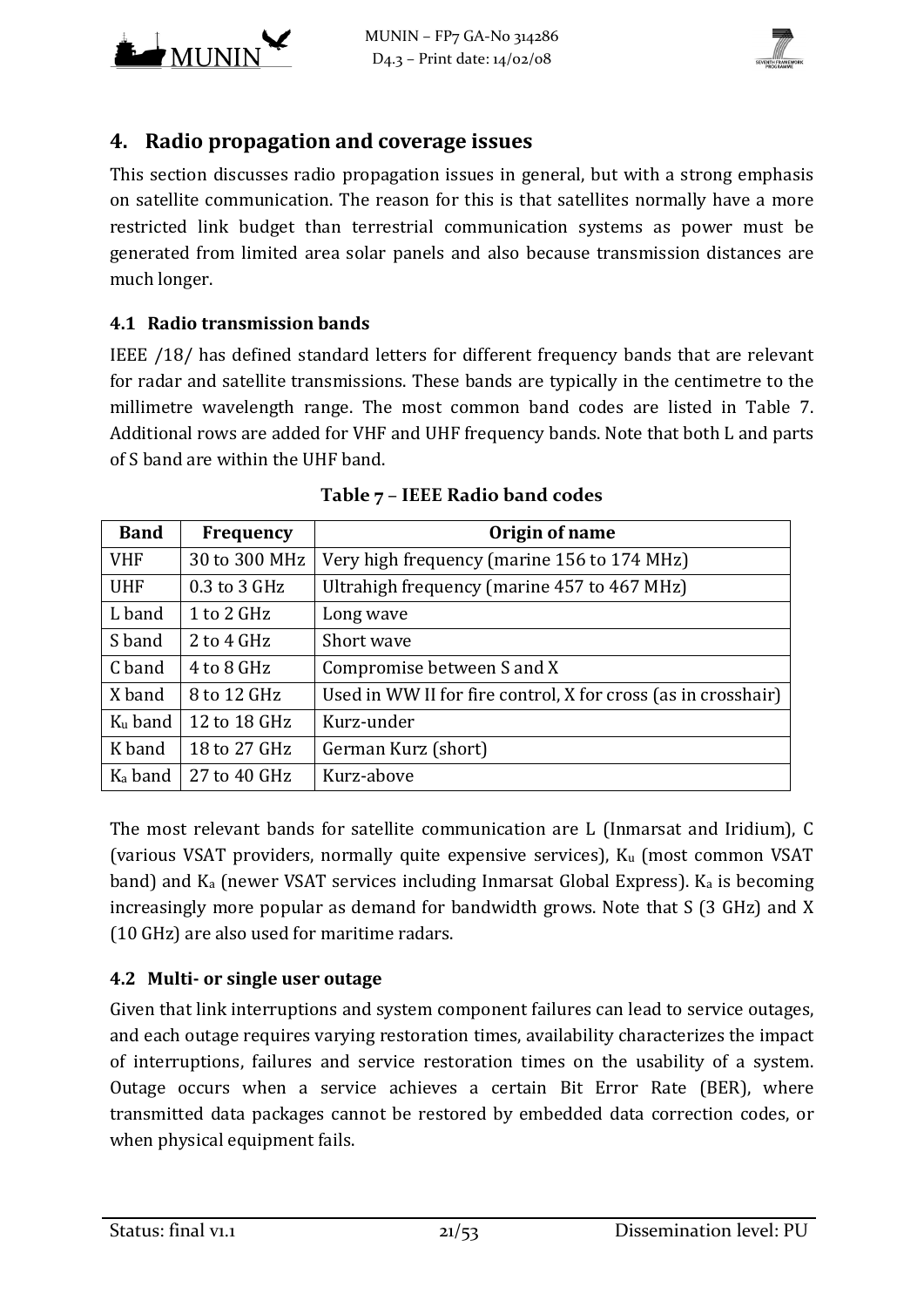



The Radio Technical Commission for Aeronautical Services (RTCA) considers two categories of outages [/17/:](#page-51-3)

- Multi-user service outage: A service outage simultaneously affecting multiple users within a defined service volume. This is normally a result of system component failures, involving space or ground segment systems.
- Single-user service outage: A service outage affecting any single user within a defined service volume. This will normally be a failure associated with local atmospheric problems, typically represented as package loss due to high BER, or user equipment problems.

Both categories will be important for maritime autonomous systems. If an error occurs in a communication system it could either affect several ships within a defined region or it could affect only one single ship. Satellite failures and signal attenuation due to, e.g. ionospheric effects could affect multiple ships, while failure on ship equipment is an example that will lead to single ship service outage.

General availability may also be dependent on the geographical location of a ship. E.g. in polar areas at higher latitudes than 75° there is limited access to communication signals from satellite systems based on geostationary satellites as, e.g. Inmarsat. However, availability can also be restricted in other areas, e.g. in fjords and in ports where communication system signals can be shadowed from surround mountains or buildings.

## **4.3 Signal degradation sources**

There are different external influences on communication systems that can lead to reduced bandwidth, higher latency, lower reliability and security and they can occur within different parts of communication system architecture. The main problems were listed in [Table 8,](#page-31-0) but will be discussed in some more detail here. The table indicates that reduced availability is most likely to happen due to impacts on the physical transmission path from the satellite to the ship or vice versa. In particular, effects related to atmospheric loss and ionospheric scintillation will be important. This section will describe these problems in some detail.

Degradation factors for radio transmissions can loosely be collected in three groups. The main group is loss due to distance and frequency which is independent of the medium the radio signal passes through:

- *Free space dispersion loss* is caused by the spatial propagation of the radio signal and will be proportional to the square of the distance.
- *Antenna aperture loss*, which is generally proportional to the square of the frequency.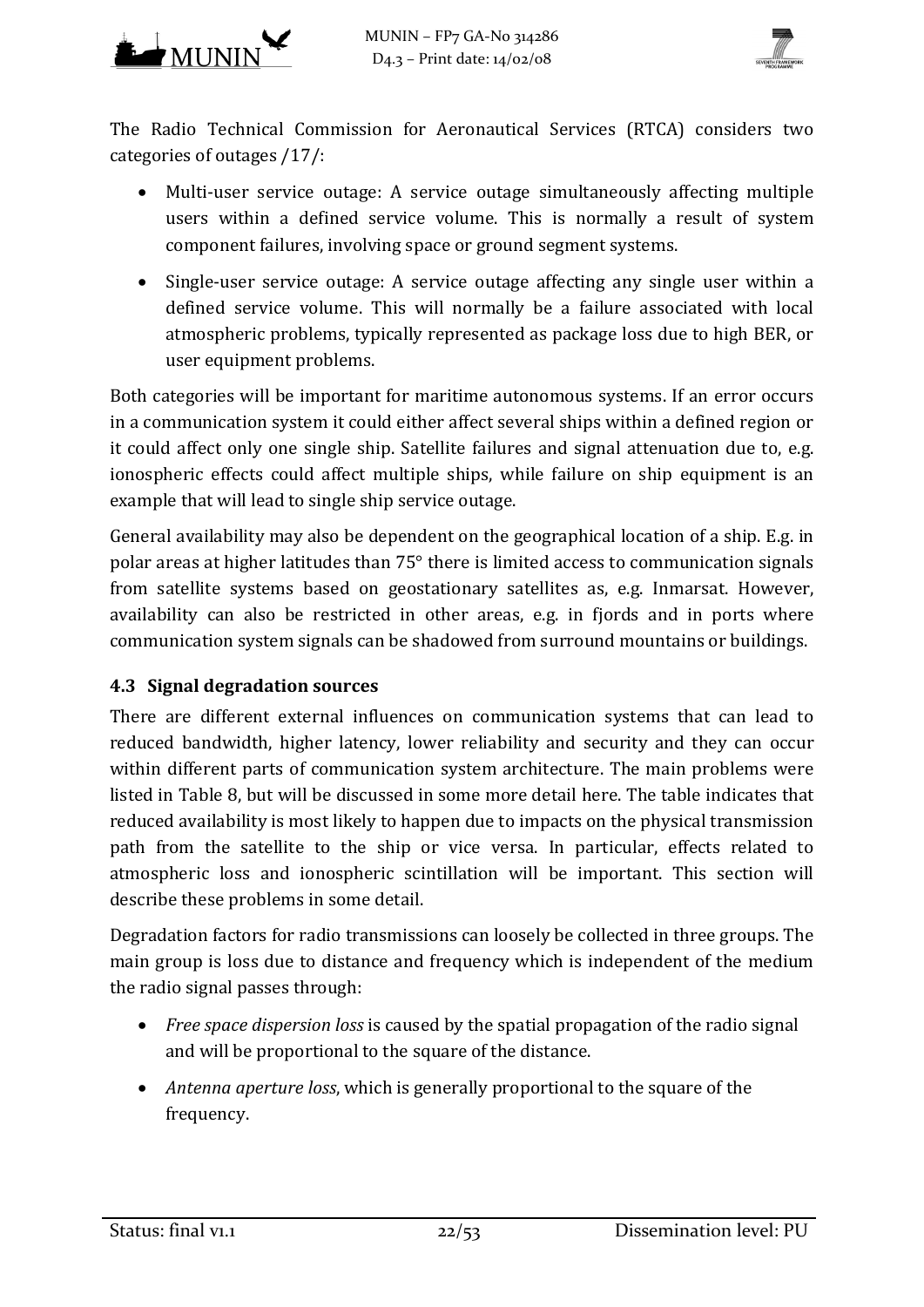



- *Antenna gain*, which for the same size directional antenna is proportional to the square of the frequency. As there is both a transmitter and receiver, the total effect is a gain increase by the fourth power of the frequency increase.
- *Transmitter electronics loss,* which can be expected to be about linear with frequency. This is mainly an issue for the satellite with a limited power budget.

Thus, for the same transmission power one can roughly expect a proportionally better signal to noise relationship by increasing frequencies.

The second group consists of factors that can give significant environmental signal loss either due to dispersion in atmosphere or due to effects of the electromagnetic field surrounding the earth. There are two main factors in this group:

- *Scintillation loss:* Rapid changes in amplitude and phase due to changes in atmosphere's refractive index. This is typically most noticeable on low latitudes near the equator, but it will also occur in the aurora regions near the poles. The effects will be stronger for lower frequencies, e.g. more pronounced for L-band transmissions than for K-band.
- *Rain fade:* Humidity in the atmosphere, rain and in particular sleet can have a substantially negative impact on signal strength. This effect is also frequency dependent and is stronger with higher frequencies and becomes significant from about 10 GHz and up  $(K_u$  and  $K_a$  bands)

These effects can in severe cases cause communication outages. The effects are, as stated above, dependent on position on Earth and other factors such as time of year and solar activity. Although the link budget for satellites will take these effects into consideration and will provide better power margins for the most affected frequencies and areas, severe cases will from time to time exceed these margins.

Other examples of environmental degradation factors for radio communication are listed below. These factors are normally relatively small, but can have significance in some cases.

- *Ionospheric losses:* Mostly for lower frequency signals and vary considerably with time of day and sunspot activity.
- *Beam dissipation:* Loss due to the spreading of signals passing through the atmosphere.
- *Polarization loss:* Losses due to phase rotation of the signal passing through atmosphere.
- *Rayleigh fading:* Interference between main signals and the same signal arriving through other paths through the atmosphere.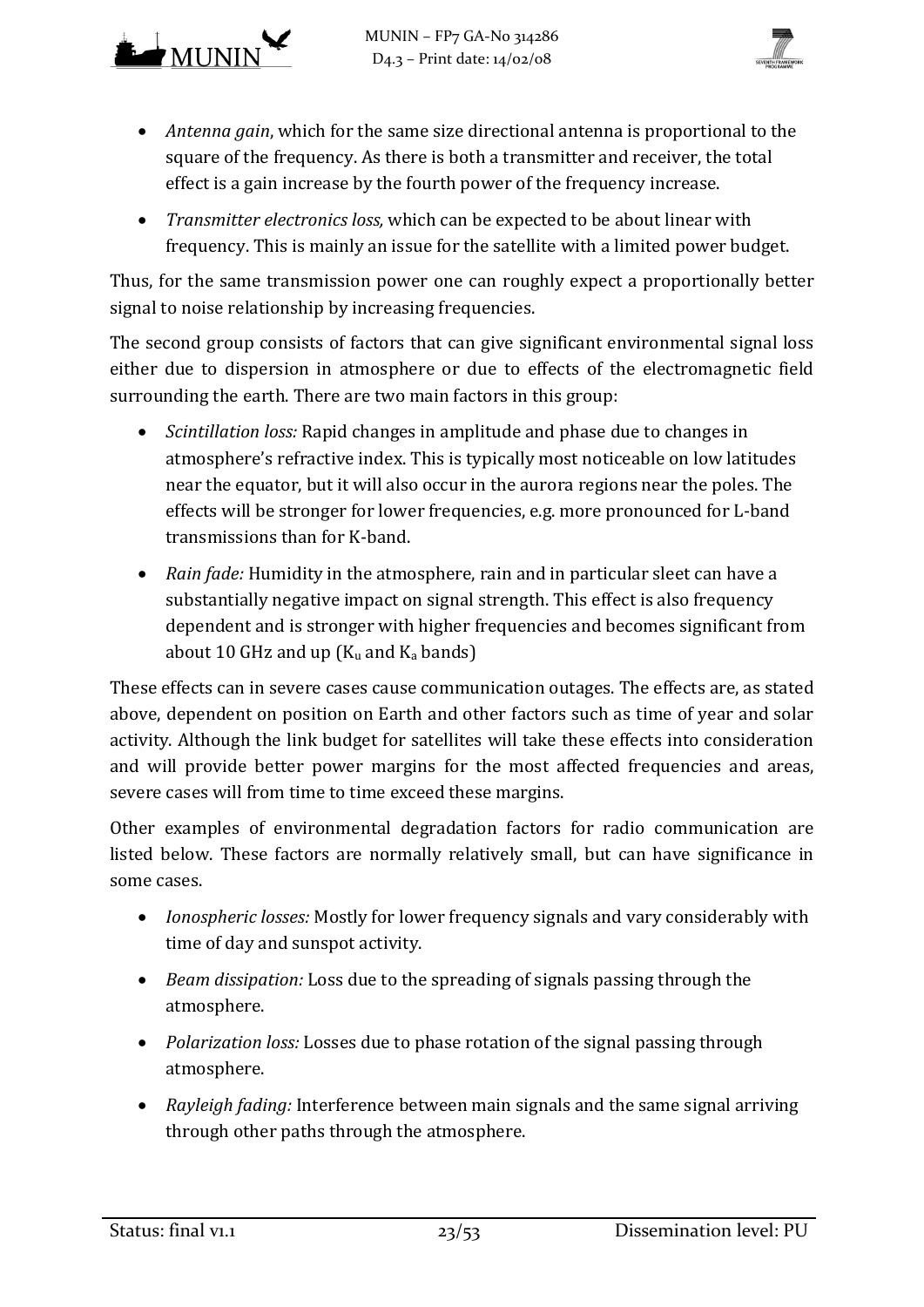



• *Doppler effects:* If the sender is moving at high speeds relative to the receiver, Doppler effects occur that may cause losses in transmission.

 $L$ - and  $K_u$ -band are the most common frequency bands used today in communication systems.  $K_a$  is becoming more common as demand for bandwidth grows. Thus, for the analysis in this report, it is scintillation for L-band and rain fading for  $K_u$ - and  $K_a$ -band that has been considered. One should note that C-band may be more robust against any of these effects and may also be a candidate. However, C-band is less readily available and may be more costly in use.

## **4.3.1 Rain fading**

Higher frequencies are in general less robust to humidity, rain and sleet and as a rule of thumb one can say that the attenuation increases with the square of the frequency. This means that signals in the  $K_a$ -band (30/20 GHz) are more than four times affected than signals in the  $K_u$ -band (14/11 GHz).

One may compensate for such problems, e.g. by using a larger antenna to increase SNR at the receiver or transmitter. Systems will also compensate for these effects by increasing transmission power in the satellite and on ship terminals.

The fading effect is dependent on geographic location. Longer paths through the atmosphere at higher latitudes increase attenuation and areas around the equator tend to have higher humidity and more rain than temperate zones.

## **4.3.2 Ionosphere scintillation**

Scintillation is the rapid fluctuation of the amplitude and phase of radio waves caused by electron density irregularities in the atmosphere. The effects tend to be more severe for lower frequencies, e.g. VHF to L-band than higher frequencies. The effects also occur most strongly in special areas near the equator and to a lower degree in the aurora areas and near the poles. These effects can cause significant problems for L-band transmissions. Fluctuations of the amplitude of more than 20 dB have been measured for GPS signals [/9/ a](#page-50-1)nd for Inmarsat near the equato[r/10/.](#page-50-2) This can be expected to be less problematic for higher frequencies such as  $K_u$ -band, but it may be noticeable for Cband.

Iridium has its lowest satellite density near the equator. Simulations indicate that there will be in sum about 17 seconds each 24 hours where no satellites are visible at all  $/11/$ at the equator. This should not be a problem during normal operation, but combined with the scintillation effects and decreased SNR, it may impair Iridium coverage. It is difficult to find actual measurements of performance in the literature, but one paper [/12/ d](#page-50-4)iscusses the performance of Iridium in the USA. It quotes a frequency of not being able to connect or losing the connection before 3 minutes as 3 and 4 respectively out of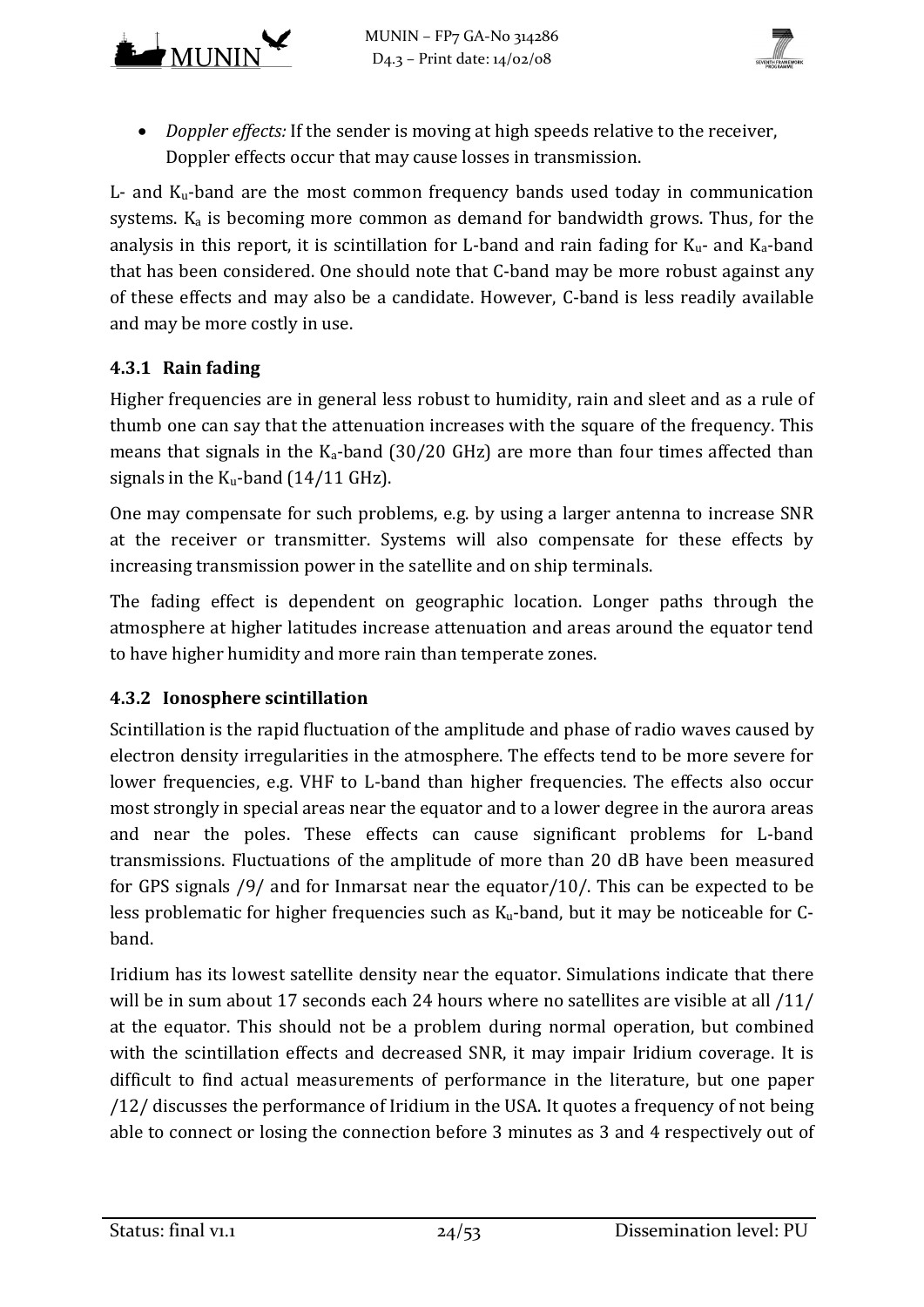



359 attempts in North California and correspondingly 4 and 15 out of 359 in Texas. Both places are at latitude above 30˚N and scintillation is probably not the cause here. However, it illustrates that there are significant disturbances in communication even at more optimal latitudes.

L-band transmissions for Inmarsat C and Fleet 77 may also be impaired by scintillation, but the GEO orbit will in most cases give shorter transit through the atmosphere and no problems with Doppler shifts. It is also possible to use higher gain antennas to reduce or overcome this problem.

#### **4.4 Frequency allocation**

One potential challenge for safety critical systems is the frequency allocation plan. If maritime mobile services need to share frequency spectrum with other types of mobile services, this can lead to crowded spectrum and possibilities for interference. The ICAO working group for navigation, communication and meteorology (sub group 15) has pointed this out as a concern for the aeronautical industry.

## **4.5 Geographic coverage**

Another issue that may cause degraded availability of satellite services is where on the globe a service is used. [Figure 2](#page-24-0) shows the world where red colour coding has been added to indicate areas where service quality may be lower. This is not an accurate description of actual service availability, but a principal sketch to illustrate geographic issues.

<span id="page-24-0"></span>

**Figure 2 – Principal differences in service availability**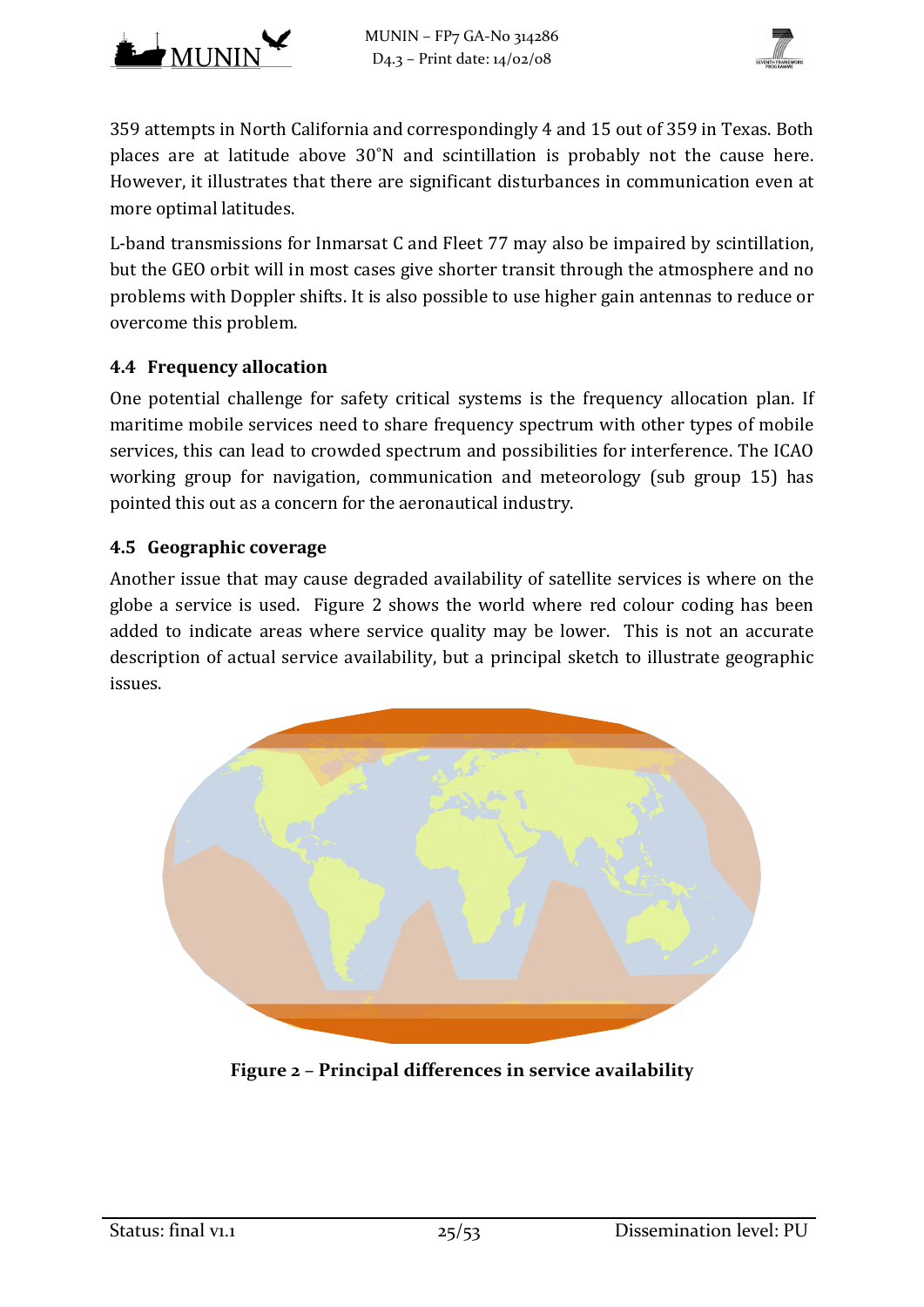



The main geographic factors that have been used in this figure to indicate limitations in available satellite communication services are:

- *Polar regions:* Above 80 degrees one cannot normally use geostationary satellites. Only Iridium, of the main services, is available.
- *Sub-polar regions*: Between 70 and 80 degrees various factors may make geostationary satellite communication unreliable. This may be shadow effects, atmospheric or ionospheric effects or satellite position far to east or west of the ship. In some cases and regions, the limit of use may be as low as 60 degrees.
- *Deep sea areas*: Satellite services are based on commercial viability and one will generally see fewer services available in areas with few customers, i.e. on deep seas and in sparsely populated land areas. However, as this is a commercial effect and as there is a low number of users, this should not normally cause problems for unmanned ships.

For MUNIN it is expected that the necessary bandwidth will be available in all relevant areas. Although MUNIN has identified substantial communication requirements, the full bandwidth may not need to be available at all times. The outlined system has for instance the ability to go to autonomous operation to reduce the required bandwidth. Also, as any realization of an actual unmanned ship will be several years into the future, one can probably assume that necessary bandwidth will become available as communication demands increase.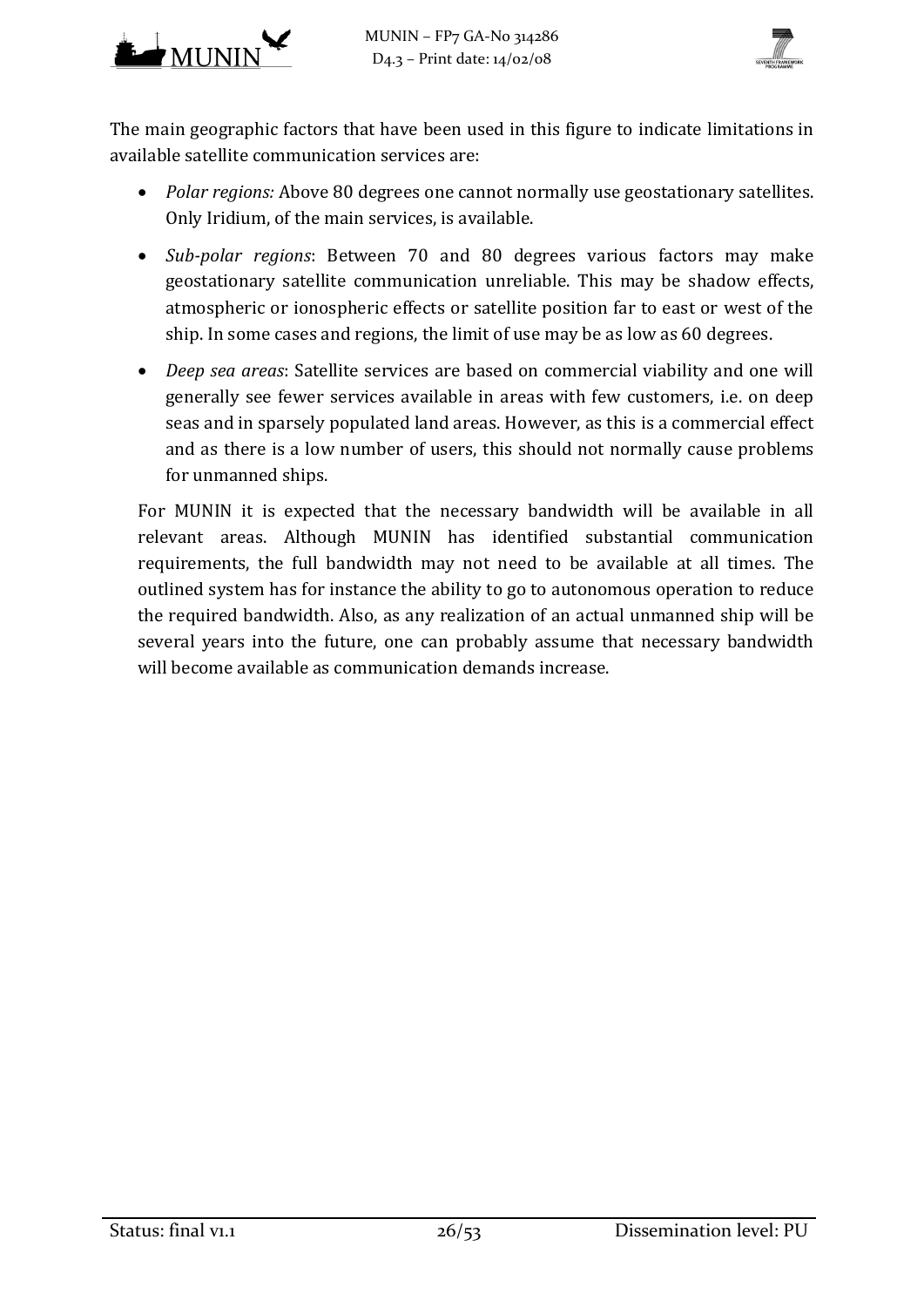



# **5. Line of sight communication systems**

Line of Sight (LOS) communication is relevant for two cases in the MUNIN project:

- 1. It is necessary for ship to ship communication and for implementation of the rendezvous control protocol. This needs to be a special purpose protocol with a high integrity level, but not very high bandwidth.
- 2. It may be used for high capacity main control links during coastal passage and port approach. LOS type communication may give high bandwidth at low cost and with much lower latency than satellite systems.

In the following, a brief overview of possible systems is given with some discussion on suitability for the possible applications.

## **5.1 Mobile telecommunication systems**

The most relevant high capacity system for MUNIN will probably be mobile data transfer technology. With fourth generation (4G) system now coming up, these will provide bandwidth and security that is well suited to the requirements for MUNIN. However, developments in this segment will be driven by high population density requirements which typically mean higher bandwidth in smaller cells and shorter range than ships will generally require. In port and port approaches, high capacity and high quality LOS communication should therefore be quite feasible.

3G systems may also be used for high capacity data links when suitable 3G systems are available. The original IMT-2000 specification [/26/ h](#page-51-4)ad a minimum high capacity rate of 200 kbps, but this has been increased substantially in newer "IMT-Advanced" [/27/](#page-51-5)  specifications.

A problem for ships in international traffic is to establish roaming agreements in the ports of calls, but unmanned ships will probably be most relevant for scheduled shipping where such agreements easily can be established.

Mobile telecommunication systems could in principle be used for rendezvous control, but then only when both ships can access a base station. While it is possible to install a GSM base station on a ship for use in open waters, this is not considered to be an optimal solution for MUNIN. It is much better to develop a special protocol based on direct communication between the two ships.

## **5.2 WiMAX**

WiMAX (Worldwide Interoperability for Microwave Access) [/28/ h](#page-51-6)as long been promoted as a very good solution for high bandwidth applications over long distances. However, as customers to such services are far between and not generally willing to pay for the service, WiMAX has slowly been delegated to special applications and the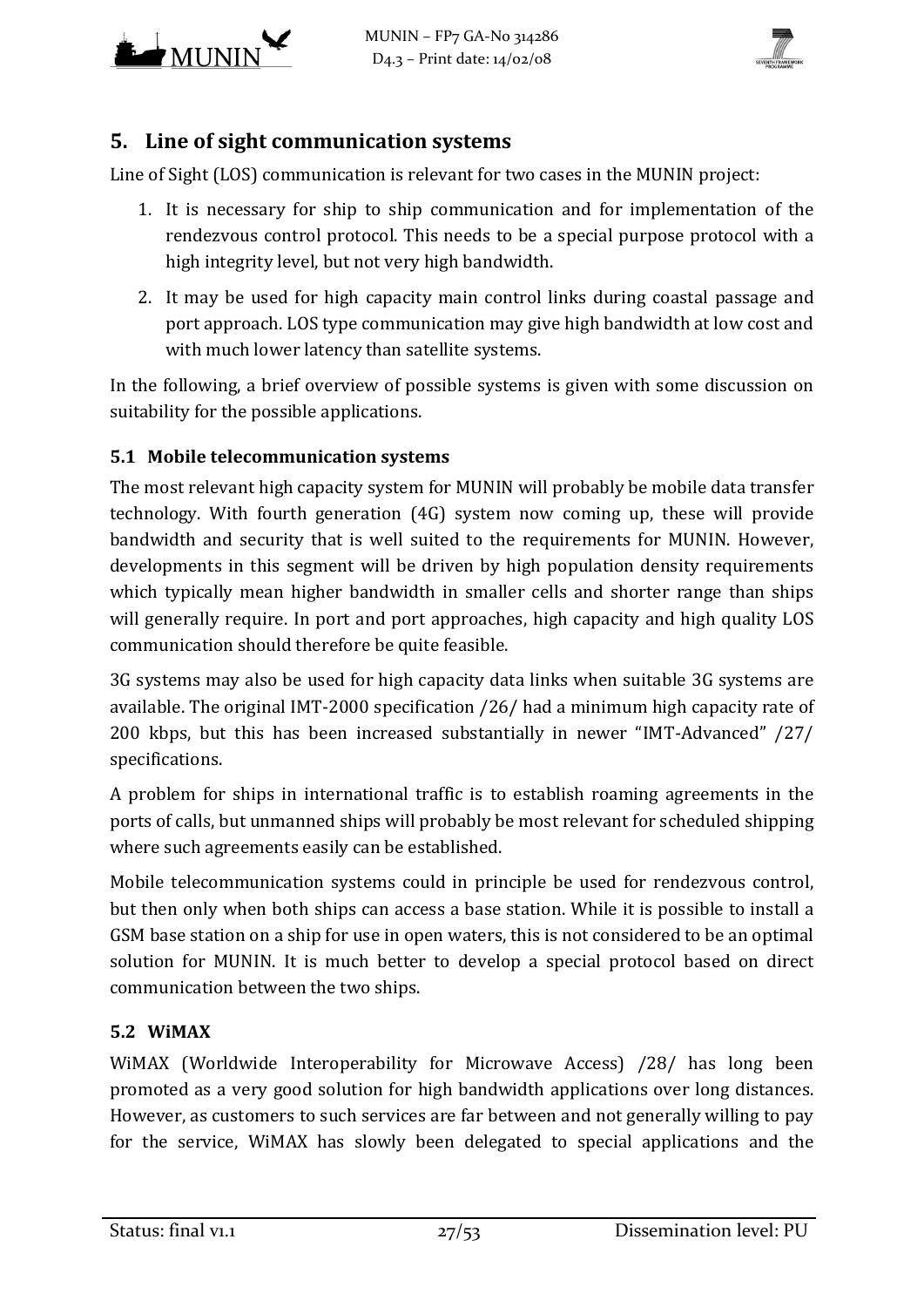

frequencies previously allocated to WiMAX are now being freed for other use. In general, WiMAX operates on licensed frequency bands and cannot easily be used for specific maritime applications without having the proper licenses.

Apart for the frequency issues, WiMAX would have been ideal for unmanned ships as it provides high security, high bandwidth and high integrity over distances up to 20 km. WiMAX may also be a candidate for rendezvous communication. However, frequency availability and licensing issues are problems that make this impractical.

## **5.3 WiFi, ZigBee and other ISM services**

WiFi operates in unlicensed frequencies in the "Instrumentation, Scientific and Medical" (ISM) bands. It may be a possibility for rendezvous type services and possibly also other LOS remote control applications. However, WiFi is very easy to jam and the bandwidth is often shared between multiple protocols so it may not be optimal for this service.

The other protocols in the ISM band may also be of interest. Bluetooth is a much safer protocol than WiFi, but has much shorter reach, in the range of a few tens of meters. A rendezvous service should at least operate on one to two kilometre ranges.

ZigBee [/29/ i](#page-52-0)s another option that could be used, but ZigBee is also primarily intended for short range communication. ZigBee PRO is claimed to be able to operate on longer distances, but as ISM use limits the maximum power output, this will also be in the area of a few hundred meters.

None of these services are currently considered suitable for either of the two MUNIN LOS cases.

#### **5.4 AIS, DSC and other VHF services**

VHF is mainly used for voice communication, but ITU specifications have been developed for digital VHF communication over one 25 kHz channel that will give about 22 kbps per channel [/19/ M](#page-51-7)ore digital bandwidth can be achieved by bundling channels before modulation. Some of these systems are in operation, e.g. in Norway, and it is very likely that the IMO e-Navigation initiative will increase the deployment of this technology in other areas. In MUNIN it may be relevant for rendezvous type services and it may also be used for remote control and simple telemetry. The system is relatively easy to intercept and jam so it needs to be used with care and probably only as one option in a multi-channel set-up.

Also normal VHF communication uses digital modulation to implement Digital Selective Calling (DSC). However, this only provides 1.2 kbps in channel 70 of the VHF band and is of limited use for MUNIN. One might use the same technology to implement a rendezvous type service, but VHF is again vulnerable to hostile attacks.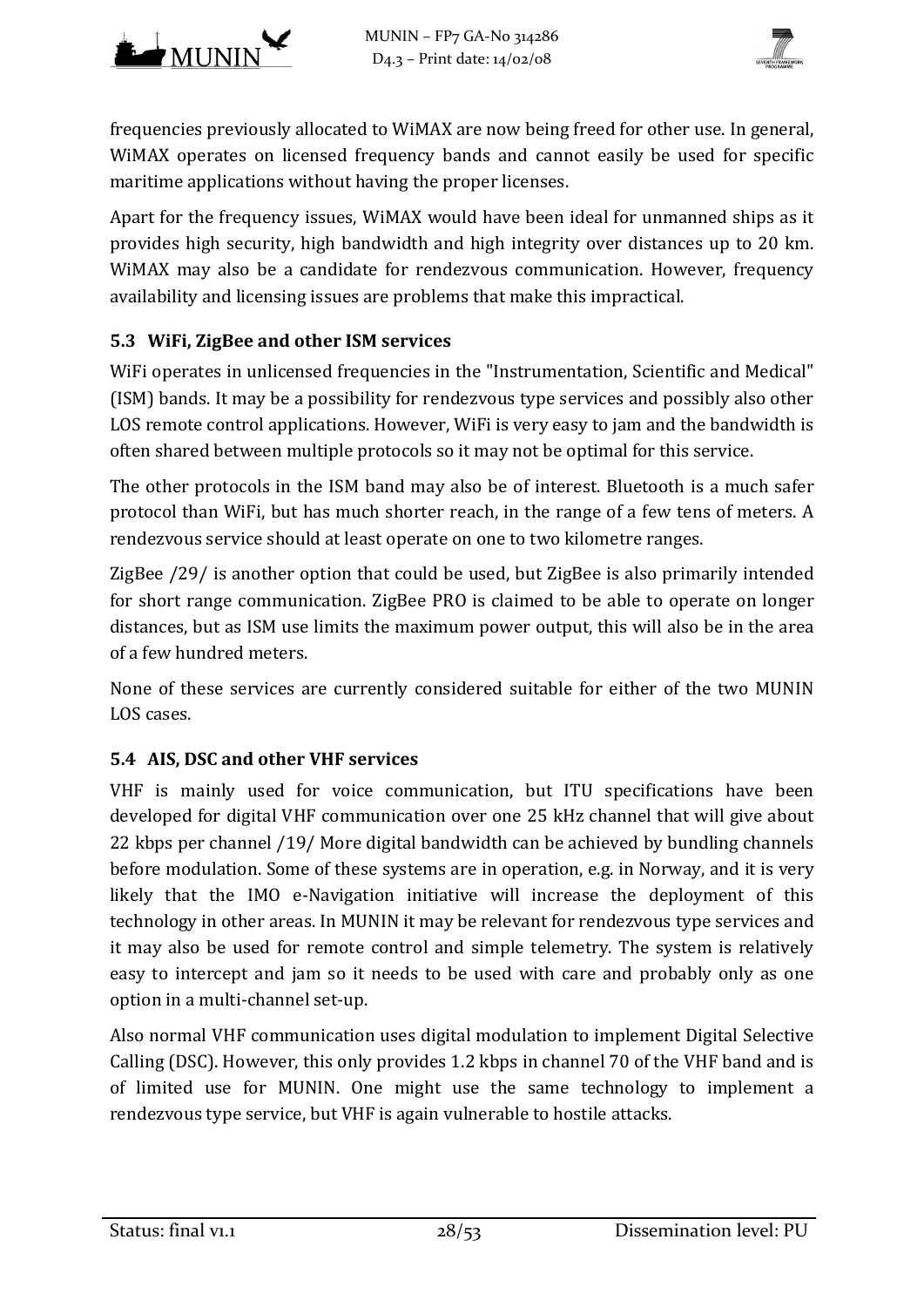



AIS has an effective bandwidth of about 6 kbps per 25 kHz channel. If standard binary messages are used, one will get even less throughput, but the service may still be used as part of a rendezvous type communication link. AIS is not relevant for other types of communication than very low bandwidth services. AIS is also easy to intercept or jam by hostile parties.

AIS is currently the best option for the rendezvous function, but Digital VHF should also be investigated. Digital VHF may also be a backup option for medium capacity communication, but availability of Digital VHF systems is currently an issue.

#### **5.5 UHF**

UHF may also be an option for rendezvous control. However, this will require the development of a suitable digital modulation protocol on top of the UHF bands that are reserved for maritime use today. The benefit is again that frequencies are allocated and that they may be used for such services as long as relevant requirements from ITU regarding cross talk and power are satisfied.

Note that the UHF channels used for maritime communication are also used by land services. Thus, it may be problematic to use UHF close to shore.

UHF is not considered relevant for either of the MUNIN services at this stage, but may be investigated further if other alternatives become less relevant.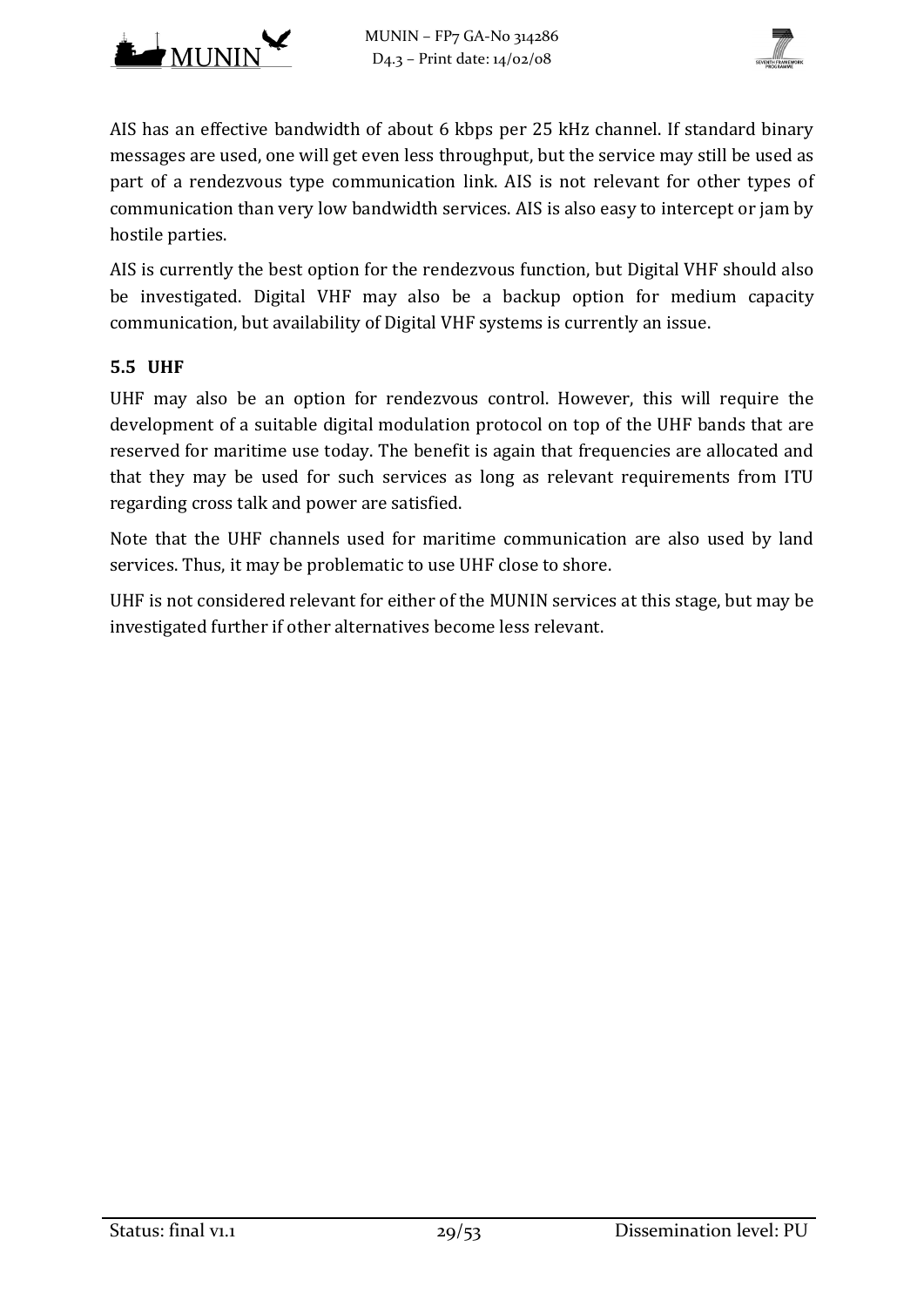



# <span id="page-29-0"></span>**6. Satellite system architectures and failure modes**

This chapter discusses the physical effects that may cause problems for satellite communication systems. These are generally related to physical failures in one of the system components or to propagation problems for radio waves through space and atmosphere.

#### **6.1 Methodology**

The analyses performed in this section are based on the "SatCom Availability Analysis" performed by the ICAO working group M, Iridium subgroup [/7/.](#page-50-5) This analysis was performed in 1996 in order to develop technology evaluation criteria for evaluation of new technologies for mobile aeronautical communications. The analyses were based on a methodology presented in RTCA DO-270 [/31/,](#page-52-1) and both new terrestrial and satellitebased technologies were assessed. As for maritime autonomous systems the aeronautical systems are associated with high security and safety requirements.

#### <span id="page-29-3"></span>**6.2 System architecture and failures**

The system architecture for fault analysis is shown in [Figure 3.](#page-29-1) The red and green boxes correspond to the elements looked at in the ICAO analysis. The blue boxes are discussed in the next chapter.



**Figure 3 – System architecture for fault analysis**

<span id="page-29-1"></span>The ICAO analysis defines a fault tree as shown in [Figure 4.](#page-29-2)



<span id="page-29-2"></span>**Figure 4 – Satellite system fault tree**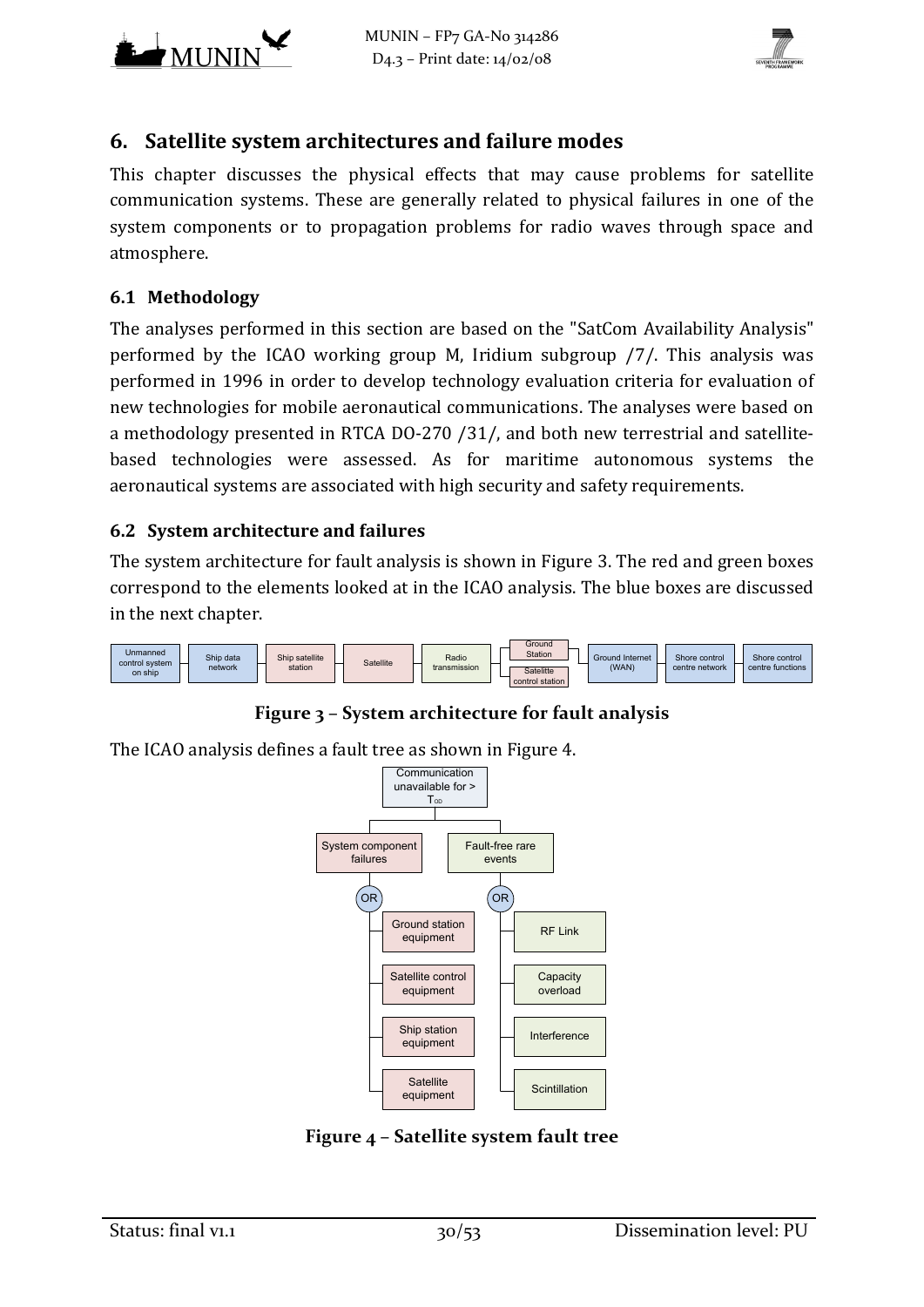



The "fault-free rare events" are events related to the communication link. They are discussed in more detail below. The colour coding corresponds to the colours used in [Figure 3.](#page-29-1) System component failure can occur within different physical parts of the communication system:

- Ground station equipment. This is the equipment on ground used for data transmissions to and from the satellite. In a technical well proven system it is very unlikely to have failures in the ground station equipment. The systems have typically been operated for many years, and redundancy, maintenance and monitoring are well taken care of by the satellite operator. The satellite operators guarantee a certain level of service quality within defined coverage areas, and they will put large efforts into ensuring that accessible ground system components are well functioning at all times. If there are several ground stations components that exist in a network, failures could appear in the network itself, although this is also unlikely to happen.
- Satellite control equipment. This is equipment in a ground control station that is used to control the satellite, e.g. how to use on-board radio transponders or management of satellite power use and generation. Failure in this component may also cause loss of some or all communication links operated over that particular satellite. This is also a component which the satellite operator has control over, and it is very unlikely that errors will occur also in this part of a communication system.
- Ship station equipment Failure events could be associated with the radio equipment. This is a more likely event to occur due to e.g. age of system, noncorrect installation etc.
- Satellite equipment Failure events could be associated with the satellite itself. Developing and launching communication satellites is expensive, and large effort will be put into testing and verification before the satellite is in operation. Most systems are redundant and there are spare satellites that can be put into operation if another one fails. This could take some time and lead to a short service outage. Although a failure in the satellite may have severe consequences for the service level offered to the ship, it is also a rather unlikely failure event.

The fault-free event availability elements are:

• RF link event – This accounts for random radio frequency events (such as severe fading) for which defined system link budgets are not met and which could lead to service outage. The probability for such events depends on the geographical location of the ship and weather conditions. Rain attenuates signals in higher frequency bands such as  $K_u$ - and  $K_a$ -band.  $K_u$ -band is to a large extent used by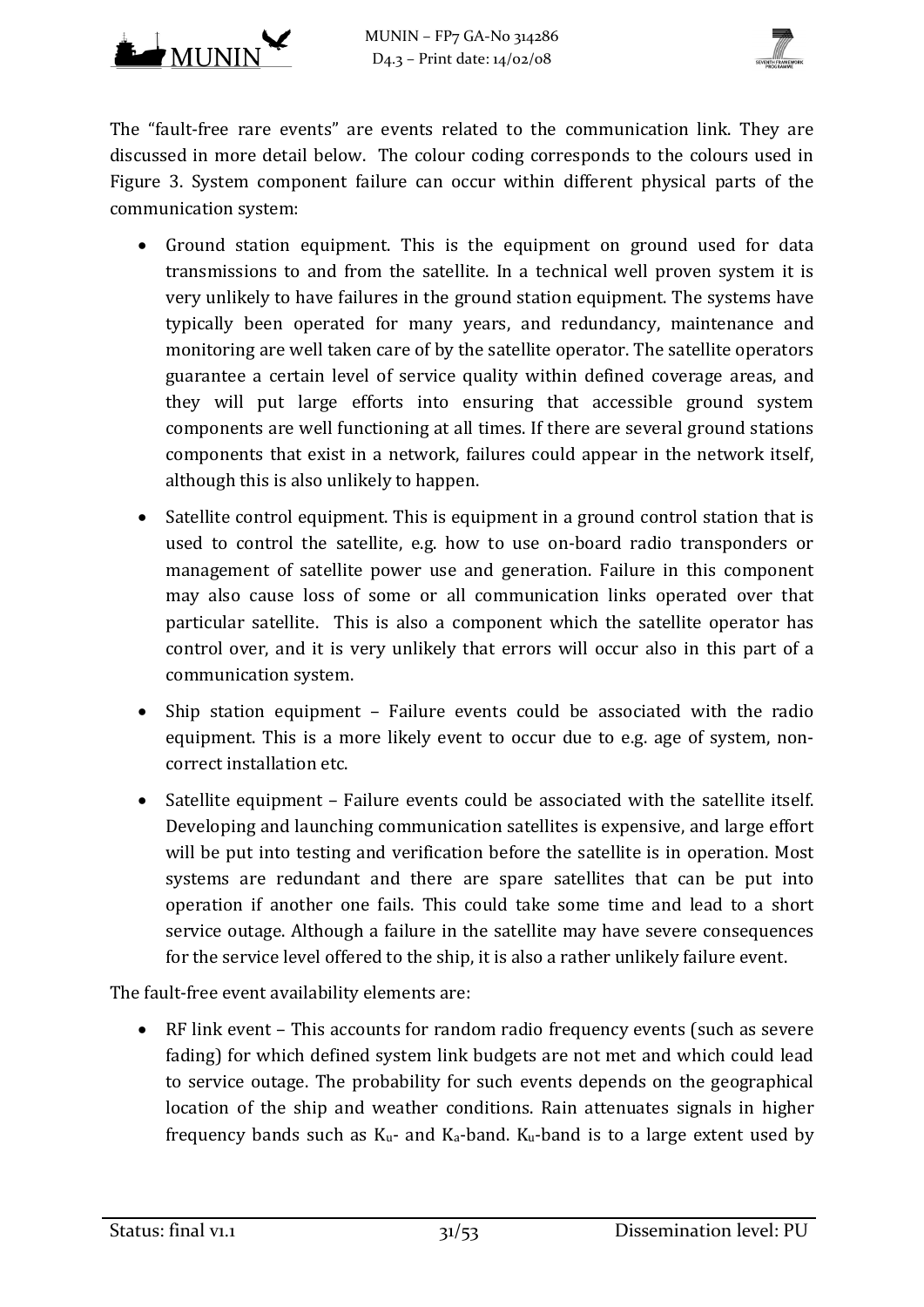

satellite communication systems today, while more and more satellite service providers offer  $K_a$ -band. In polar areas the signal traverses a long distance through the atmosphere, and they will be more affected by atmospheric effects. The overall probability of such failure events is much higher than system component failures. This issue is discussed in Chapte[r 4.](#page-20-0)

- Capacity overload event This accounts for conditions where available communications capacity is overloaded. Communication services based on global beams from the satellites are more vulnerable to such events, especially in high traffic density areas. For MUNIN, this may mean that the operator has to buy a prioritized service from the satellite service provider to ensure a suitably high QoS.
- Interference event Accounts for aggregated interference environmental effects from external sources that may lead to service outage. This could occur from e.g. emissions from other radio systems installed on board a ship, such as, e.g. the radars. Interference could also occur from intentional jamming.
- Scintillation event The ionosphere, the sun and earth's magnetic fields could produce random variations in electromagnetic waves traversing the ionosphere. See more information about this effect in Chapter [4.](#page-20-0) The ionosphere has highest impact in signals in L-band, which is the frequency band dedicated to GNSS and communication systems (such as, e.g. Inmarsat and Iridium).

A summary of the potential failure components in a satellite communication system is given in [Table 8.](#page-31-0)

| <b>Failure component</b>                               | Prob.   | <b>Comment</b>                                         |  |
|--------------------------------------------------------|---------|--------------------------------------------------------|--|
| Ground station                                         | $+$     | Satellite service provider control.                    |  |
| Satellite control equip.                               | $+$     | Satellite service provider control.                    |  |
| Ship equipment                                         | $++$    | Old equipment, non-correct installation.               |  |
| Satellite                                              | $+$     | Satellite service provider control.                    |  |
| RF link                                                | $+ + +$ | Atmospheric effects, depends on position of vessel.    |  |
|                                                        |         | Higher probability in polar areas due to low elevation |  |
|                                                        |         | angles.                                                |  |
| Capacity                                               | $++$    | Many users in one cell (global beam), operation on the |  |
|                                                        |         | edge of coverage areas.                                |  |
| Intentional and unintentional.<br>Interference<br>$++$ |         |                                                        |  |
| Scintillation<br>$++(+)$                               |         | Ionospheric effects, depends on position of vessel.    |  |
|                                                        |         | Higher probability in polar areas and near equator.    |  |

<span id="page-31-0"></span>**Table 8 – Failure components in satellite communication systems**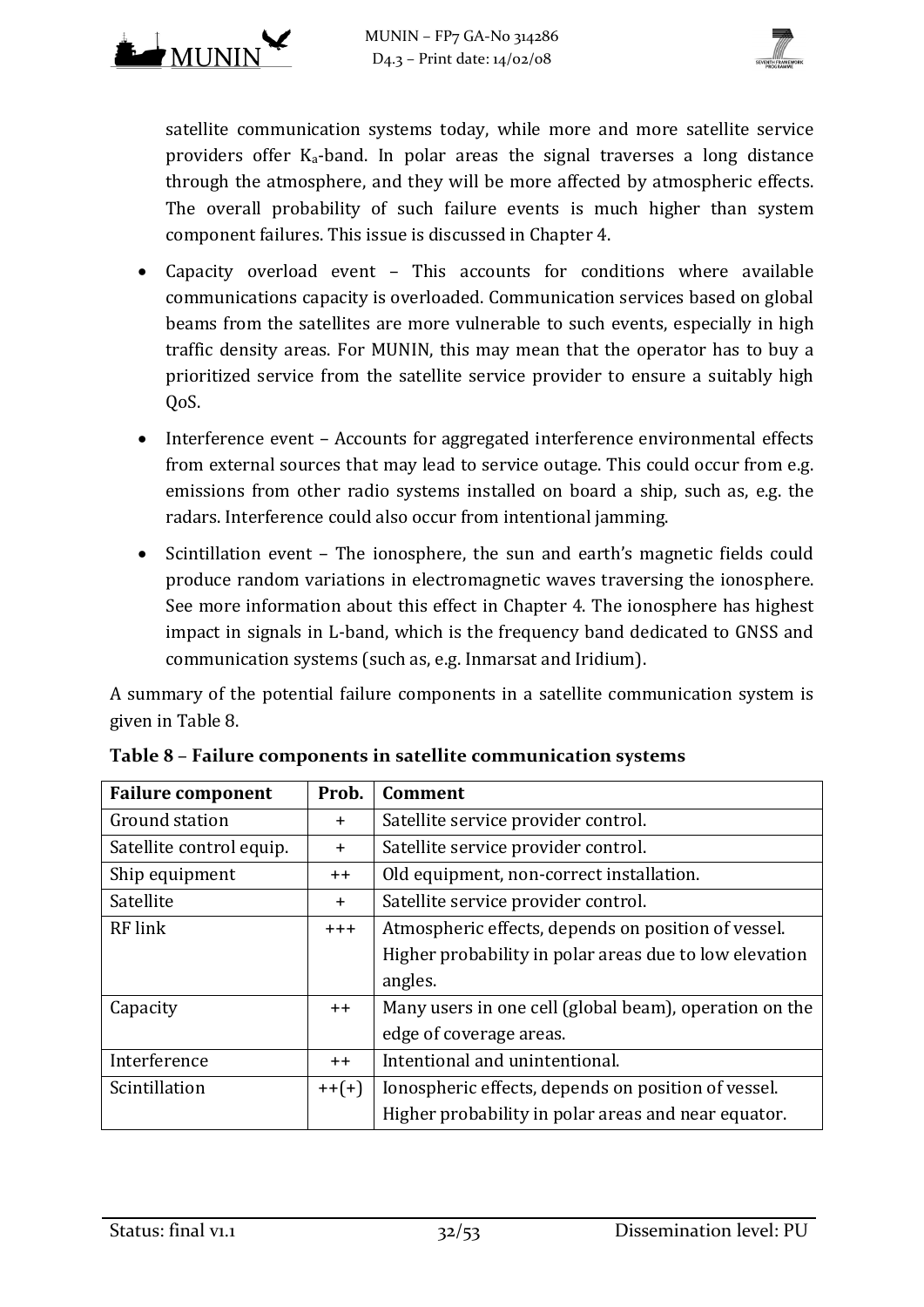



The assumed probabilities for failure events in the above discussion is based on the analyses performed by the ICAO working group M, Iridium sub group [/8/ T](#page-50-6)hese probabilities are illustrated in the table, where +++ means that a failure is possible (availability better than 0.995) , ++ means not likely, but possible (availability better than 0.9995) and + not likely (availability approximately one). Availability of 0.995 means approximate downtime of 40 hours per year. Note that figures are very uncertain and should be looked at as "order of magnitude".

## **6.3 Use of satellite communication for autonomous crafts**

ITU has published two reports dealing with spectrum and bandwidth allocation to unmanned aircrafts [/21/ /22/ D](#page-51-1)ata from these reports have also been used as basis for the analysis in this report, although applications are very different.

ITU has also proposed to develop similar reports for unmanned marine vessels, but this is currently focusing on small vessels for inspection or data collection [/30/.](#page-52-2)

## **6.4 Use of redundant communication systems**

As discussed in other sections, there are several failure modes associated both by the infrastructure and the atmospheric transmission. To provide a robust solution, the MUNIN project will stipulate that two independent satellite systems are available for remote control and monitoring. One should be a VSAT system operating outside the Lband, i.e. not Inmarsat. The second should be an alternative system operating in L-band, e.g. Iridium or Inmarsat GMDSS services.

The use of different frequency bands will minimize the chances of disturbance to signals due to atmospheric effects.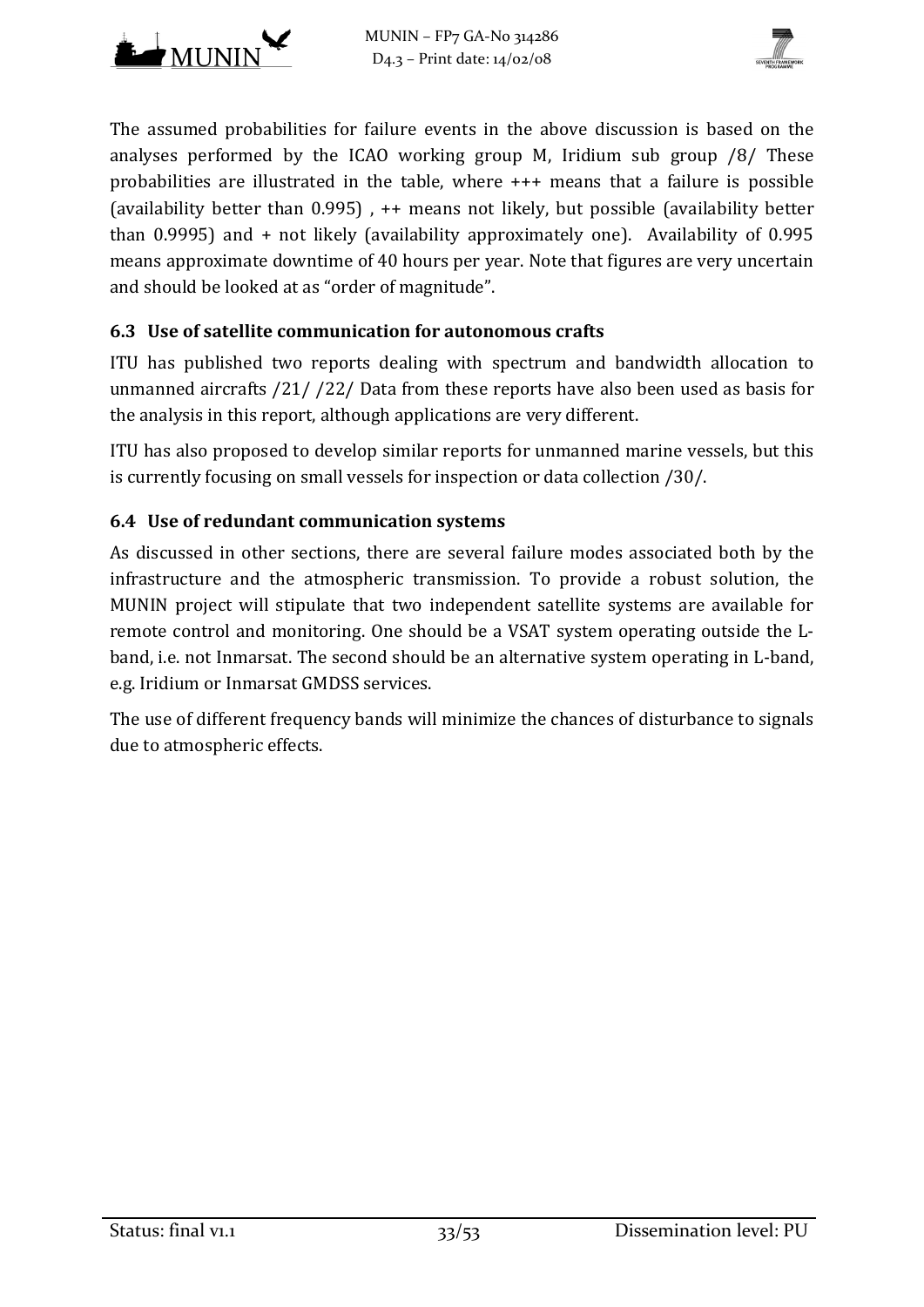



# **7. Ship and shore physical network systems**

This chapter will look at failure modes related to the physical data networks on the ship and in the shore control centre. [Figure 3](#page-29-1) in section [6.2](#page-29-3) shows the system architecture of the full communication system. The blue boxes correspond to ship and shore equipment outside the satellite system discussed in the previous chapter. This chapter briefly discusses issues related to these two system components.

#### **7.1 General ship and shore systems**

In general, a ship data network can be illustrated as in [Figure 5](#page-33-1) [/14/.](#page-51-8) This figure illustrates the network as a layered architecture, with fast real-time networks at the bottom and increasingly higher levels of integration as one moves up in the system.



**Figure 5 – General ship data network architecture**

<span id="page-33-1"></span>The autonomous control functions will normally reside on the Integrated Ship Control (ISC) layer with an application level firewall separating it from the general ship layer. This firewall would most likely be integrated in the autonomous control functions themselves and typically in the form of the system level communication services (see [Figure 10\)](#page-48-1). This would in turn use, e.g. Virtual private Network (VPN) or similar secure protocols to communicate with the shore systems.

## <span id="page-33-0"></span>**7.2 Special considerations for LOS communication systems**

LOS networks, e.g. GSM, VHF and WiMAX, are susceptible to the same radio propagation problems as are discussed in chapter [4.](#page-20-0) However, as transmission distances are shorter and as transmission power may be more easily adjusted up, these effects will normally not be a significant issue. In long distance communication, e.g. with WiMAX and VHF one may see some effects in rare cases.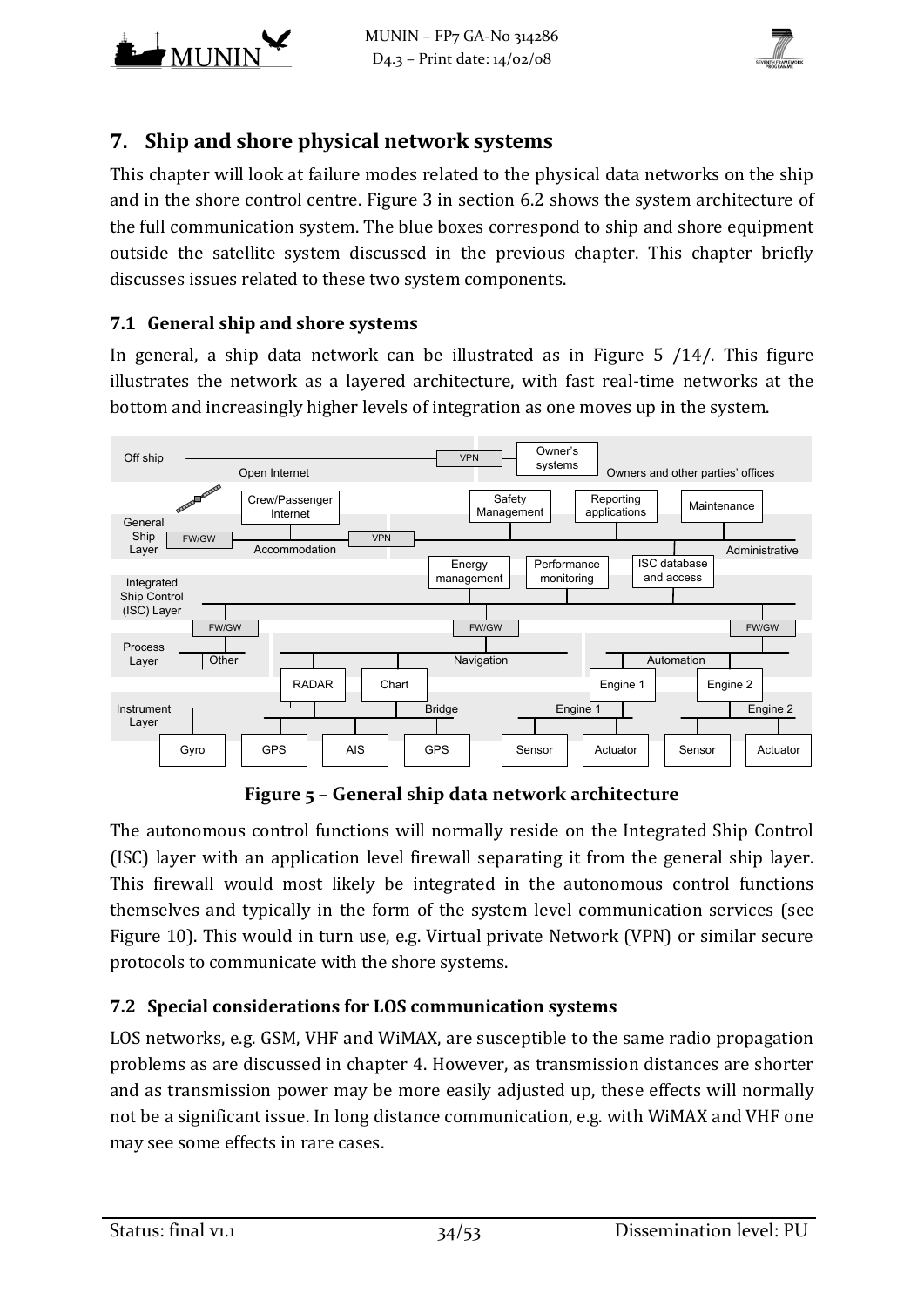



The LOS communication systems can be roughly divided into two categories:

- 1. Direct point to point communication. This can be VHF or WiMAX used as a direct radio link. Failure modes are only related to sender and receiver and potentially radio transmission disturbances, mostly from jamming or interference.
- 2. Infrastructure based communication. These are typically GSM systems where one or more base stations are involved. This introduces more failure modes than direct point to point links. AIS based communication via land based base stations is also in this category.

GSM systems are normally part of critical infrastructure for the society at large and will have protection against failures in system components or intentional jamming. However, as base stations are relatively accessible there are chances of intentional or unintentional interruptions of services when only one base station is available. This can be alleviated by having redundancy in base station coverage, but this may not be possible for more sparsely populated areas. Thus, there are security risks associated with using this type of infrastructure.

Direct point to point communication will mostly be susceptible to jamming as equipment is more or less under control of the users. As is discussed elsewhere, VHF, including AIS and WiFi is easy to jam while WiMAX may be more complicated to disturb. This is a direct consequence of the modulation techniques employed. WiMAX is unfortunately difficult to employ due to licensing restrictions so special care must be taken when this type of communication is used.

## **7.3 Ship system failure modes**

In a critical application like autonomous control, some selected details of the specific architecture would probably look as in [Figure 6.](#page-34-0) This configuration avoids failure modes associated with network problems and system connectivity. Any single fault will not impact data transmissions in system. In addition, duplication of the satellite stations will create a backup in case of failure in one satellite system.



<span id="page-34-0"></span>**Figure 6 – Ship system redundancy**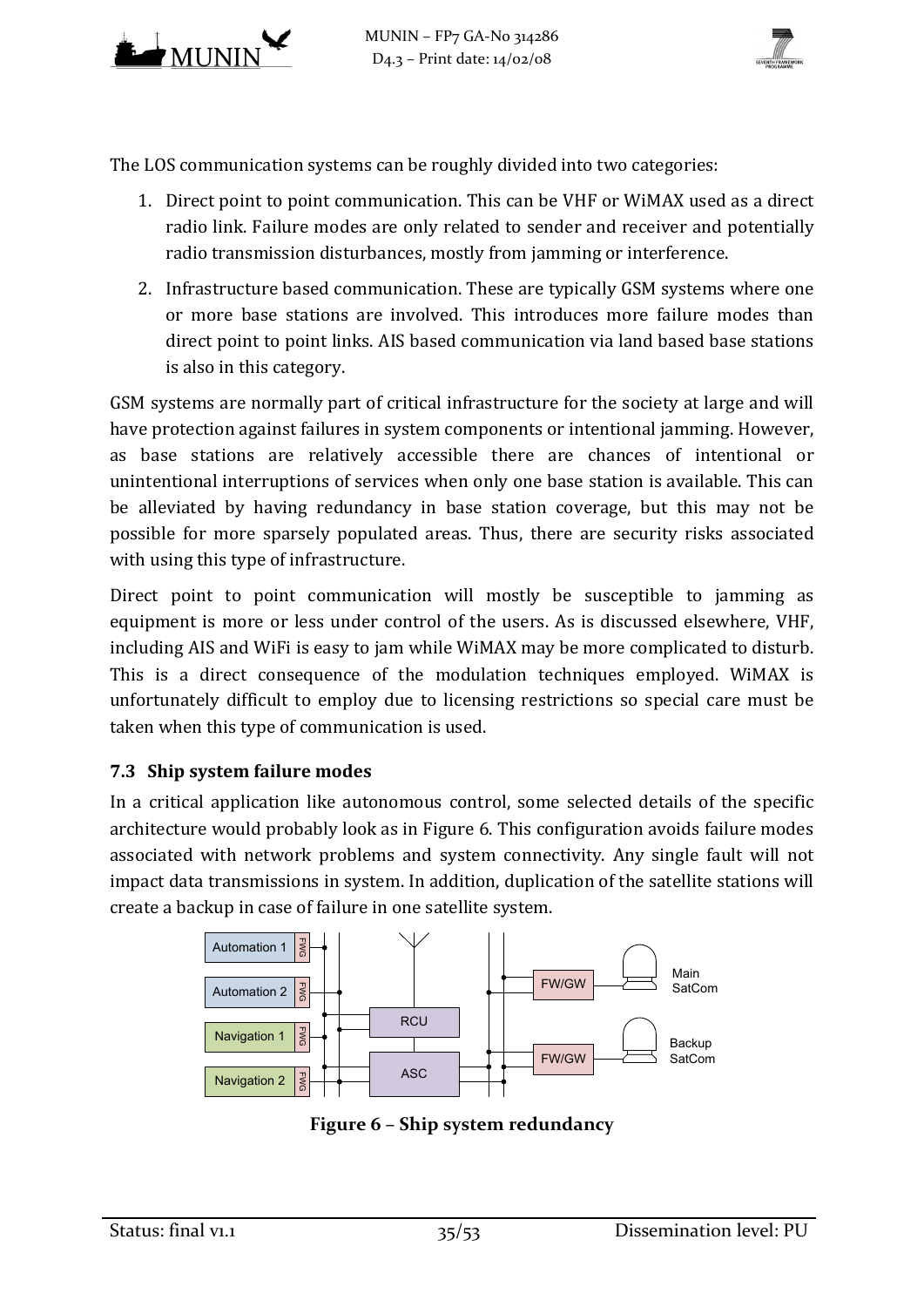



A similar redundancy will typically be found in ship systems, both on navigation and automation side to avoid problems related to system component failure. Suitable firewall or gateway functions (red boxes) are inserted to avoid that any failure in or attack on external systems propagate back to the more critical components.

It is also possible to duplicate the Autonomous Ship Controller (ASC) function, but this is complicated as it also requires synchronized update of state in the two redundant functional units. Although additional robustness can be achieved by doing this, the complexity of synchronization could in itself introduce more failure modes in the system and possibly make it more error prone. A reasonable alternative is to make the ASC able to restart itself so that it can shut itself down and restart in case of internal problems. As power supply failures are relatively common, the ASC should be supplied with two independent power sources.

Using the single point of failure paradigm, it is only the ASC itself that is left as a critical component. Using well tried hardware components and good software practices, the probability of an unrecoverable error should be relatively low.

To add to overall system robustness and fail to safe capabilities, one should also make the Rendezvous Control Unit (RCU) independent of the ASC. The RCU should also be able to switch the ASC off when a rendezvous operation is started. The RCU should also be directly connected to the radio receiver system used for rendezvous communication.

## <span id="page-35-0"></span>**7.4 Shore systems failure modes**

One assumption in MUNIN is that the shore control centre (SCC) can be located in different places and even time zones, e.g. to avoid using night shifts in a single SCC. This concept will also provide a high level of redundancy for the SCC as the function can be geographically moved in the case of problems in one location. There is obvious safety and legislative issues related to the actual movement of control from one SCC to another, but this can be done by use of communications means other than what is being used for control of the ship, e.g. mobile or fixed telephone lines. Thus, the safety problems are limited to establishing operational procedures that ensure safe transfer of control in cases where one SCC is unable to perform its function.

The procedures can also be enhanced with technical means by which the ASC itself changes to the next SCC when it loses contact with the primary SCC. Note that this requires that two or more SCC are operational at all times.

Thus, no further safety analysis will be done for the SCC. A special scenario will be added to handle the automatic transfer from primary to secondary SCC.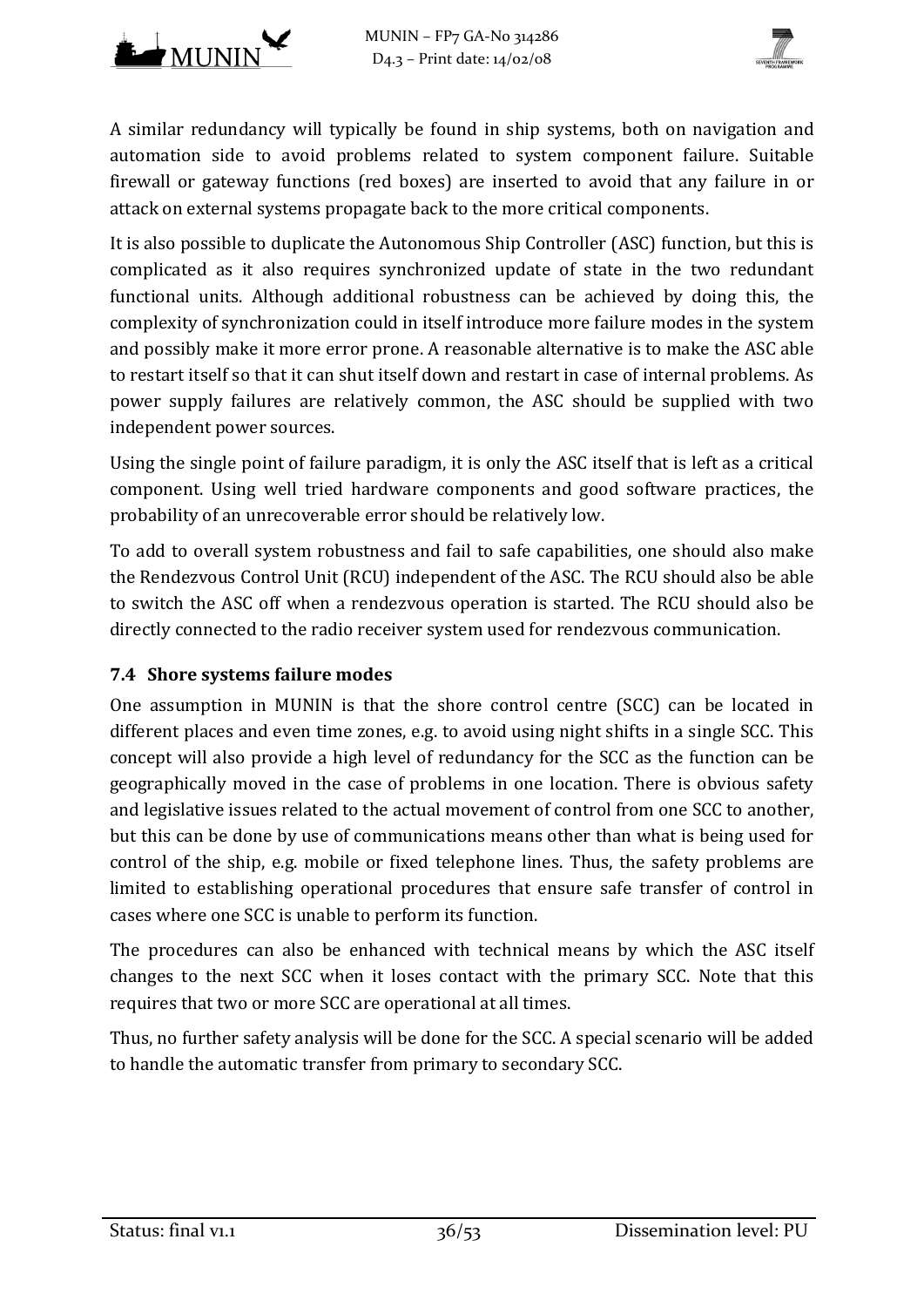



# **8. Security issues**

#### **8.1 Overview**

This section contains material that has previously been published in the Flagship report [/2/ S](#page-50-7)ecurity is important in all communication. Insertion of wrong data in a communication stream may cause serious accidents as well as commercial, contractual or legal problems. Denial of service can inhibit critical information from reaching its destination and breach of confidentiality can likewise be used to cause accidents or for fraud. Three types of security issues will be discussed in the following:

- *Confidentiality:* This is the absence of unauthorized disclosure of information. For personal communication and business communications, confidentiality is of high importance.
- *Integrity:* This is the absence of improper system alteration. For communication systems, this may be malign or accidental insertion of false data or corruption of data.
- *Denial of service (DOS):* This is the possibility of an attack on components of the communication system that inhibits the use of the system to exchange data.

Wireless communication and communication over the Internet is particularly sensitive to security problems of the types mentioned above. Thus, this analysis will briefly point at some security issues that are related to these data carriers.

## **8.2 Overview of security level of some services**

<span id="page-36-0"></span>[Table 9](#page-36-0) lists a summary of security levels for some relevant carrier types. A brief discussion can be found below

| <b>Carrier</b>   | Confidentiality | Integrity | <b>Denial of service</b> |
|------------------|-----------------|-----------|--------------------------|
| Inmarsat         | Medium          | Medium    | Medium                   |
| <b>VSAT</b>      | Medium          | Medium    | Medium                   |
| Iridium OpenPort | High            | High      | High                     |
| <b>AIS</b>       | Low             | Low       | Low                      |
| Digital VHF      | Low             | Low       | Low                      |
| WIMAX/LTE        | High            | High      | Medium                   |
| <b>GSM 3G-4G</b> | High            | High      | Medium                   |

**Table 9 – Indicative security quality classification for the carriers**

The security quality classification shown in [Table 9](#page-36-0) should be taken as indicative. Most of the carriers allow different protocols and access mechanisms to be used and by that impact the security level.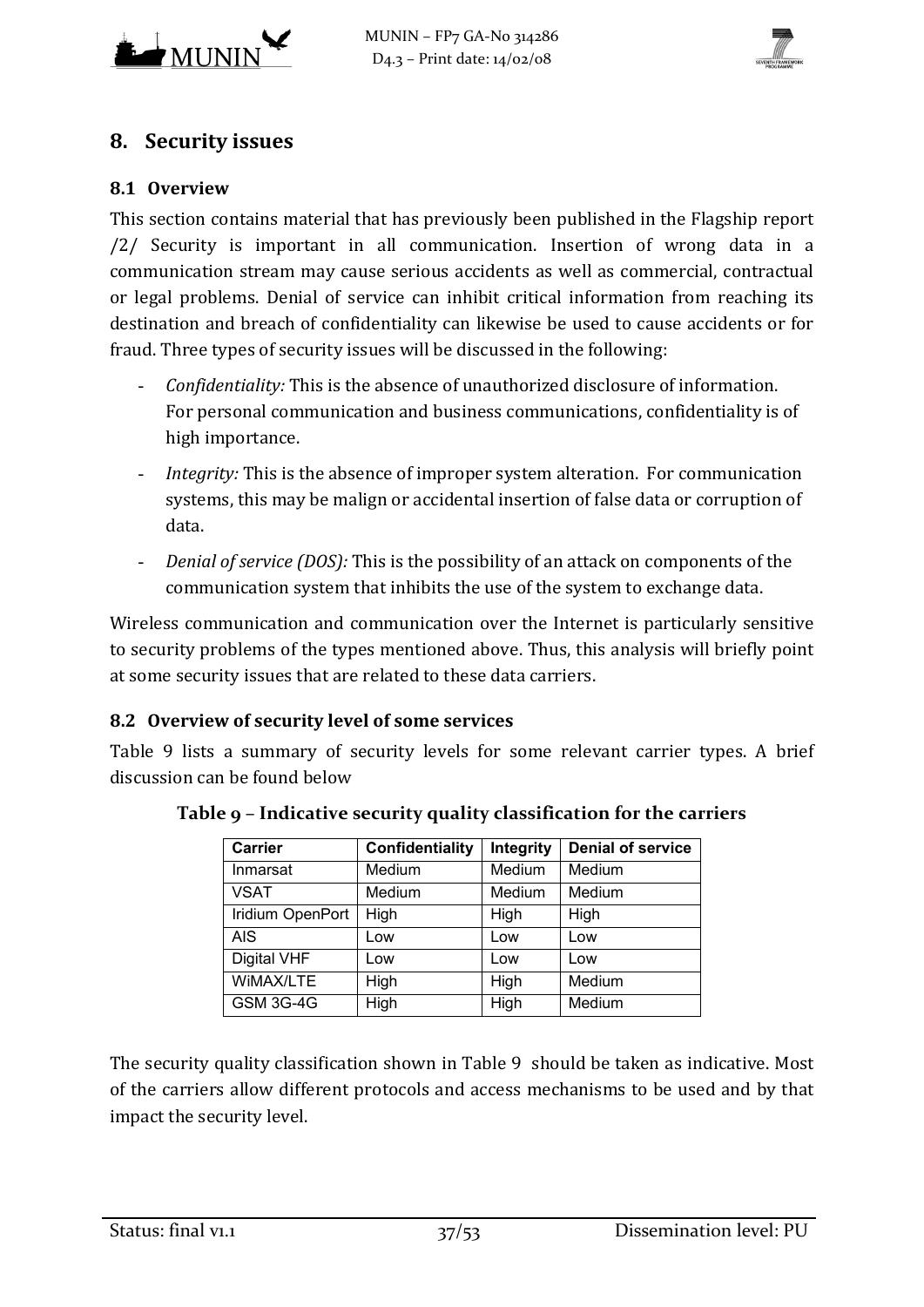



Briefly, the background for the classification is:

- *Inmarsat:* Ordinary Inmarsat transmissions are relatively easy to intercept, fake or jam. Inmarsat BGAN uses a combination of Time Division Multiple Access (TDMA) and Frequency Division Multiplexing (FDM). This allows hostile parties to intercept or influence transmission with relatively simple means. Use of encryption on the transmitted signal will overcome the first two issues, but the ground station and the signal up to the satellite can still be disturbed. Radio Technical Commission for Aeronautics (RTCA) does not currently accept Inmarsat for safety critical communication, but is working on certification [/23/.](#page-51-9)
- *VSAT*: The same security issues as for Inmarsat apply. One may expect that newer solutions for satellite communication employ better security mechanisms, such as spread spectrum or frequency hopping, but this is still not the case for most commercial services.
- *Iridium OpenPort*: Iridium uses a very complex signalling mechanism as well as encryption and ground station authentication [/7/.](#page-50-5) Also, the overall complexity of the system makes it difficult to manipulate.
- *AIS*: In its current implementation, AIS is open to all types of attacks. It also uses an omnidirectional antenna that is very easy to jam.
- *Digital VHF*: The transmission protocol is open and does not currently implement any security mechanisms. Thus, it is vulnerable to security attacks on the same level as AIS.
- *WiMAX*: This system has fairly advanced protocols with high security levels. However, common use of Internet as backhaul opens connections for hostile attacks on the land side. Omnidirectional antennas may also be susceptible to jamming attempts.
- *GSM networks, 3G and 4G*: These are difficult to eavesdrop or insert messages into, but the physical infrastructure may be attacked and destroyed. Some redundancy can be achieved by using different networks, but they may not be completely independent if they use some common infrastructure.

In general, this discussion only point at the fact that the user of such communication systems need to consider what attacks it is necessary to protect against, if any. Some mechanisms are already in place if implemented properly and others can be added on by using application layer mechanisms.

## **8.3 Possible remedial actions**

Once the ship is connected to the shore, whatever technology or protocol is used, the ship has to be protected from potential attacks via the communication facilities. If this is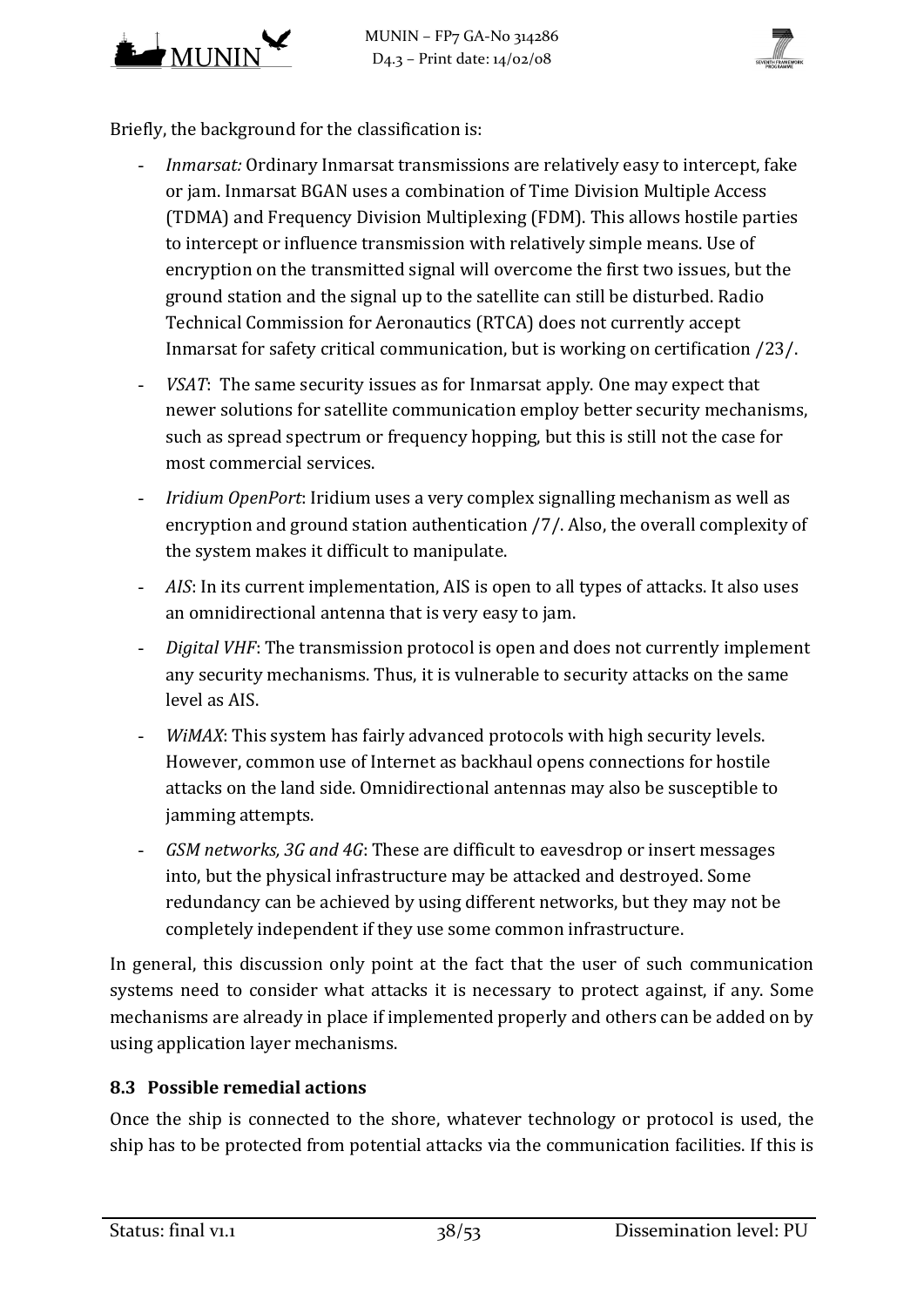



not handled by the basic communication system as discussed in the previous section, one needs to install specific security systems that provide protection. While voice calls typically are connections switched via specialised data channels and do not generally represent a problem, this is different for data streams that go via the open Internet. In such cases one will typically provide a tired protection system as shown in [Figure 7](#page-38-0) [/32/.](#page-52-3)



**Figure 7 – Typical security implementation**

<span id="page-38-0"></span>Essential services (A or B) are directly connected to physically isolated networks, possibly with an application level firewall to the ship wide network. Only information that is explicitly made available by the application firewall can be reached from the restricted ship network. This is the first protection level.

Non-essential services are directly connected to the restricted ship wide network (C), servers as well clients, for performance reasons.

The second protection level is between the restricted ship network and the shore. Firewalls and gateways will be used to segregate these two worlds. These systems are confidential to each ship or fleet. In some cases, e.g. for maintenance, a pipe can be opened between the ship and the supplier who wants to access the system, but always for a small period and with login and password that are not reused afterwards.

The third protection level is between shore and shore. Ship owners request from their communication provider a private network (e.g. Virtual Private Network – VPN or a circuit switched line) between the ship and their shore office. It is not possible to access the ship directly through the general communication provider. Any supplier that need to access the ship shall connect first to the ship owner's shore office and only after that, the supplier can connect to the relevant application on the ship, normally through a dedicated VPN connection. The shore office has also, of course, firewall and gateways to protect them from outside intrusions.

This setup allows the owner easy access to the applications that export interfaces through the three levels of protection. However, this may reduce the available bandwidth in some cases. For third parties, e.g. equipment manufacturers, the access is significantly more cumbersome as several steps and possibly manual intervention is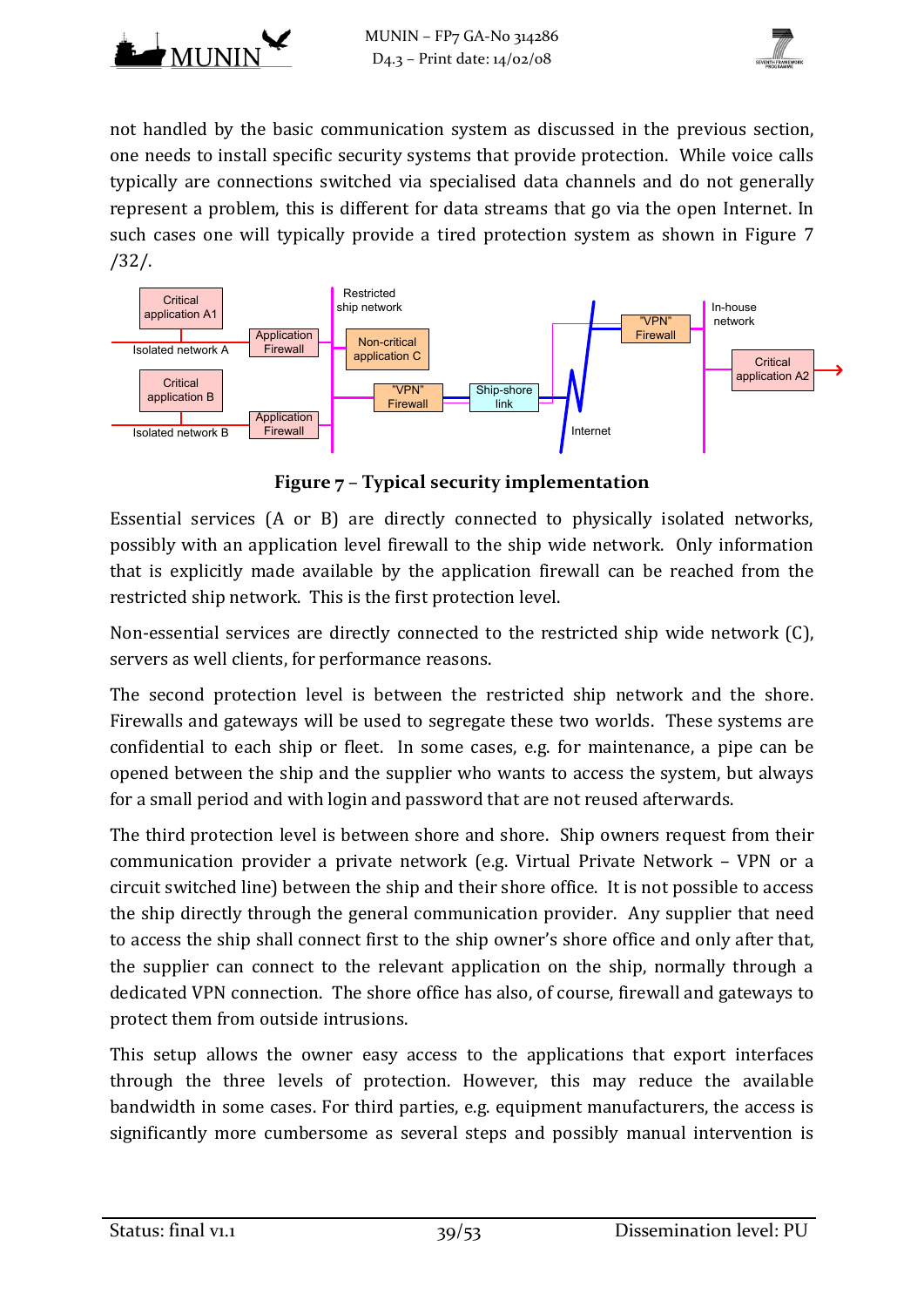



required. However, this depends on the level of trust between the third party and the owner. VPN access may in some cases be granted on a permanent basis.

#### **8.4 Other security issues**

As long as the on board systems and networks are dedicated to specific applications and are stand-alone, the only way to access them is locally on board the ship and normally only in controlled areas of the ship. With the progress of new technologies and in particular in networking, the systems now tend to be connected to or reside as part of a larger restricted network on the ship. This trend can be expected to continue with even more systems being connected to the restricted network and new links from the restricted network to shore.

Also, increasing levels of complexity and less crew on-board make more owners delegate the maintenance and management of networks and applications to third parties or to the manufacturers themselves. Consequently, systems that used to be stand alone and isolated inside the ship are now network based and are connected through the Internet to the shore. This opens up possibilities for hostile attacks, e.g. from hackers, but it also causes potential safety problems with regards to misunderstandings or bad decisions inside the owner's office or by other parties that have legal access to the systems.

Furthermore, ship systems and networks are normally not constructed by one party alone. On most ships, there is no IT department that manages network equipment and connections and the systems have in many cases been delivered and commissioned by different parties during the ship's building process. During the life time of the ship, systems and networks will be upgraded and exchanged several times. This adds to the problem of maintaining the complete network infrastructure. A virus or other mal-ware in the office is a great problem, on a ship it may lead to a serious accident.

On the other hand, developments on shore with respect to centralization and virtualization may also be implemented on ships. However, this causes new problems. Safety principles and also general business processes are currently based on each supplier having full responsibility for the delivery, including network, computers and software. With more distributed or integrated systems, this principle has to change and this will require updates in business practices as well as in rules and legislation. For the owner and yard it will also present new problems in terms of guarantees and maintenance.

#### **8.5 Security of GNSS systems**

A special warning should be made related to the availability of global navigation satellite systems such as GPS, GALILEO and GLONASS. As receivers are dependent on low signal levels and use omnidirectional antennas, it is relatively easy to jam reception of the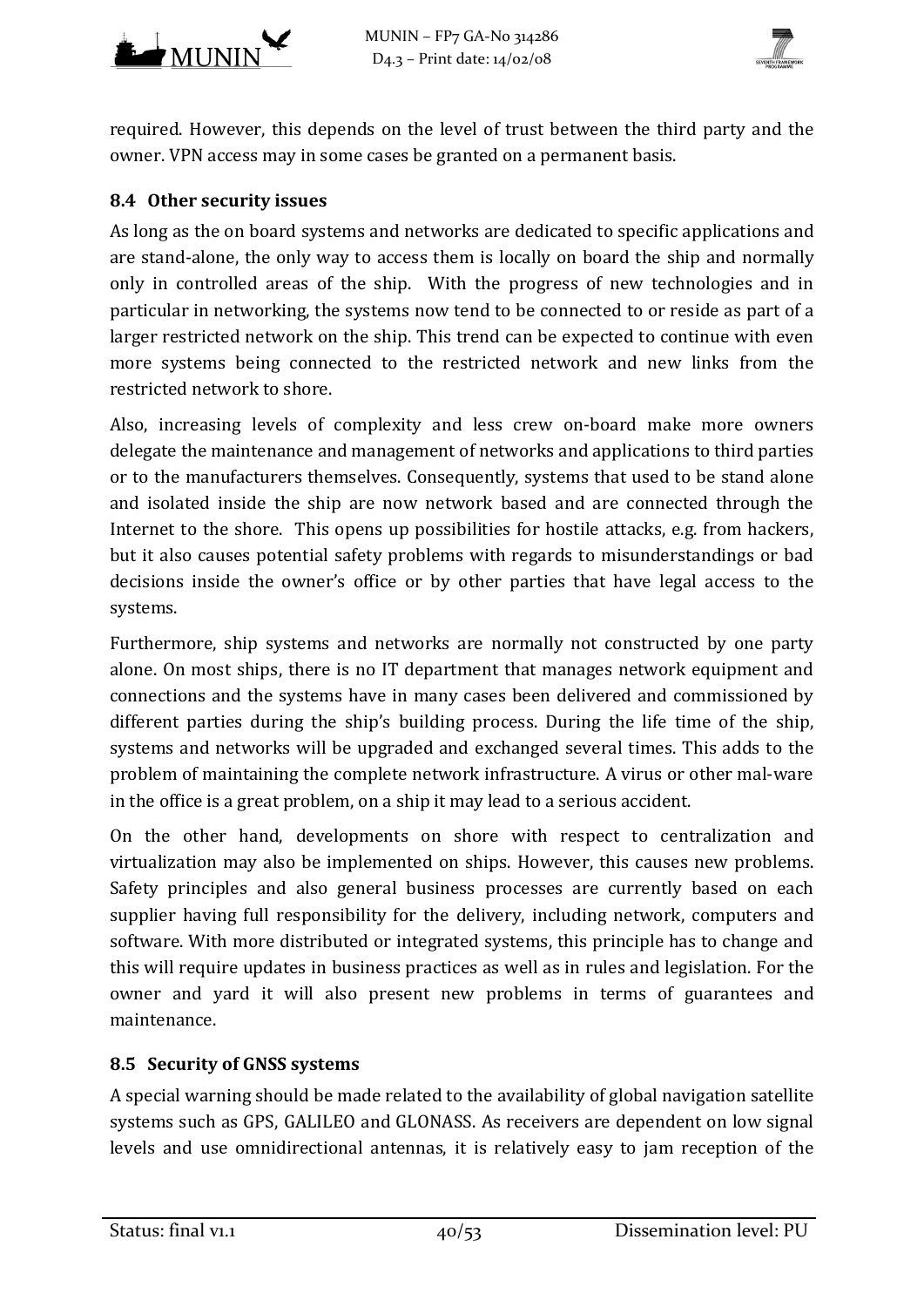



satellite systems and possibly also inserting wrong data to the receiver [/24/.](#page-51-10) Incidents where GPS reception has been inhibited in large areas have also been reported [/25/](#page-51-11) To address this, MUNIN will develop test scenarios where GNSS failures are included.

#### **8.6 Summary of security requirements**

Communication requirements are summarised in [Table 3](#page-14-1) in section [3.2.](#page-13-2) A brief conclusion is given below.

The rendezvous communication link is particularly sensitive and needs a high security level. This should include protection against jamming, but particularly against malicious insertion of control messages. This stream is particularly important as the connection probably needs to be based on unreliable message passing and cannot use low level connection oriented protocols.

The remote control stream is very critical and must have sufficient security measures in place. Most critical is also here the possibility of malicious insertion of control commands. Telemetry and radar and targets are also critical, but not to same degree. The use of secure and connection oriented communication lines should be a good solution. The use of Iridium as backup to a more conventional VSAT or Inmarsat system should provide a good solution.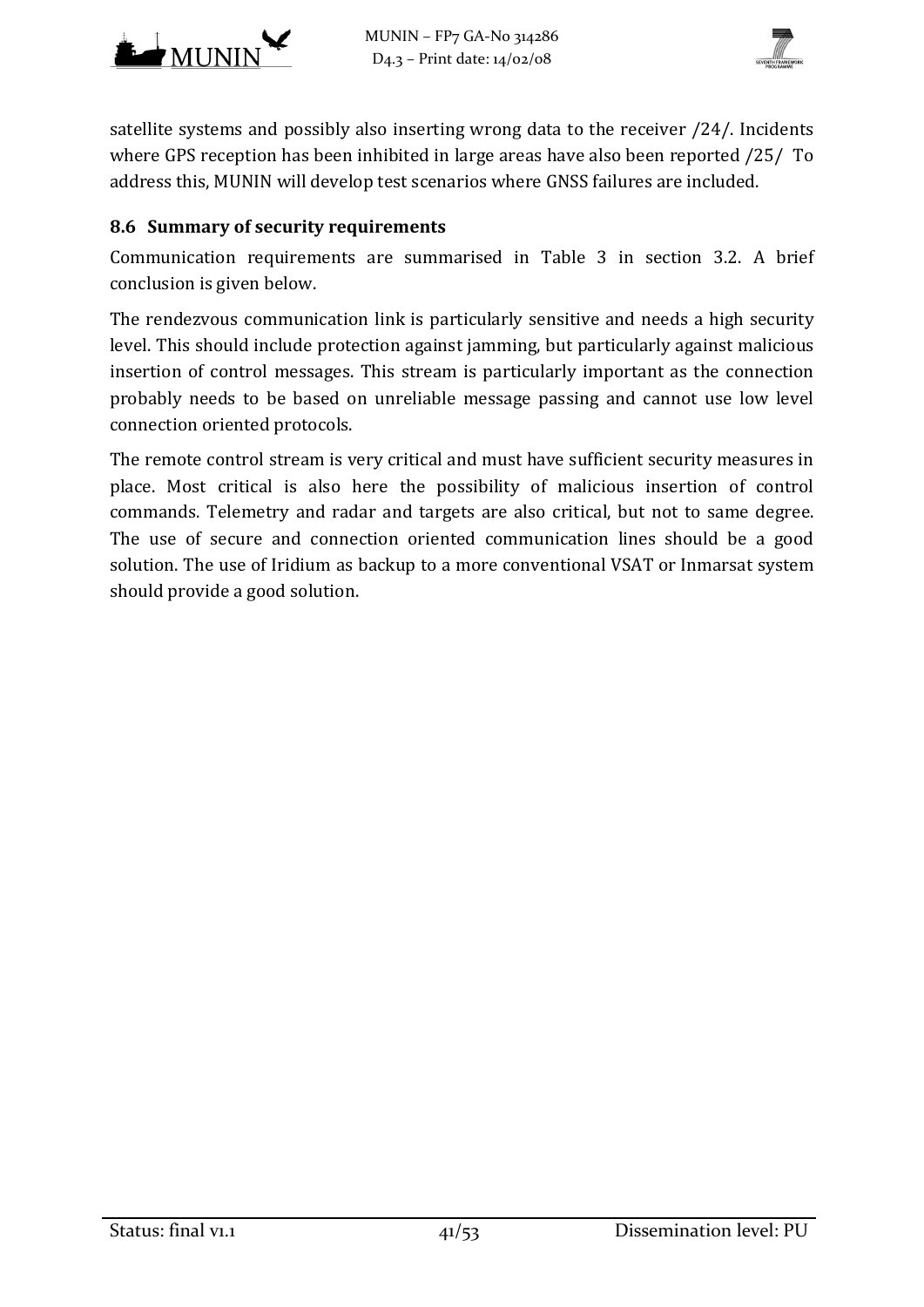



# **9. Protocol impact on communication quality**

#### <span id="page-41-0"></span>**9.1 Types of communication**

Without going into details on all of the different available communication types, [Table](#page-41-1)  [10](#page-41-1) lists five that can be said to be commonly used and their corresponding Internet Protocols (IP). Three of these types are expected to be made available to the MUNIN software modules as four different services (see [Table 5](#page-17-1) in section [3.5\)](#page-17-2). The possible set of types represents permutations of the following properties of communication:

- *Reliable/unreliable*: This specifies if the data sent can be relied on being delivered to the recipient, without doing application level checking and retransmission. The protocol takes care of all aspects and will only notify sender if the delivery could not be completed.
- *Stream/message*: Stream data represent data streams, e.g. voice or video. It may also be the transfer of a large file, where the file itself does not contain records or other structures visible to the protocol layer. Messages are all other transfers, where each transmission is relatively short and consists of one record or block of data.
- *Uni-, multi- or broadcast*: This tells if there is one, a limited group of or many recipients to one data transmission.

Other permutations than the ones listed below are rarely used, either for practical or technical reasons.

<span id="page-41-1"></span>

| Service type          | IP protocol                | <b>Description</b>                            |  |  |
|-----------------------|----------------------------|-----------------------------------------------|--|--|
| Reliable stream       | TCP/IP                     | Point to point data stream, e.g. file, sound, |  |  |
|                       |                            | video.                                        |  |  |
| Unreliable message    | UDP unicast                | Point to point delimited messages, not        |  |  |
|                       |                            | guaranteed delivery.                          |  |  |
| Reliable message      | TCP/IP<br><b>UDP</b><br>or | Point to point delimited messages with        |  |  |
|                       | based                      | guaranteed delivery and sequencing.           |  |  |
| Unreliable multicast  | <b>UDP</b>                 | One-to-many unreliable distribution of        |  |  |
| message               | multi/broadcast            | messages.                                     |  |  |
| Reliable<br>multicast | UDP or TCP/IP              | One-to-many distribution of messages          |  |  |
| message               |                            | with guaranteed sequence and delivery.        |  |  |

|  |  | Table 10 - Overview of common communication services |  |
|--|--|------------------------------------------------------|--|
|  |  |                                                      |  |

The protocols that are listed are from the Internet Protocol (IP) suite and indicate what protocols are typically used to implement these services. Note that IP also includes other protocols that may more directly implement the services in question, but these are not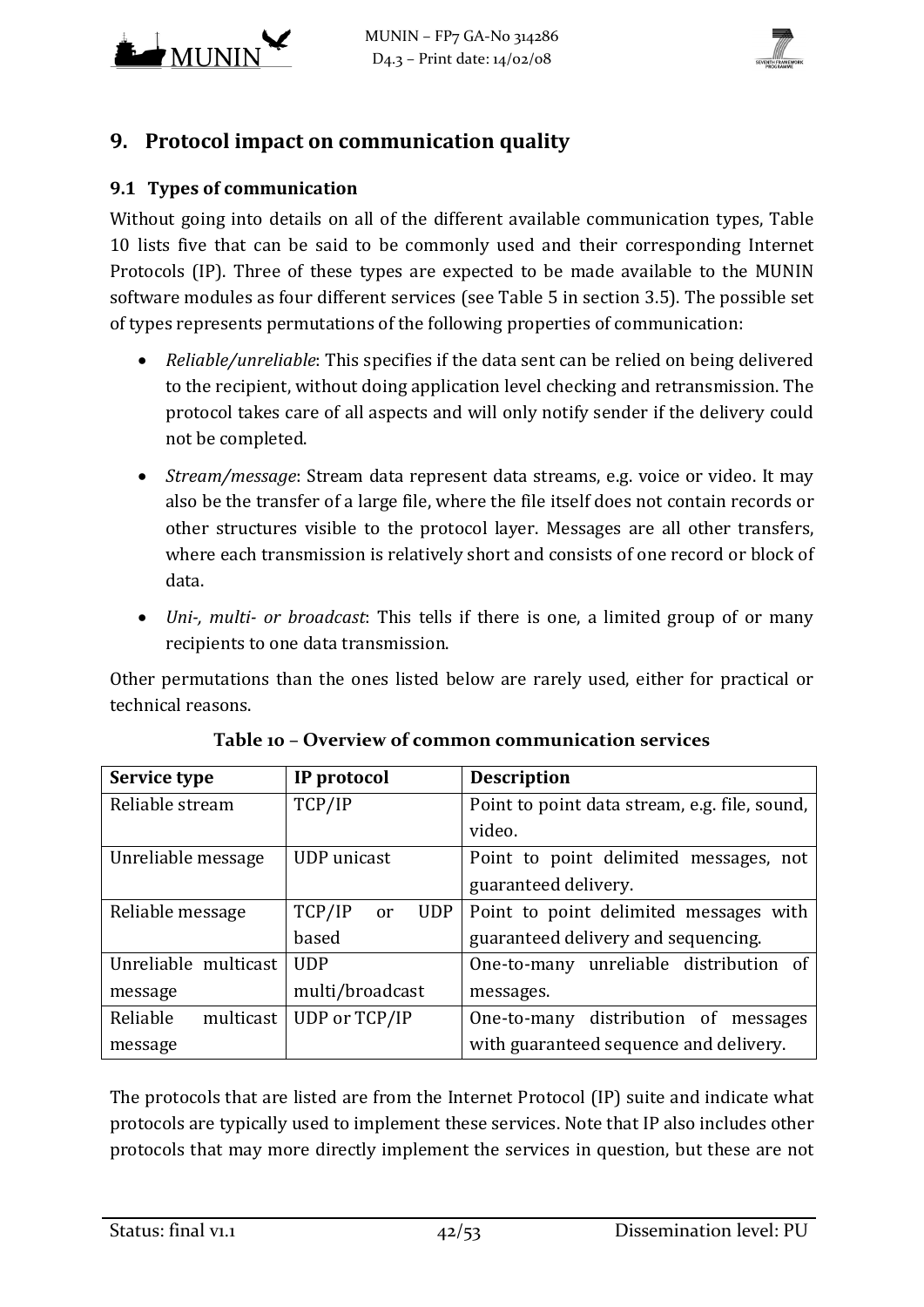



commonly used in general purpose control applications. Thus, while an Internet protocol such as Pragmatic General Multicast (PGM) [/3/ c](#page-50-8)an implement reliable multicast messaging, in practice it is often implemented by a simpler application layer mechanism on top of UDP or TCP/IP.

Also, if one looks at special purpose protocols outside the IP suite, particularly in the real time or safety critical domains, there are wide selections of special protocols available, both for wired and wireless communication. For the purpose of MUNIN, we will need to rely on off-the-shelf computer systems and satellite communication services and the use of IP is in practical terms a necessity for many of these.

## **9.2 Remote state and distributed applications**

A significant problem with distributed systems is to maintain correct information about the state of other units in the system. An example from an autonomous ship would be for the shore station to exactly know what state the ship is operating in, e.g. after a remote control command has been sent to the ship.



**Figure 8 – Three way handshake for remote control**

<span id="page-42-0"></span>As can be seen in [Figure 8,](#page-42-0) in general a three way handshake is necessary to ensure that the ship and the shore control centre is in agreement of who is in control. If any message is lost, either on shore, in the transmission through the networks or on the ship, the sender has to try again and retransmit from the last confirmed state. This retransmission principle effectively implements a guarantee for delivery of messages. If the link is reliable, i.e. the transmission system guarantees delivery of the messages, one will in most cases be able to drop the last third of the handshake. The second handshake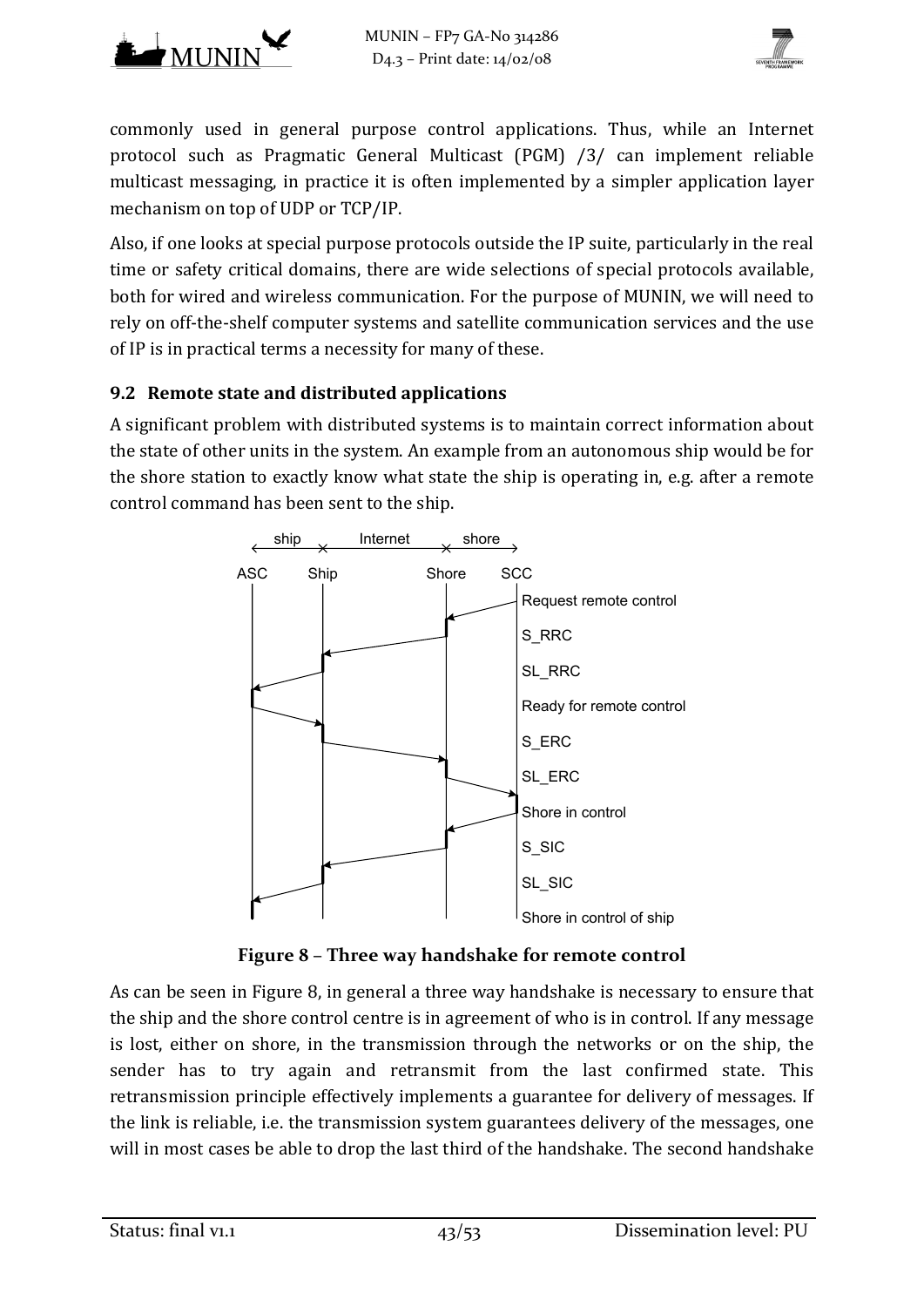



is still necessary to ensure that the ship application layer responded correctly to the request for remote control. This is discussed further in the next section.

If retransmission fails to set or update the state, the two parties have to assume that there is no connection between the systems and that corresponding measures must be taken. This will typically be to enter some form of fail to safe mode or an increased level of autonomy.

The figure shows this exchange of messages where the parties to the communication are the ASC, the ship communication protocol layer, the shore communication services and the SCC. The link between ship and shore will look like an Internet connection and it will normally be operated over a satellite communication link.

For each data exchange of this type there are basically two different and generally independent problems:

- 1. Ensure that both sides are aware of the actual state of each other. This requires a three way handshake if the data link is unreliable and normally a two way handshake if the transmission is reliable.
- 2. Detect loss of communication between the two parties so that appropriate measures can be taken on both sides.

If unreliable communication is used, these two functions have to be catered for in all message exchanges. This is an argument for using a reliable communication paradigm and separating the two functions in the application layer (function 1) and in the communication layer (function 2).

## **9.3 Connection oriented or connection-less**

If the transmission system is connection oriented, i.e. it keeps track of the liveness of the communication link and guarantees the delivery of messages as long as the link is active, the applications can be much simplified by monitoring link liveness separately from the details of message passing.

<span id="page-43-0"></span>

| <b>Connection</b> | <b>Application ack.</b> | <b>State</b>     | <b>Action</b>  |
|-------------------|-------------------------|------------------|----------------|
| 0k                | 0k                      | On line and ok   | Run normally   |
| 0k                | Not ok                  | Application dead | Restart        |
| Not ok            | n/a                     | Off line         | Autonomous/FTS |

This is summarized in [Table 11.](#page-43-0) This is also the principle used in the MUNIN system software architecture described in section [10.1:](#page-48-2) The system level will keep track of communication status and the applications will normally use reliable and connection oriented messaging for exchanges between shore and ship.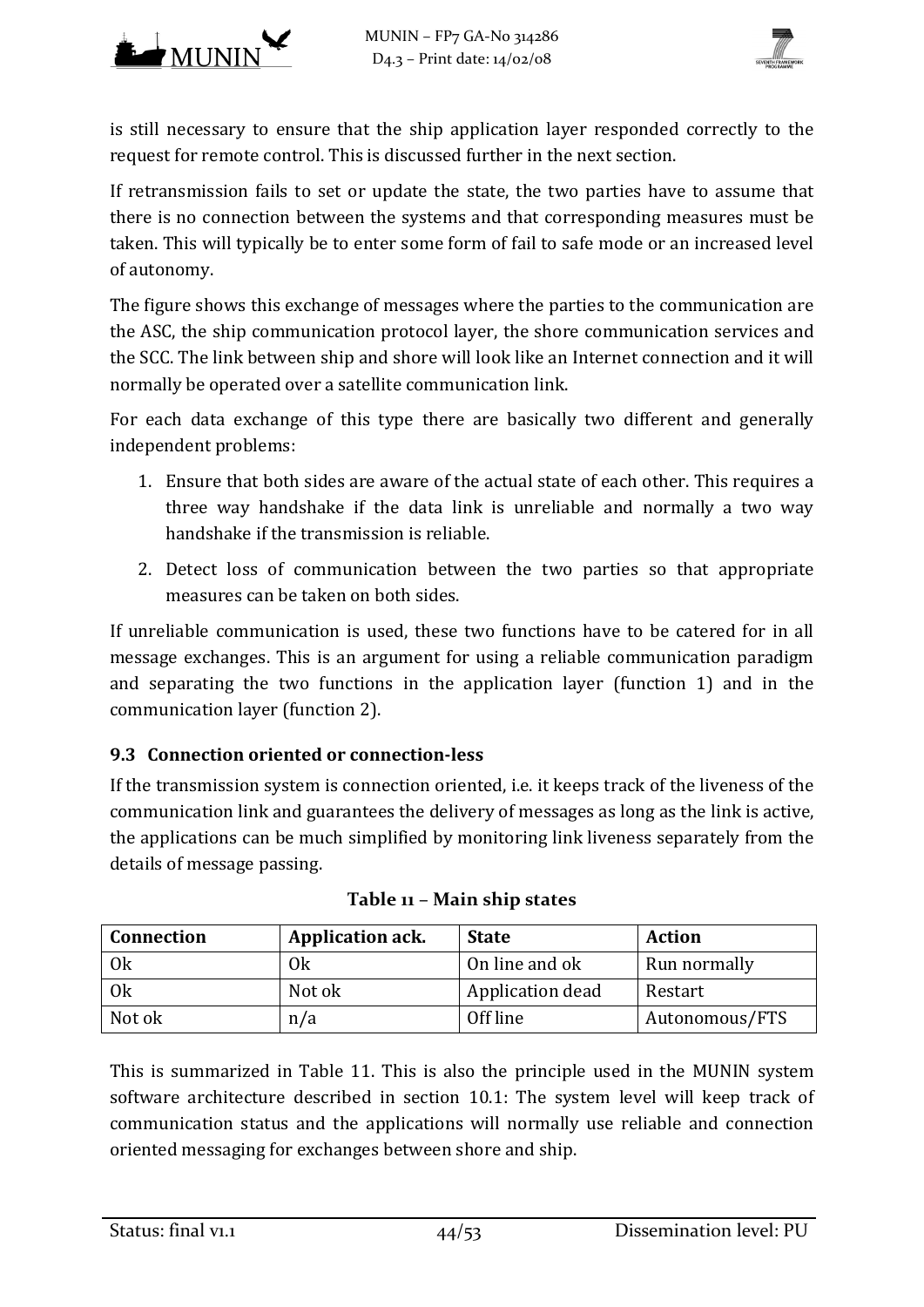



#### **9.4 Failure modes and connection oriented communication**

Generally, failure modes in communication systems are as shown in [Table 12](#page-44-0) which is based on the general classification in EN 50159-1 [/4/](#page-50-9) 

<span id="page-44-0"></span>

| <b>Threat</b>  | <b>Explanation</b>                   | <b>Connection</b> |
|----------------|--------------------------------------|-------------------|
| Repetition     | Duplication, replication or babbling | 0 <sub>k</sub>    |
| Deletion       | All or part of message               | (0k)              |
| Insertion      | Incorrect data, from other source    | 0 <sub>k</sub>    |
| Wrong sequence | Switched order                       | 0 <sub>k</sub>    |
| Corruption     | Wrong contents                       | 0 <sub>k</sub>    |
| Delay          | Latency too long                     |                   |
| Masquerade     | Wrong sender, authentication errors  | (0k)              |

|  | Table 12 - General communication failure modes |  |
|--|------------------------------------------------|--|
|  |                                                |  |

A connection oriented protocol like TCP/IP will avoid most of these problems as the protocol itself makes sure that messages are correct and delivered in the correct order. This is done by using fairly solid check-summing and sequence numbering. While the TCP/IP checksum is only a 16 bit CRC, it also makes use of lower layer checksum mechanisms that together are strong enough for our purposes. There is obviously a small chance that the protocol software itself fails, but this is a standard and well proven protocol that is extremely unlikely to fail in any of these modes. The modes that remain relevant for a TCP/IP data link are the following:

- *Deletion:* A physical problem on the data link may cause the link to be broken and messages to be lost. However, the link break event can easily be detected and the application can do corrective actions. It is not possible that a part of the transmission disappears unnoticed, unless from a malicious intervention.
- *Delay:* This is a problem that cannot be avoided and will be discussed below. In addition to the transmission delays themselves, also packet loss will manifest itself as delays as retransmissions are necessary.
- *Masquerade:* This problem applies to link establishment, but can also be caused by malicious intervention in the communication system.

For UDP, most of the tabulated failure modes are possible. Corruption can be avoided by use of mandatory UDP checksums, but all other modes are relevant. UDP is defined as an unreliable protocol and these effects can be caused by protocol mechanisms as well as physical link layer issues.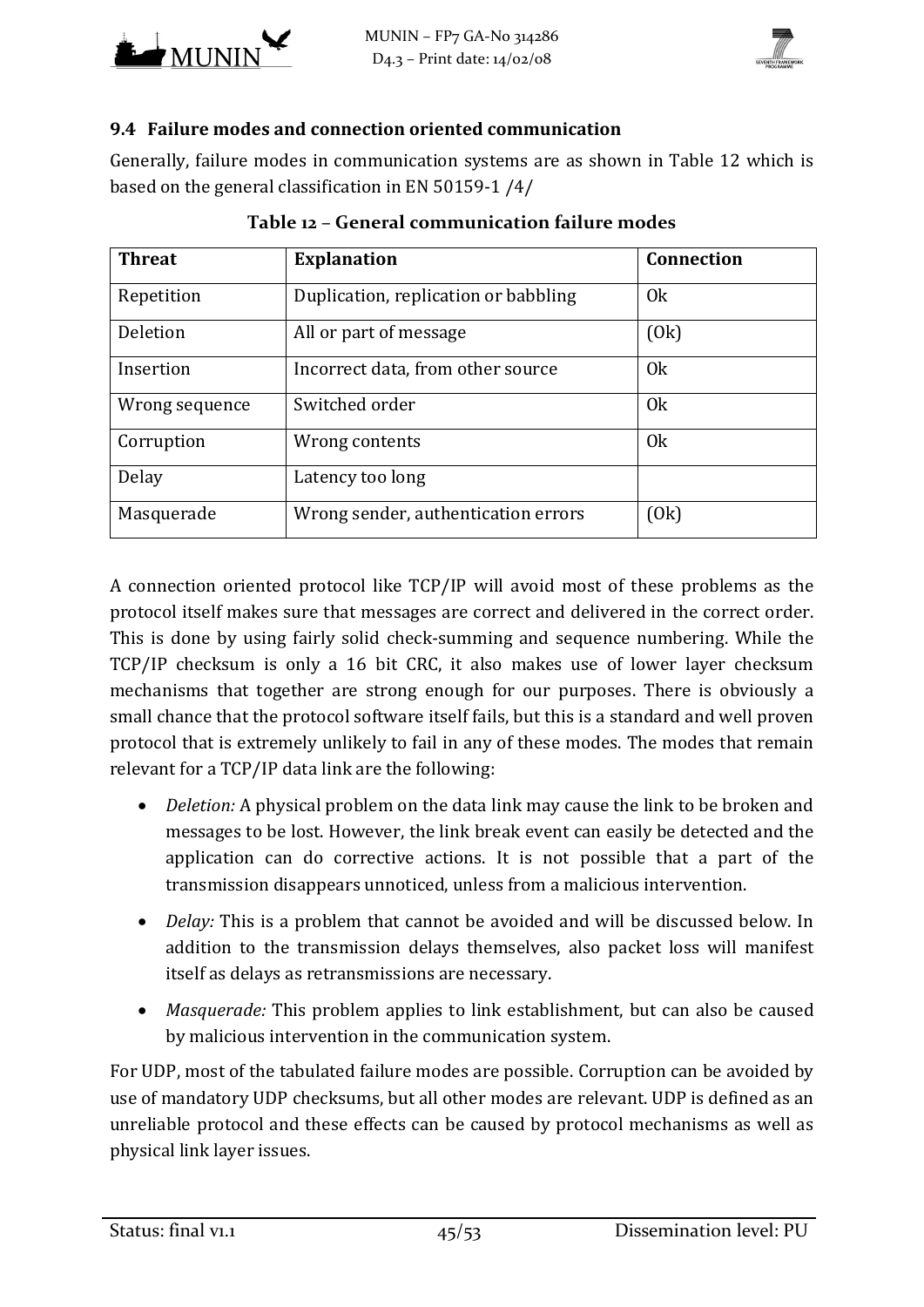



## <span id="page-45-0"></span>**9.5 Effect of link layer QoS on performance of TCP/IP**

TCP/IP – Transmission Control Protocol/Internet Protocol – [/16/ i](#page-51-12)s probably the most common connection oriented protocol used in modern computing. This section will demonstrate with a few examples how changes in QoS attributes on the link layer impact the performance of TCP/IP. This analysis will also in general apply to other reliable transmission protocols, whether they are implemented in the application layer as a three way handshake or in the transmission protocol as in TCP/IP.

The main problem is that reliable protocols require a form of handshake between sender and receiver to verify that data have been received correctly. In TCP/IP this is done as illustrated in [Figure 9.](#page-45-1)



**Figure 9 – TCP/IP Sequence diagram**

<span id="page-45-1"></span>When the sender requests the transmission of a message, this message will be divided into one or more segments and transmitted over the physical medium to the receiver computer. The physical medium will limit the size of each segment to the "maximum transmission unit" (MTU) and this may require the message to be divided into segments.

The TCP/IP protocol also operates with a transmission window that determines how many bytes can be sent before the receiver must acknowledge received data with an ACK message. This will also limit how much non-acknowledged data the sender will send before it will stop transmissions and wait for the ACK. This is illustrated in [Figure](#page-45-1)  [9](#page-45-1) where the ACK is sent when a full window is received, after the third segment. Note that the messages sent by the sender may be shorter than the window size as in this case, but this will normally not impact response times in the system.

The window size will have an important effect on throughput on slow data transmission lines as shown in Eq. 2.

$$
c_{\text{eff}} = c_{\text{bps}} \frac{8 w_{\text{byte}}}{2 t_{\text{lat}} c_{\text{bps}} + 8 w_{\text{byte}}}
$$
 (Eq. 2)

The reason is that the round trip delay for the acknowledgement is dependent on the product of latency and bandwidth as well as the size of the window and that the latency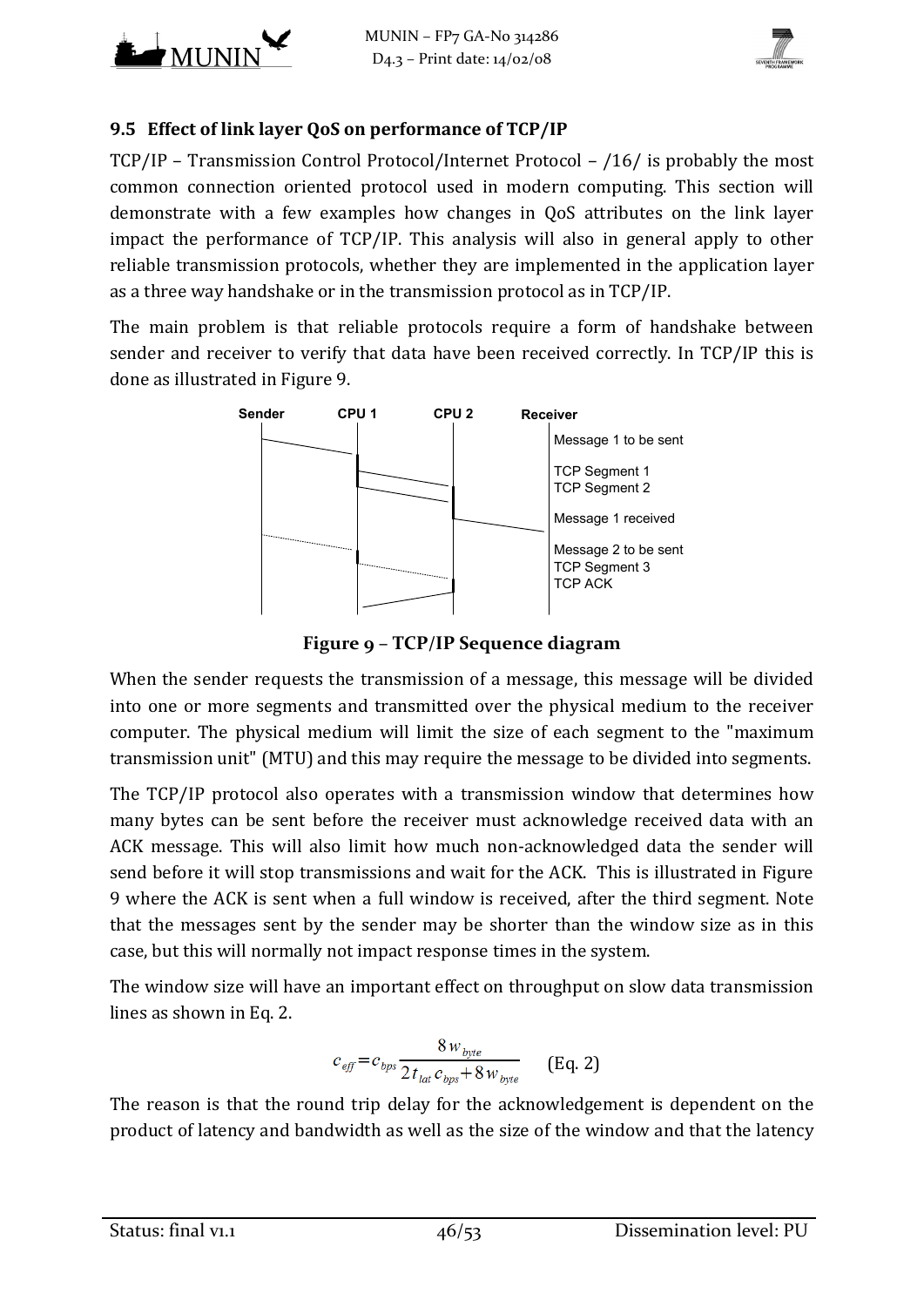



dominates for small window sizes. As window size  $w_{\text{byte}}$  increases, the effective bit rate  $c_{\text{eff}}$  will go towards the nominal bitrate  $c_{\text{bus}}$  (bits per second here). This translates to the data listed in [Table 13](#page-46-0) when a latency of 0,6 seconds and a nominal bandwidth of 128 kbps is used, which has been reported for Iridium [/15/](#page-51-0) 

<span id="page-46-0"></span>

| Window size (byte) | <b>Retransmit delay (s)</b> | <b>Effective bandwidth (kbps)</b> |
|--------------------|-----------------------------|-----------------------------------|
| 32000              | 5,8                         |                                   |
| 16000              | 3,8                         | 58                                |
| 8000               | 2,8                         |                                   |
| 4000               | 2,3                         |                                   |

**Table 13 – Effective bandwidth as function of window size in TCP/IP**

The retransmit delay column lists the worst case time it takes to transmit and retransmit a lost segment or message. It is the delay from sending a start of a window until the missing acknowledgement is detected and then for a new window of outstanding data to be sent. For normal transmissions without retransmissions this is of relatively little consequence as the delay experienced by the receiver is independent of this value: The receiver protocol stack will pass data from the receive buffer to the application as soon as it arrives. This gives a delay as described in Eq. 1, which is somewhat higher than the nominal latency.

For throughput, the higher retransmit delay for large windows will normally be less negative than the positive effect on increased bandwidths, except for very high bit error rates (BER). For the examples shown here, a BER of  $10^{-6}$  or higher will make it necessary to reduce window sizes to below 16000 bytes to optimize bandwidth. In all other cases, the higher bandwidth achieved with larger windows will still make large windows more efficient.

Another and more severe problem occurs for time critical communication where occasional packet loss makes retransmission necessary. If this is common, longer windows will increase the maximum message transmission delay which may be critical for some applications.

The window size is also used for flow control in TCP/IP so there are also other mechanisms to consider when determining the best window size. Note also that the window is not normally changeable from software. Changing the protocol stack receive and send buffer sizes will normally also change the maximum window size.

A more relevant approach for MUNIN for time critical messaging is to consider using UDP with a simpler retransmit mechanism. This could, e.g. be to send immediate negative acknowledgements when missing messages are detected and send positive acknowledgements only each 5 seconds to verify that the data link is still open.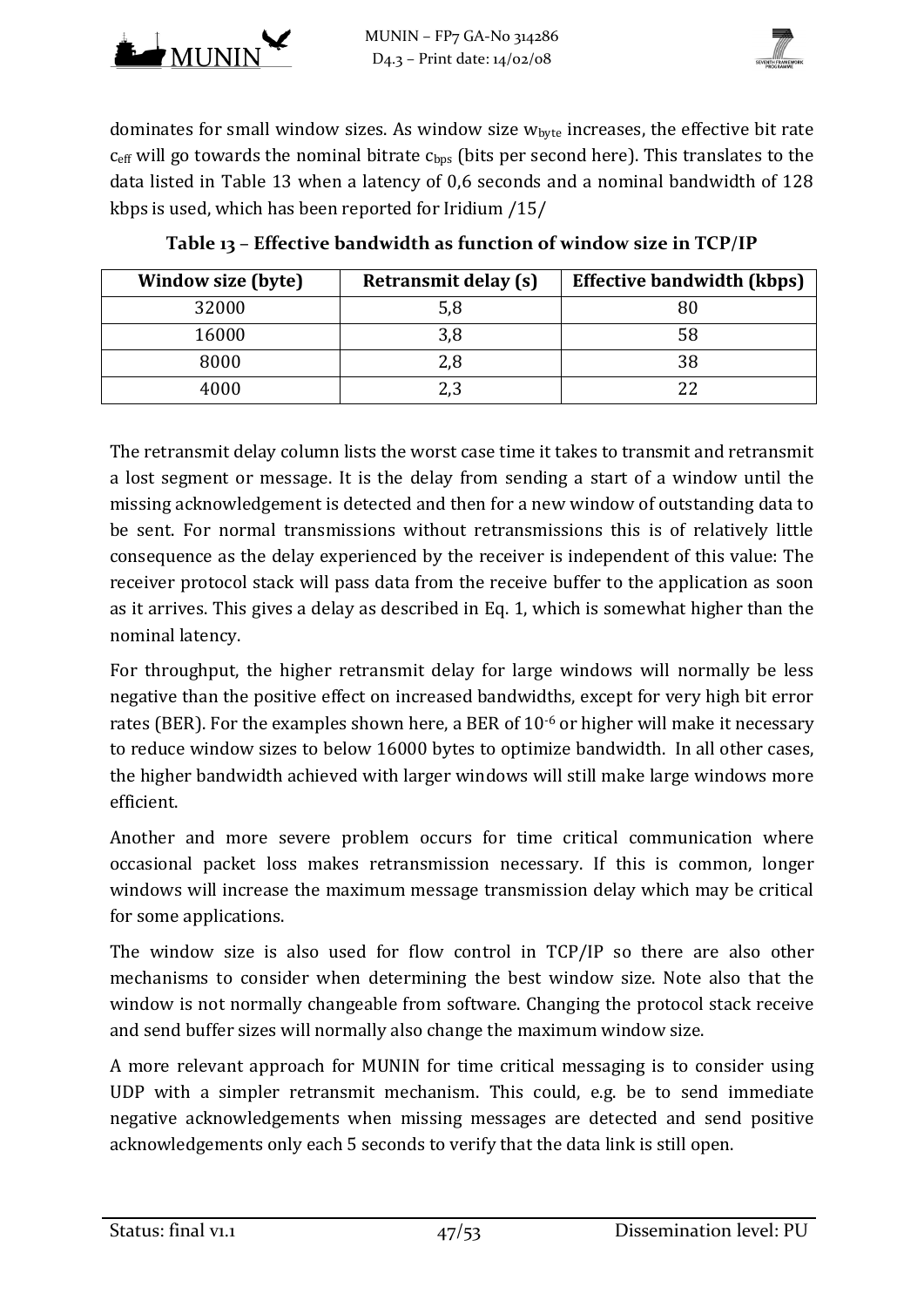



## **9.6 Other parameter setting in TCP/IP**

When using TCP/IP for time critical communication one will normally want to turn buffering of outgoing messages off. Normally, TCP/IP will buffer data to get a better utilization of the bandwidth, but this introduces delays in time critical communication.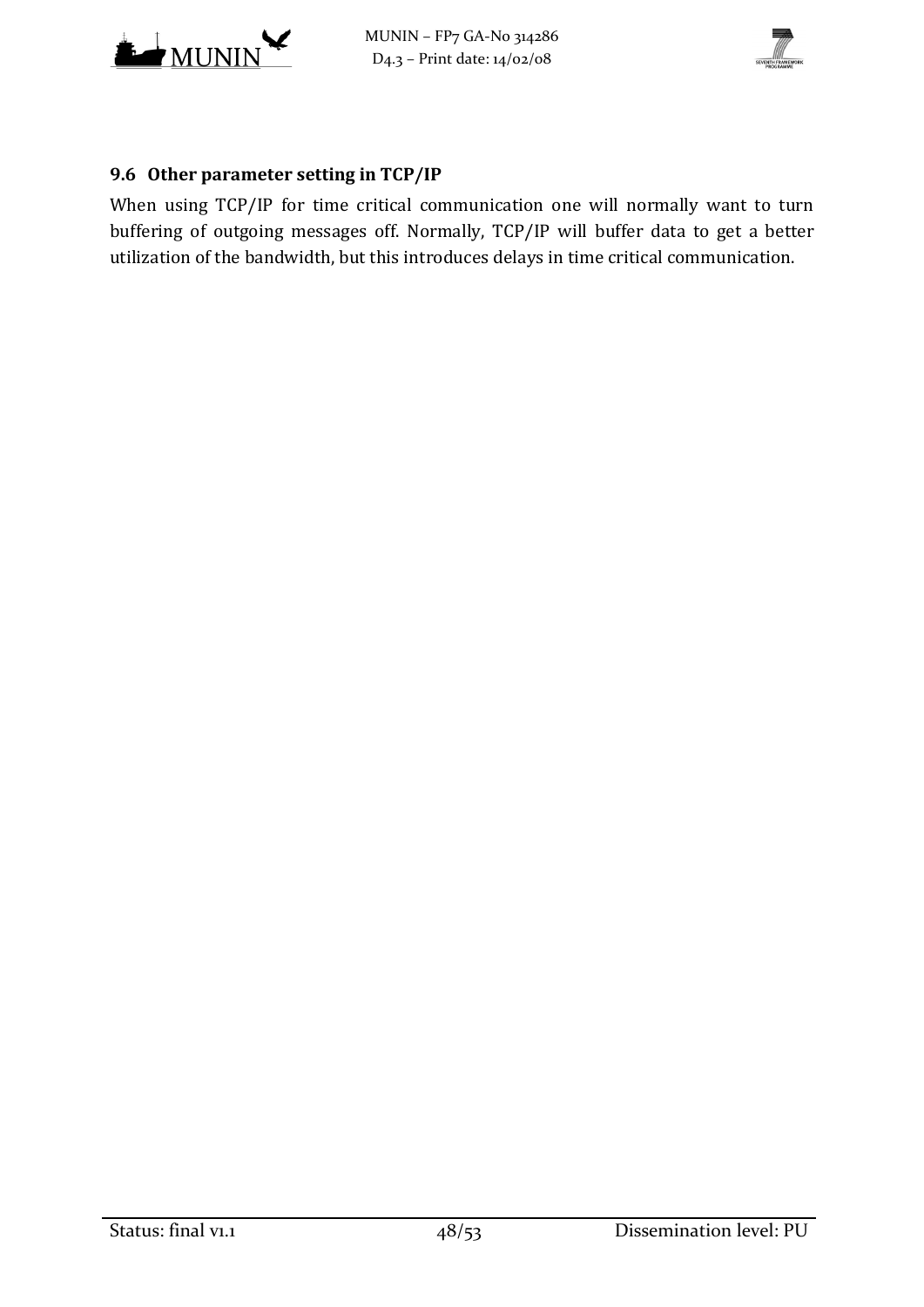



## <span id="page-48-0"></span>**10. Outline of system service layer**

#### <span id="page-48-2"></span>**10.1 General ship software architecture**

The general software architecture is illustrated in [Figure 10.](#page-48-1) This architecture is intended for use on board the ship. The shore side architecture will probably not provide the same services as discussed here (see next sub-section).

All application programs (Application 1 to N) will perform its part of the overall autonomous control and monitoring function in cooperation with each other, exchanging data as needed. Data exchanges may be done via direct calls, message passing or shared databases. These specifications must be agreed upon between the application programs themselves.



**Figure 10 – System software architecture**

<span id="page-48-1"></span>The application program will also be interfaced to the system levels through the following services:

- *System state change:* The applications will be automatically notified by the system layer if the state of one of the application modules changes, i.e. that functionality provided by module is reduced or incremented. This may include going to a fail to safe mode or that the autonomous ship controller needs to reduce speed or engine power. The application modules must check the details of the reduced or increased functionality itself to determine if the change has any effect on own operations.
- *Communication state change:* Any change in communication capabilities will be immediately notified to the application programs. Details on available services and quality will be transmitted in the notification.
- *Application state change:* The application module must notify the system level of any changes in own capabilities. This will be used to update and transmit system status.
- *Data read and write:* Services will be available to send and receive data to and from other ships or shore. Different services may be implemented for the different communication types defined in section [3.5.](#page-17-2)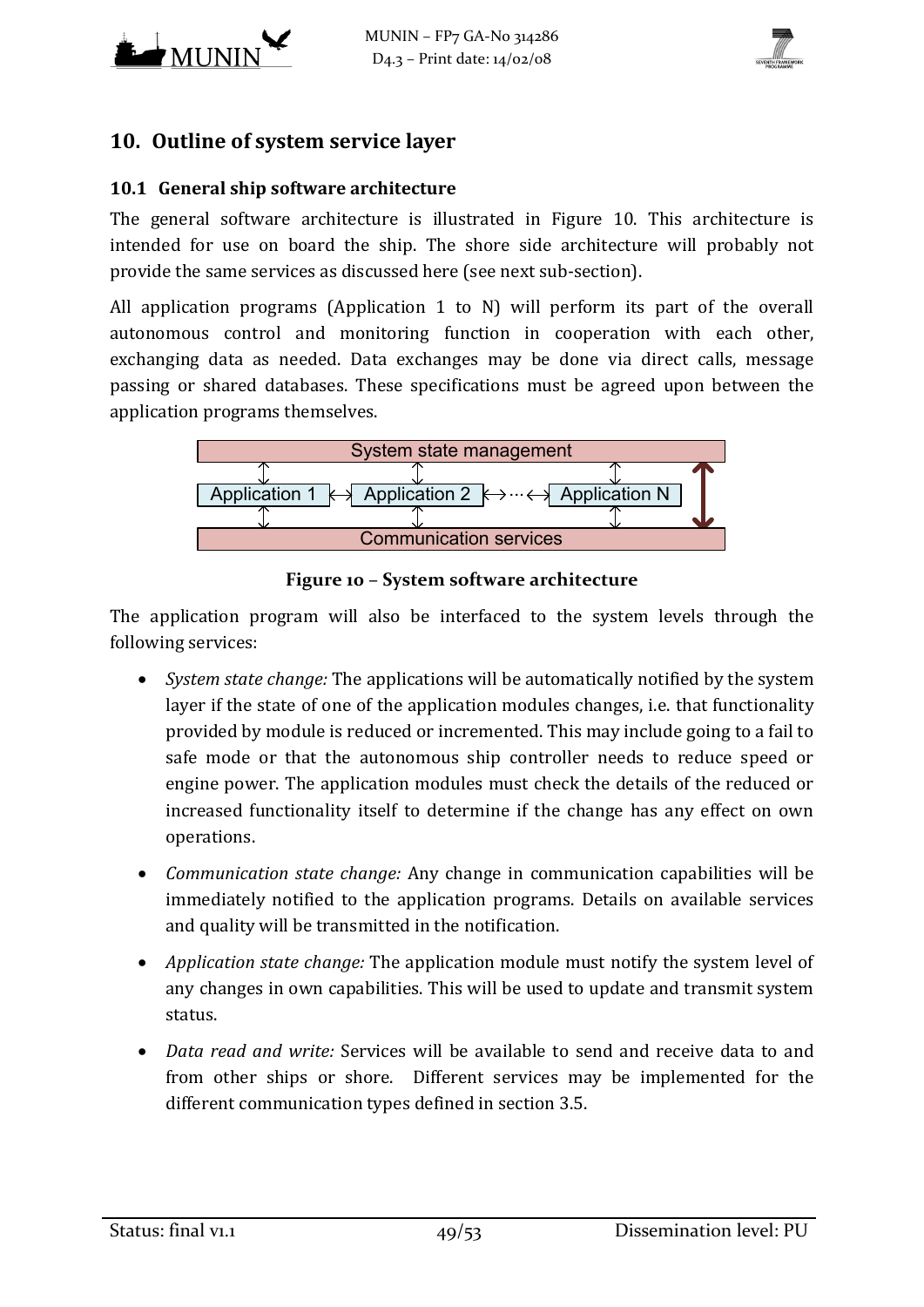



#### **10.2 General shore software architecture**

Currently, the assumption is that the shore system will be made more ad hoc than the ship system and that no specific architecture is needed there. This assumption will be revisited in deliverable D4.4, and if necessary, a similar structure will also be defined for the shore.

## **10.3 Application program identities**

Each application program will be assigned an identity code that will be used in communication between application programs and between system and application modules. The number of modules and identity codes will be determined in D4.4.

## **10.4 Communication stream identities**

Each application module may use one or more data streams to communicate with the shore system. Each stream will be assigned a priority, bandwidth and QoS requirement for normal and backup operation. This will be used by the communication services to prioritize and manage traffic.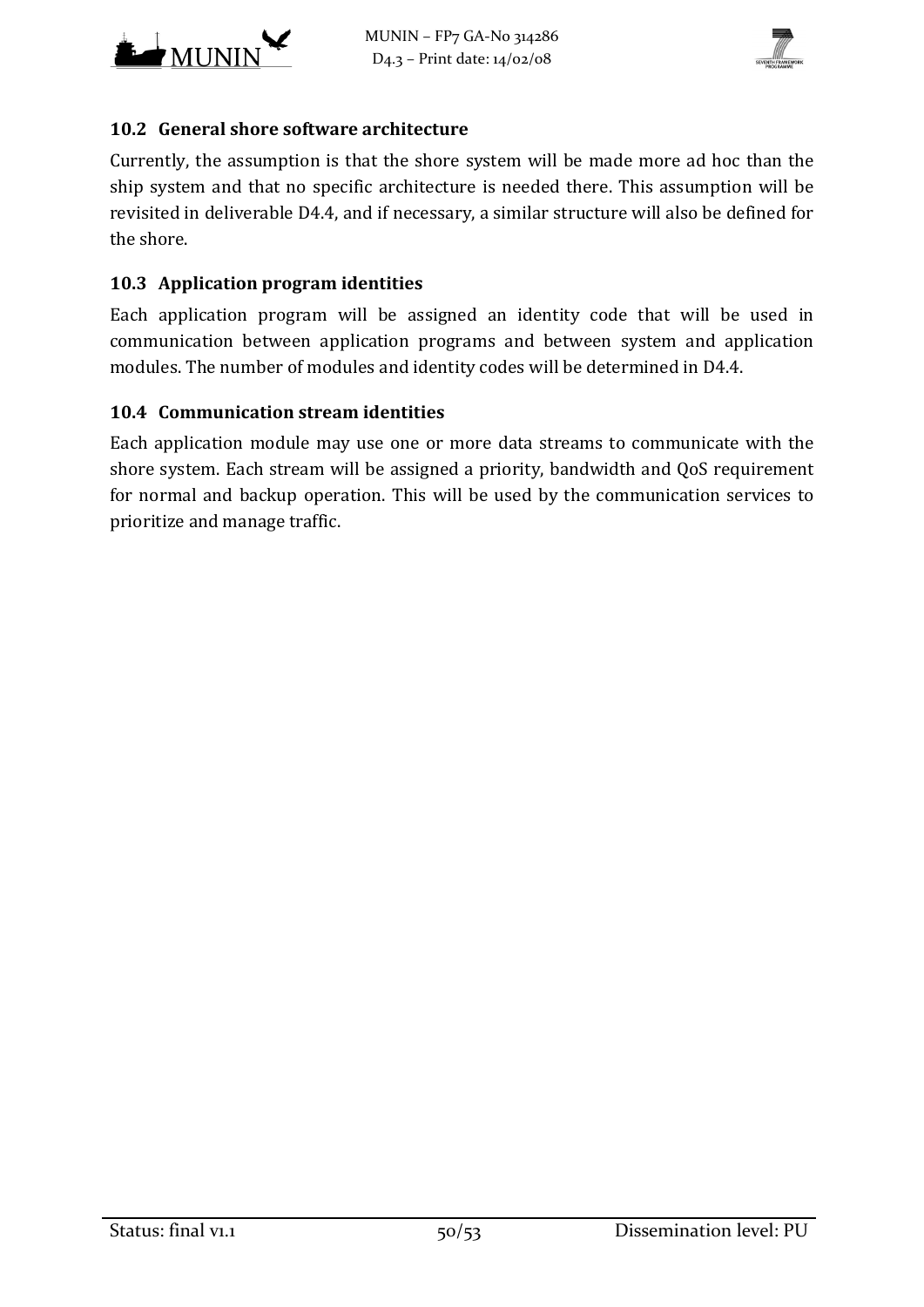



# **References**

- /1/ ETSI (2010) European Standard (Telecommunications series), Intelligent Transport Systems (ITS); Communications Architecture. ETSI EN 302 665 V1.1.1 (2010-09).
- <span id="page-50-7"></span>/2/ Rødseth Ø.J., Kvamstad B., Tjora Å., Drezet F. (2009). Ship-shore communication requirements, Flagship Deliverable D-D1.3, 31st December 2009. EU Project contract number TIP5-CT-2006-031406. [http://www.mits](http://www.mits-forum.org/communication.html)[forum.org/communication.html.](http://www.mits-forum.org/communication.html)
- <span id="page-50-8"></span>/3/ Speakman T. et al. Internet Society RFC 3208 (December 2001). Pragmatic General Multicast (PGM) - Reliable Transport Protocol.
- <span id="page-50-9"></span>/4/ EN 50159-1:2001, Railway applications - Communication, signalling and processing systems - Part 1: Safety-related communication in closed transmission systems.
- <span id="page-50-0"></span>/5/ ITU-T Recommendation G.1010, Series G: Transmission Systems and Media, Digital Systems and Networks, Quality of service and performance, End-user multimedia QoS categories, 2001.
- /6/ ICAO Technical Manual for Iridium Aeronautical Mobile Satellite (Route) Service, Draft v1.1, 19 May 2006.
- <span id="page-50-5"></span>/7/ SATCOM Availability Analysis, ICAO Working Group M, Iridium Subgroup, August 23 2006 (Power point presentation).
- <span id="page-50-6"></span>/8/ CNS/MET SG/15 - WP/40, International Civil Aviation Organization, Fifteenth meeting of the communications/navigation/surveillance and meteorology subgroup (CNS/MET SG/15) of Apanpirg, Bangkok, Thailand, 25 – 29 July 2011.
- <span id="page-50-1"></span>/9/ Seo J., Walter T., Chiou T., Blanch J., Enge P. Evaluation of Deep Signal Fading Effects Due to Ionospheric Scintillation on GPS Aviation Receivers, Institute of Navigation GNSS 2008, 16-19 September 2008, Savannah, GA.
- <span id="page-50-2"></span>/10/ Raya S. and DasGupta A., Geostationary L-band signal scintillation observations near the crest of equatorial anomaly in the Indian zone, Journal of Atmospheric and Solar-Terrestrial Physics, Volume 69, Issues 4-5, April 2007.
- <span id="page-50-3"></span>/11/ Crowe K. E., A comparative analysis of the Iridium and Globalstar Satellite transmission paths, Thesis AFIT 1999.
- <span id="page-50-4"></span>/12/ Frost & Sullivan's February 2007 LEO Satellite Telephone Quality of Service Comparison.
- /13/ Pratt T., Bostian C., Allnutt J., Satellite Communication, second edition, 2002.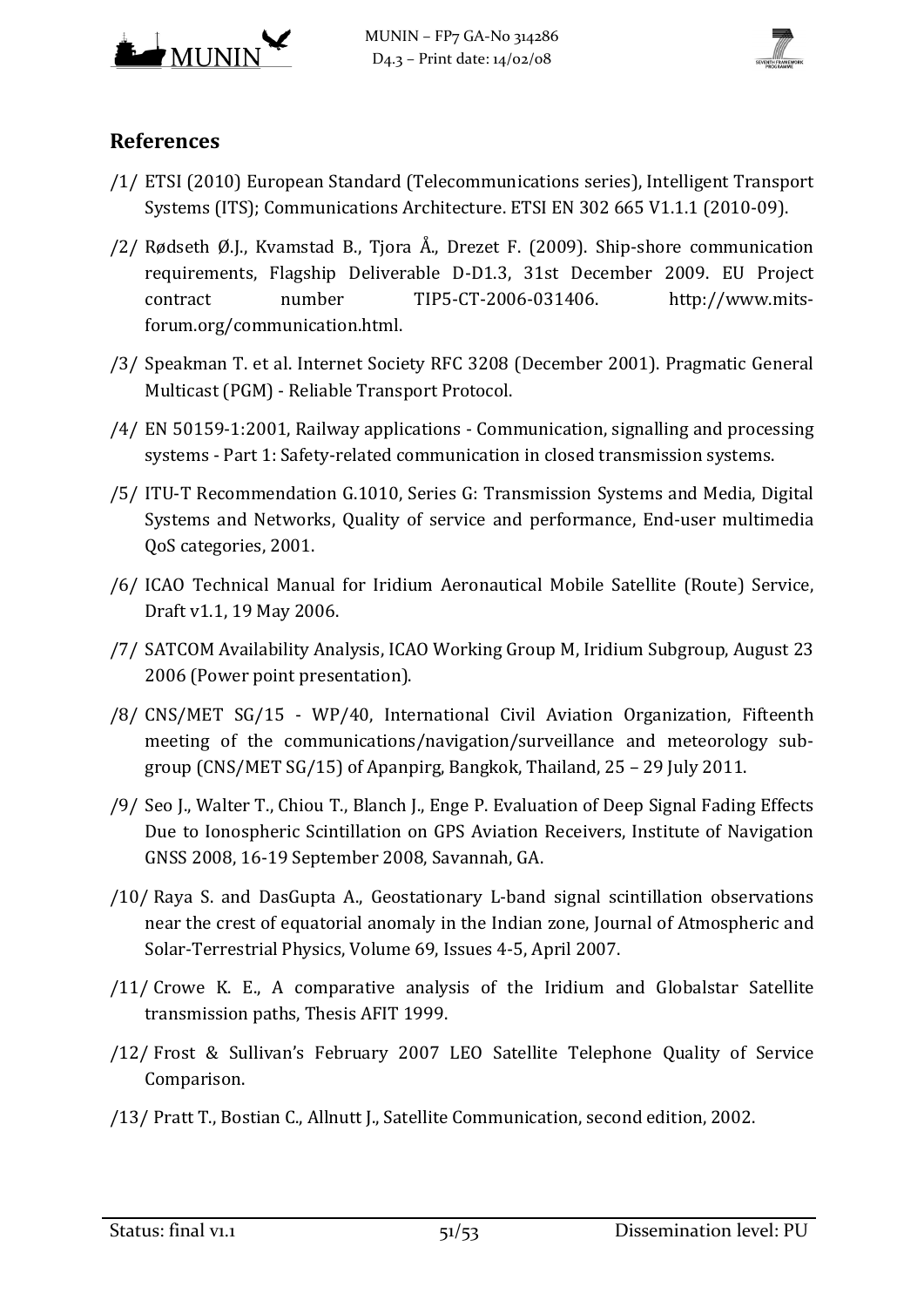



- <span id="page-51-8"></span>/14/ Rødseth Ø.J., Christensen M.J.; Lee K., Design challenges and decisions for a new ship data network, ISIS 2011, Hamburg, 15th to 16th September 2011.
- <span id="page-51-0"></span>/15/ Stehle R., GPS Trackers & Iridium OpenPort, Polar Technology Conference, Boulder, CO, 25 & 26 March 2010.
- <span id="page-51-12"></span>/16/ IETF Network Working Group, Request for Comments 675: Specification of Internet Transmission Control Program, December 1974.
- <span id="page-51-3"></span>/17/ RTCA DO-270, Minimum Aviation System Performance Standards (MASPS) for the Aeronautical Mobile-Satellite (R) Service (AMS(R)S) as Used in Aeronautical Data Links, for requirement and specification for the data link.
- <span id="page-51-2"></span>/18/ IEEE Standard 521-2002 Standard Letter Designations for Radar-Frequency Bands.
- <span id="page-51-7"></span>/19/ Recommendation ITU-R M.1842, Characteristics of VHF radio systems and equipment for the exchange of data and electronic mail in the maritime mobile service RR Appendix 18 channels, January 2008.
- /20/ Recommendation ITU-R M.493-11, Digital selective-calling system for use in the maritime mobile service, edition 2004.
- <span id="page-51-1"></span>/21/ Report ITU-R M.2171, Characteristics of unmanned aircraft systems and spectrum requirements to support their safe operation in non-segregated airspace, 12/2009.
- /22/ Report ITU-R M.2233, Examples of technical characteristics for unmanned aircraft control and non-payload communications links, 11/2011.
- <span id="page-51-9"></span>/23/ RTCA 2011 Annual Report.
- <span id="page-51-10"></span>/24/ NAV 57/6/4, Resilient Position, Navigation and Timing (PNT), Submitted by IALA, 8 April 2011.
- <span id="page-51-11"></span>/25/ NAV 57/6/2, Need of reliable position-fixing system in view of GNSS signal failure case, Submitted by the Republic of Korea, 4 April 2011.
- <span id="page-51-4"></span>/26/ ITU series of reports and recommendations on the International Mobile Telecommunications-2000 (IMT-2000) system (see, e.g. [www.imt-2000.org\)](http://www.imt-2000.org/).
- <span id="page-51-5"></span>/27/ ITU series of reports and recommendations on IMT-Advanced: Mobile telecommunication services beyond IMT-2000 (see, e.g. [www.imt-2000.org\)](http://www.imt-2000.org/).
- <span id="page-51-6"></span>/28/ IEEE 802.16-2009, Air Interface for Fixed and Mobile Broadband Wireless Access System.